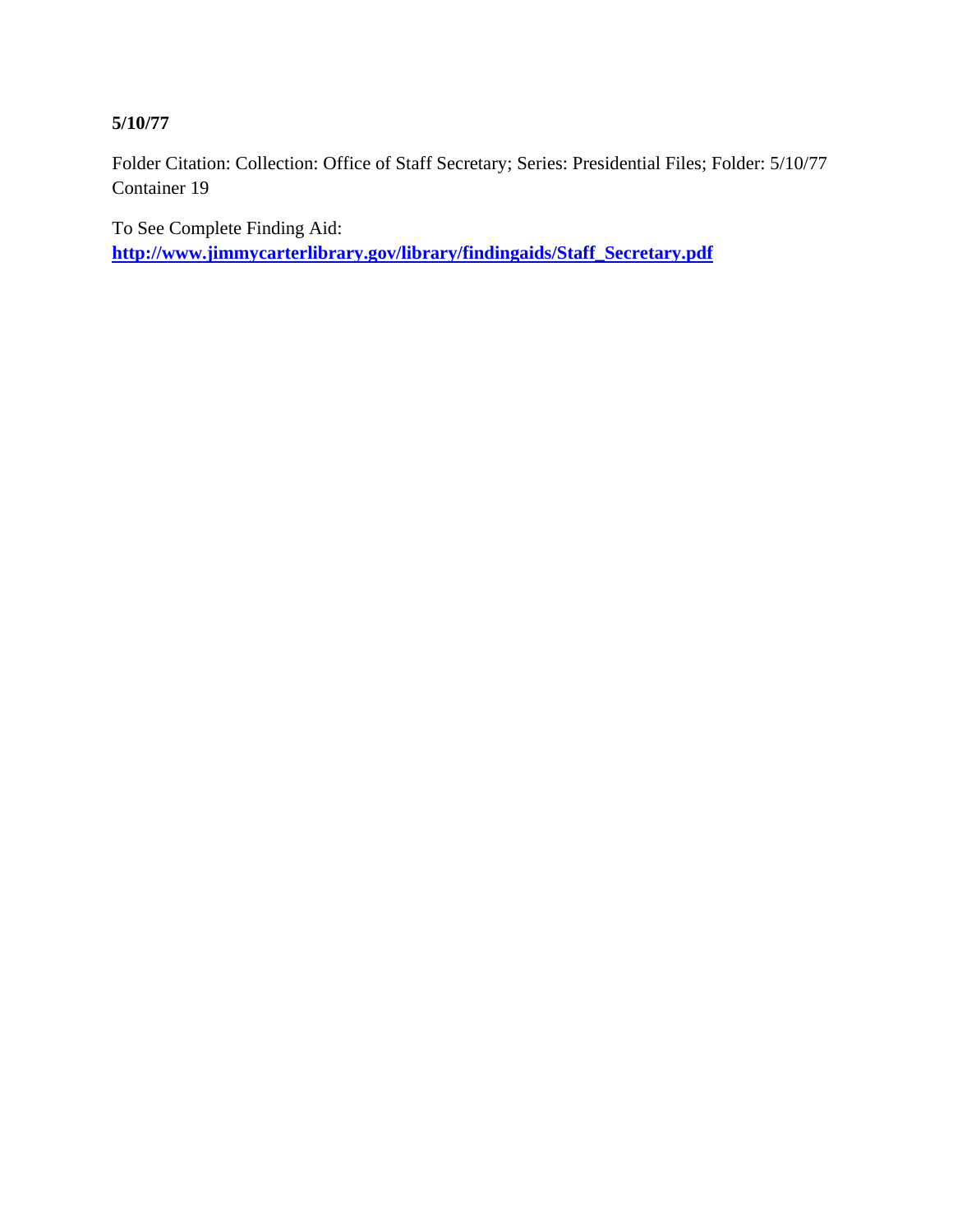'

 $\ddot{\phantom{1}}$ •\ .. <sup>~</sup>  $\mathbf{r}$  .

 $\sum_{i=1}^N \tilde{H}_{i,i}$ 

' ··~

 $~\tau$ ,, ' '

MEMORANDUM

INFORMATION

TO:

FROM:

SUBJECT:

THE WHITE HOUSE

WASHINGTON

10 May 1977

THE PRESIDENT

RICK HUTCHESON

Memos Not Submitted

J

·J

- **1. PATT** DERIAN letter passing along a petition signed by  $\chi^2C$  40 participants in the Foreign Policy Conference of  $\chi^2D$ 40 participants in the Foreign Policy Conference of Young Political Leaders, held by the Helsinki Commission, in support of your human rights policy.
- 2. HUGH CARTER MEMO informing you that Jody and Hugh have 1 approved a proposal by the Office of the Federal Register  $q l$ . to save \$30,000 by combining the two series of published Presidential papers: the Public Papers and the Weekly Compilation. The change involves binding the issues of the Weekly Compilation semiannually.
- 3. ARTHUR BURNS LETTER, wishing you luck on your Europe trip, and sending you a copy of his testimony before the Senate Banking Committee on the monetary policy of the Federal Reserve.
- 4. MARY KING MEMO informing you of the great admiration<br>for you and respect for your human rights nolise the set of the position for you and respect for your human rights policy she observed on a recent trip to Costa Rica, Honduras, and Guatemala. A copy has been sent to Mrs. Carter. NSC comments that the impact of the human rights policy in Central America is more equivocal than it appears in Mary's memo.
- 5. BERT LANCE MEMO recommending that Secretary Califano  $\sqrt{ }$  be appointed to the Federal Paperwork Commission. One of the 14 positions is now vacant. Lance points out that only the IRS has greater reporting requirements than HEW; Califano would have insights on HEW's information needs. The Commission goes out of existence in October, 1977. Jordan concurs.

example of the supprove disapprove disapprove **Electrostatic Copy Made** for Preservation Purposes

'~~ ~~ ~ {{' 11'"1

. yr~· ·~~ ;·, • )~ -~~!:' ..

: • 11. ·~' . '~ .. · \ : ,:~:;\_·:·· ~ '

 $\sim 10^{11}$ 

 $\mathcal{F}^{\text{c}}_{\text{c}}$  ,  $\mathcal{F}^{\text{c}}_{\text{c}}$ 

 $\cdots$ 

gh

 $\left($ <sup> $\right)$ </sup>

 $\label{eq:2} \frac{1}{2}\sum_{i=1}^n\frac{1}{2}\sum_{j=1}^n\frac{1}{2}\sum_{j=1}^n\frac{1}{2}\sum_{j=1}^n\frac{1}{2}\sum_{j=1}^n\frac{1}{2}\sum_{j=1}^n\frac{1}{2}\sum_{j=1}^n\frac{1}{2}\sum_{j=1}^n\frac{1}{2}\sum_{j=1}^n\frac{1}{2}\sum_{j=1}^n\frac{1}{2}\sum_{j=1}^n\frac{1}{2}\sum_{j=1}^n\frac{1}{2}\sum_{j=1}^n\frac{1}{2}\sum_{j=1}^n\frac{$ 

.<br>مصن*ع*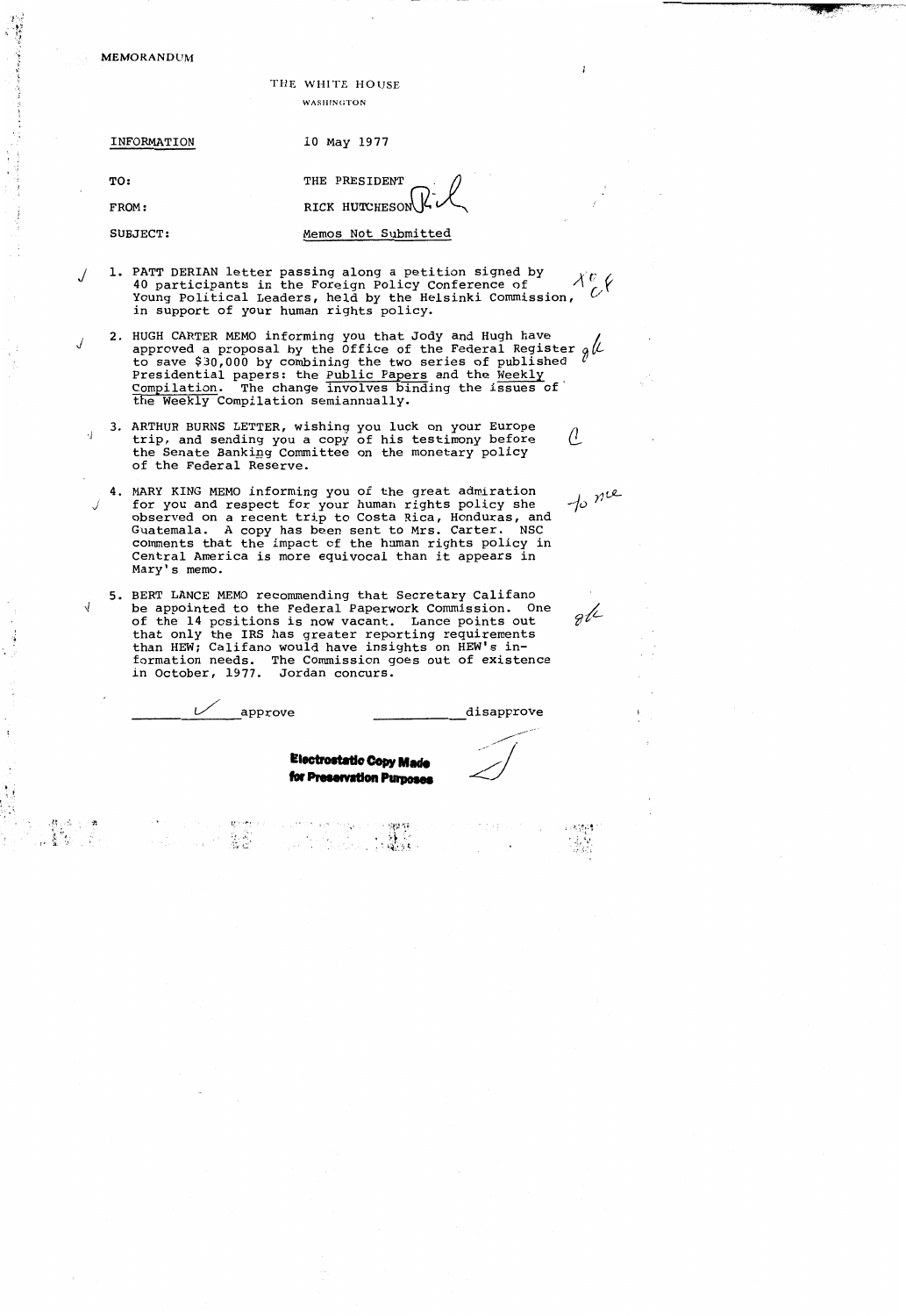#### **THE WHITE HOUSE**

#### WASHINGTON INFORMATION

 $\mathbf{I}$ 

May 5, 1977

# MEMORANDUM FOR THE PRESIDENT

| FROM: |  | HUGH CARTER |  |
|-------|--|-------------|--|
|-------|--|-------------|--|

SUBJECT: Public Papers of the President

Jody and I have approved a proposal by the Office of the Federal Register to change the manner of publishing Presidential papers that will result in considerable savings.

The OFR currently publishes two series on Presidential papers:

 $-$ \$30,000 savings in printing costs

faster availability --

more complete coverage --

 $\mathcal{L}_{\text{eff}}$ 

 $\sim 0.01$ 

 $\sim 30$ 

- the Public Papers, which contains only first- $$ person remarks, statements and issuances; and
- the Weekly Compilation, which contains all these plus, statements made in the President's name, full text of news briefings, appointments and nominations, proclamations and Executive orders and supplemental information.

Now they will combine these two series by binding the issues of the Weekly Compilation semiannually. This will result in: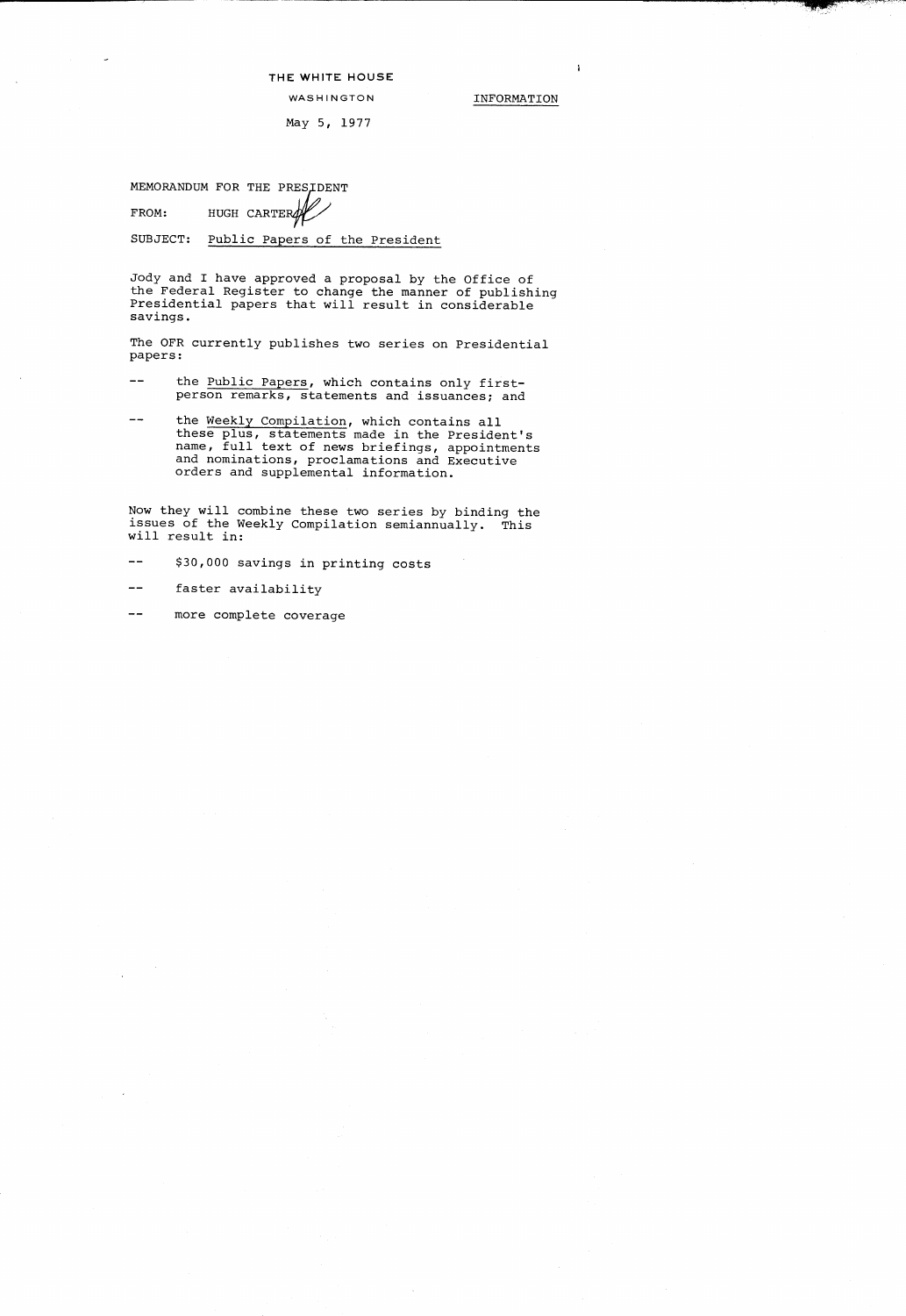MEMORANDUM

THE WHITE HOUSE

WASHINGTQN

INFORMATION 10 May 1977

TO:

THE PRESIDENT RICK HUTCHESON

FROM:

SUBJECT: Memos Not Submitted

- 1. PATT DERIAN letter passing along a petition signed by 40 participants in the Foreign Bolicy Conference of Young Political Leaders, held by the Helsinki Commission, in support of your human rights policy.
- 2. HUGH CARTER MEMO informing you that Jody and Hugh have  $\frac{1}{2}$ approved a proposal by the Office of the Federal Register  $q/\mathcal{L}$ to save \$30,000 by combining the two series of published Presidential papers: the Public Papers and the Weekly Compilation. The change involves binding the issues of the Weekly Compilation semiannually.
- 3. ARTHUR BURNS LETTER, wishing you luck on your Europe<br>trip, and sending you a copy of his testimony before trip, and sending you a copy of his testimony before the Senate Banking Committee on the monetary policy of the Federal Reserve.
- 4. MARY KING NEMO informing you of the great admiration *I will*<br>for you and respect for your human rights and in the *VIL* for you and respect for your human rights policy she observed on  $\lambda$  recent trip to Costa Rica, Honduras, and Guatemala. A copy has been sent to Mrs. Carter. NSC comments that the impact of the human rights policy in Central America is more equivocal than it appears in Mary's memo.
- 5. BERT LANCE MEMO recommending that Secretary Califano be appointed to the **R**ederal Paperwork Commission. One be appointed to the rediction uperwork commission. One that only the IRS has greater reporting requirements than HEW; Califano would have insights on HEW's information needs. The Commission goes out of existence in October, 1977. Jordan

| approve                  | disapprove                        |
|--------------------------|-----------------------------------|
| $\overline{\phantom{a}}$ | <b>Contract Contract Contract</b> |

 $\partial t$ 

. \_,.. j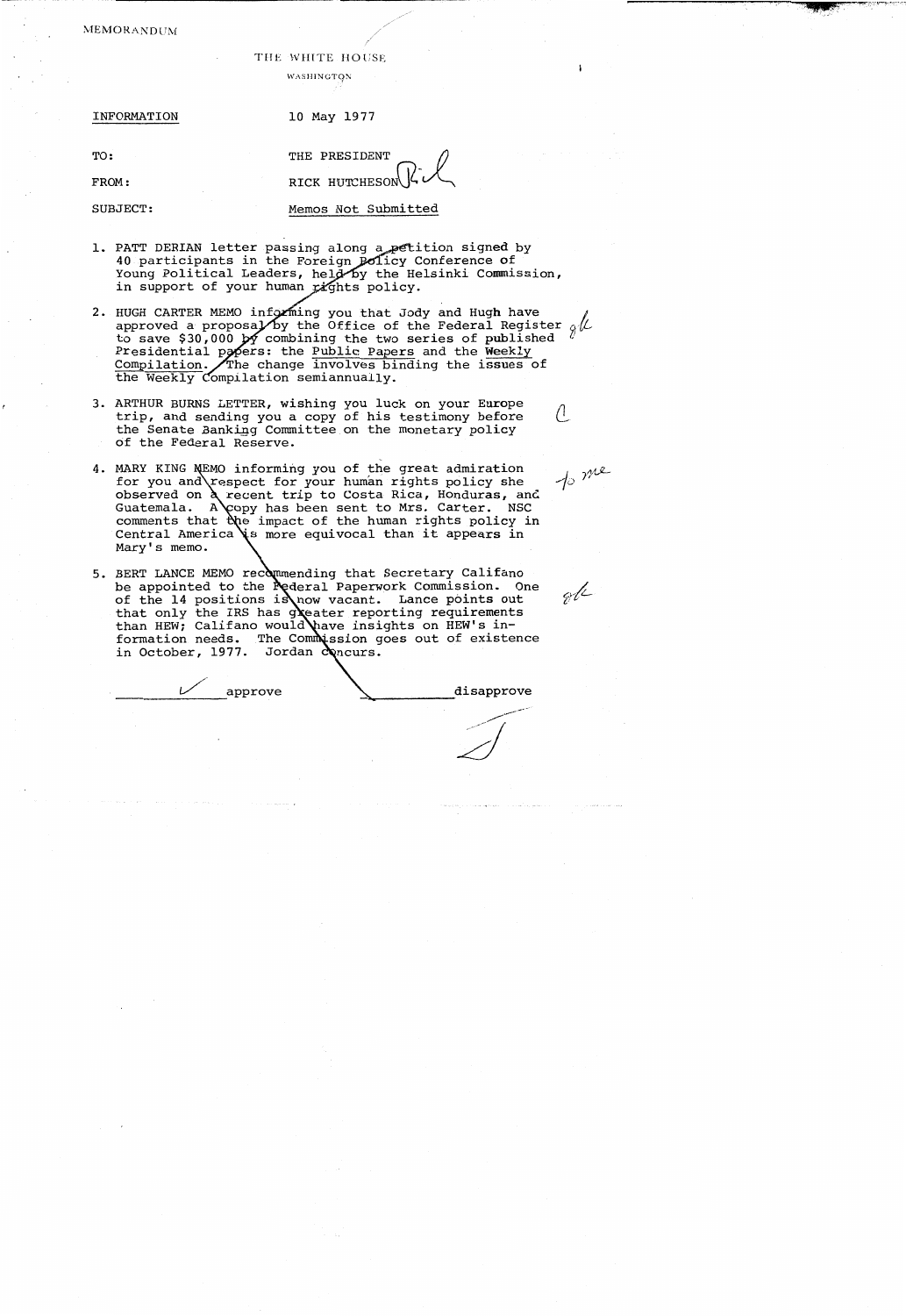THE WHITE HOUSE **WASHINGTON** 

**All Angeles** 

 $\Lambda$ 

May 3, 1977  $t$ TO Rich

For Your Information:

For Appropriate Handling:

tres  $\mathcal{L}_{\boldsymbol{\ell}}$  ,

Robert D. Linder

a sa karang sa kalawang sa karang sa karang sa karang sa karang sa karang sa karang sa karang sa karang sa kar<br>Mga karang sa karang sa karang sa karang sa karang sa karang sa karang sa karang sa karang sa karang sa karang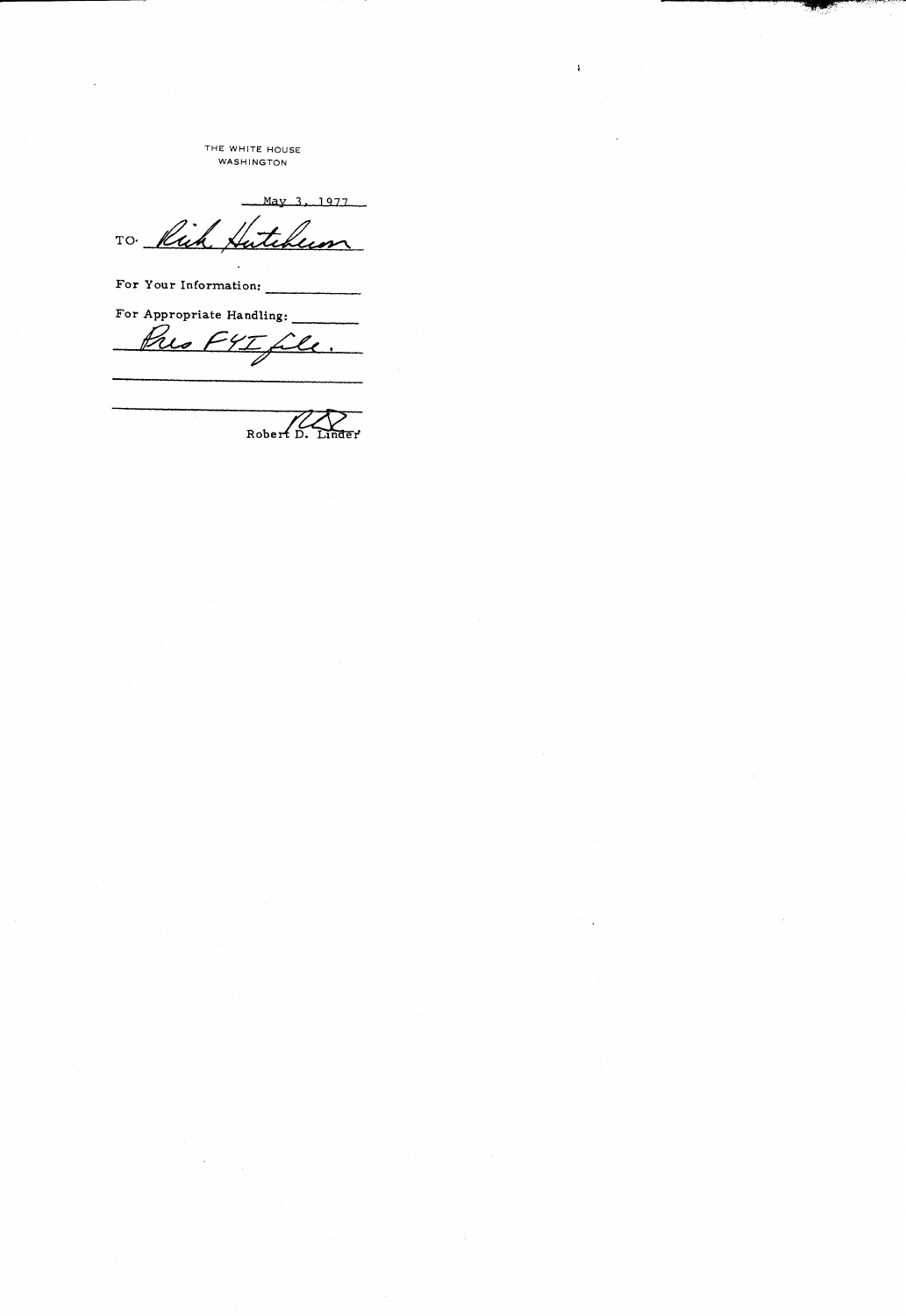

CHAIRMAN OF THE BOARD OF GOVERNORS FEDERAL RESERVE SYSTEM WASHINGTON, D. C. 20551



CHAIRMAN OF THE BOARD OF GOVERNORS FEDERAL RESERVE SYSTEM WASHINGTON, D. C. 20551

The President The White House Washington, D. C.

Dear Mr. President:

May 3, 1977

You may be interested in the report that I presented to the Senate Banking Committee this morning on the condition of the national economy and on the monetary policy that the Federal Reserve is currently pursuing.

Sincerely yours,

Arthur F. Burns

Enclosure

I I

I

y

 $\sqrt{2}$ 

1erve

. $\prec$ 

 $\label{eq:2.1} \frac{1}{\sqrt{2\pi}}\int_{0}^{\infty}\frac{1}{\sqrt{2\pi}}\left(\frac{1}{\sqrt{2\pi}}\right)^{2\alpha} \frac{1}{\sqrt{2\pi}}\frac{1}{\sqrt{2\pi}}\frac{1}{\sqrt{2\pi}}\frac{1}{\sqrt{2\pi}}\frac{1}{\sqrt{2\pi}}\frac{1}{\sqrt{2\pi}}\frac{1}{\sqrt{2\pi}}\frac{1}{\sqrt{2\pi}}\frac{1}{\sqrt{2\pi}}\frac{1}{\sqrt{2\pi}}\frac{1}{\sqrt{2\pi}}\frac{1}{\sqrt{2\pi}}\frac{1}{\sqrt{2\pi}}$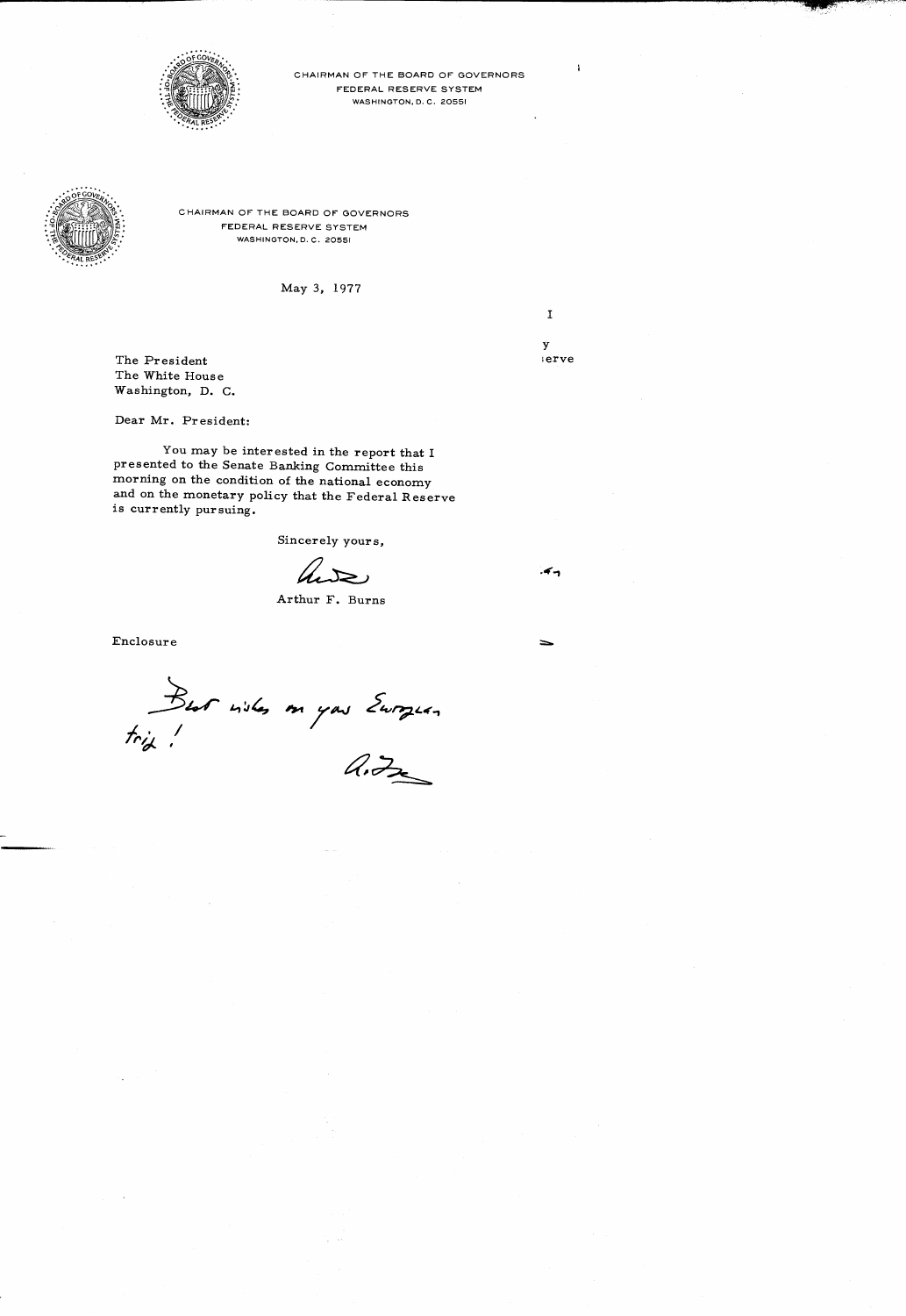# 1977 MAY 3 PM 5 40

RECEP. AND SELURITY UNIT

| WHITE HOUSE MAIL |            | RECEPTION & SECURITY |  |
|------------------|------------|----------------------|--|
|                  | WAY 3 1977 |                      |  |
| Processed by:    |            |                      |  |

<u> Santana (n. 1888)</u><br>1870 - Papa Barat, Papa Barat, prinsipala (n. 1872)<br>1871 - Papa Barat, prinsipala (n. 1872)

 $\Lambda$ 

 $\label{eq:2.1} \frac{1}{\sqrt{2}}\int_{0}^{\infty}\frac{1}{\sqrt{2\pi}}\left(\frac{1}{\sqrt{2\pi}}\right)^{2\alpha} \frac{1}{\sqrt{2\pi}}\frac{1}{\sqrt{2\pi}}\int_{0}^{\infty}\frac{1}{\sqrt{2\pi}}\frac{1}{\sqrt{2\pi}}\frac{1}{\sqrt{2\pi}}\frac{1}{\sqrt{2\pi}}\frac{1}{\sqrt{2\pi}}\frac{1}{\sqrt{2\pi}}\frac{1}{\sqrt{2\pi}}\frac{1}{\sqrt{2\pi}}\frac{1}{\sqrt{2\pi}}\frac{1}{\sqrt{2\pi}}\frac{1}{$ 

 $\label{eq:2.1} \frac{1}{\sqrt{2}}\int_{\mathbb{R}^3}\frac{1}{\sqrt{2}}\left(\frac{1}{\sqrt{2}}\right)^2\frac{1}{\sqrt{2}}\left(\frac{1}{\sqrt{2}}\right)^2\frac{1}{\sqrt{2}}\left(\frac{1}{\sqrt{2}}\right)^2\frac{1}{\sqrt{2}}\left(\frac{1}{\sqrt{2}}\right)^2.$ 

 $\label{eq:2} \frac{1}{\sqrt{2}}\int_{\mathbb{R}^3}\frac{1}{\sqrt{2}}\left(\frac{1}{\sqrt{2}}\right)^2\frac{1}{\sqrt{2}}\left(\frac{1}{\sqrt{2}}\right)^2\frac{1}{\sqrt{2}}\left(\frac{1}{\sqrt{2}}\right)^2.$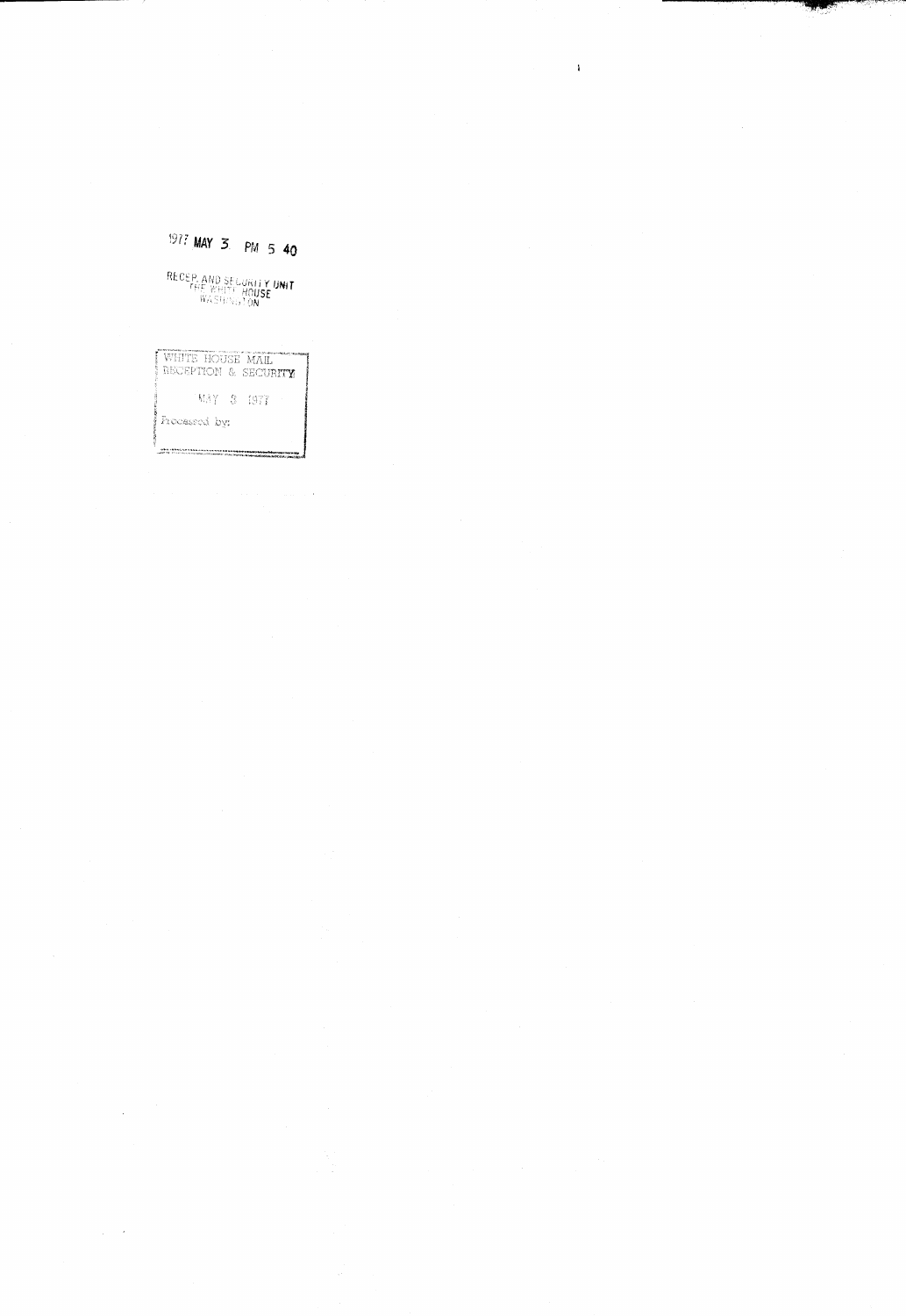For release on delivery

Statement by

 $\pmb{\downarrow}$ 

Arthur F. Burns

Chairman, Board of Governors of the Federal Reserve System

before the

Committee on Banking, Housing and Urban Affairs

United States Senate

May 3, 1977

 $\mathcal{L}(\mathcal{L}(\mathcal{L}(\mathcal{L}(\mathcal{L}(\mathcal{L}(\mathcal{L}(\mathcal{L}(\mathcal{L}(\mathcal{L}(\mathcal{L}(\mathcal{L}(\mathcal{L}(\mathcal{L}(\mathcal{L}(\mathcal{L}(\mathcal{L}(\mathcal{L}(\mathcal{L}(\mathcal{L}(\mathcal{L}(\mathcal{L}(\mathcal{L}(\mathcal{L}(\mathcal{L}(\mathcal{L}(\mathcal{L}(\mathcal{L}(\mathcal{L}(\mathcal{L}(\mathcal{L}(\mathcal{L}(\mathcal{L}(\mathcal{L}(\mathcal{L}(\mathcal{L}(\mathcal{$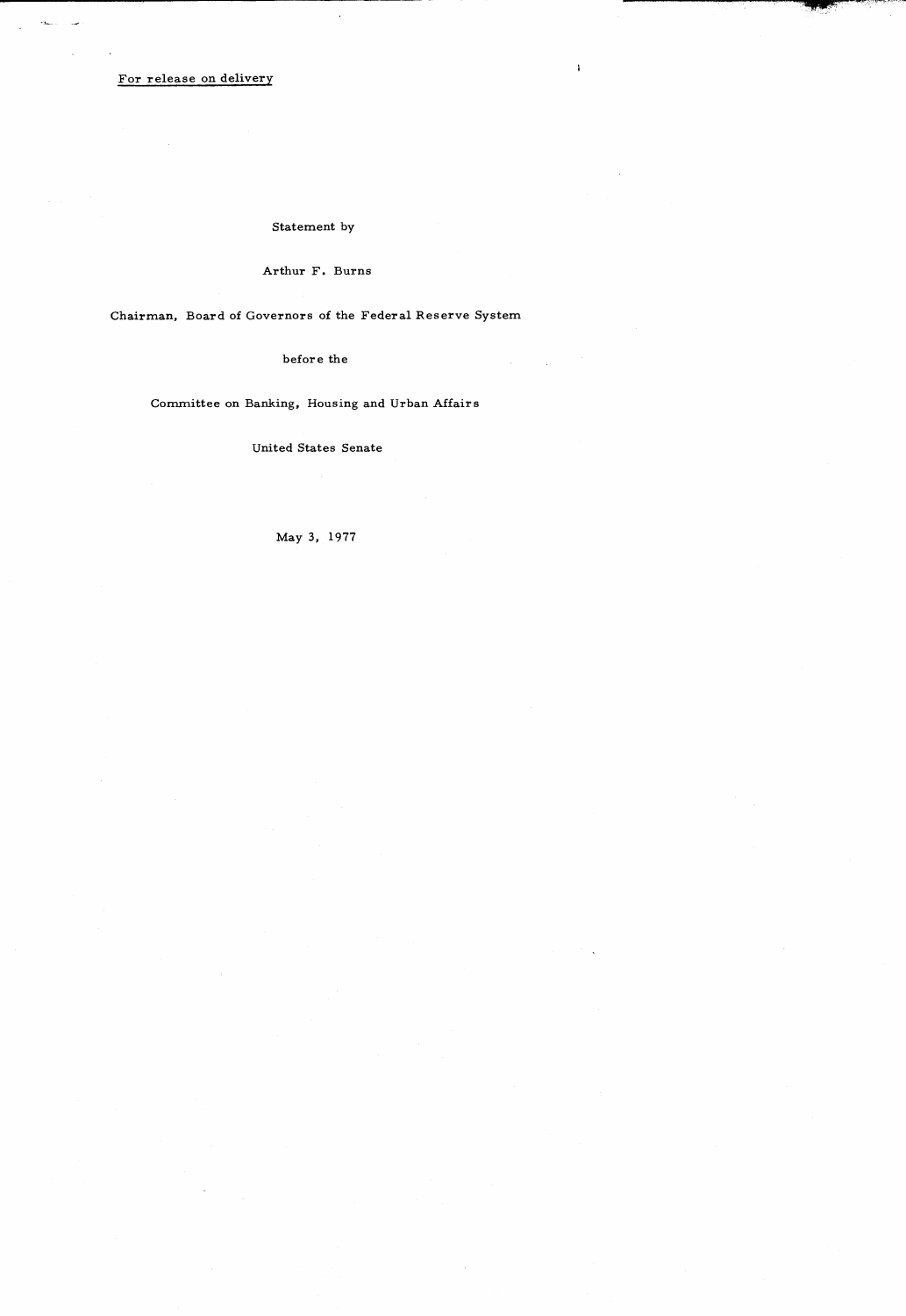It is a pleasure to meet once again with this distinguished Committee to present the Federal Reserve's report on the condition of the national economy and the course of monetary policy.

When we last met to discuss these subjects in November, the economy was beginning to emerge from a period of relatively slow growth. That fact was not widely recognized at the time. By concentrating unduly on comprehensive measures of economic activity, many people failed to see the gathering momentum of positive economic forces. Then, early this year, the disruptions caused by unusual weather obscured further the underlying strength of the economy.

It is quite apparent today, however, that a reacceleration of economic growth did get under way late last year and that expansion is again proceeding vigorously. As 1976 drew to a close, final sales of goods and services picked up, reflecting primarily a resurgence of consumer buying and a strong advance in homebuilding. The improvement in sales enabled business firms to work off a good part of the excess inventories that had accumulated over the preceding months when buying was sluggish. With sales and stocks coming into better balance, the pace of new orders and production began to quicken. The demand for labor strengthened, and personal income expanded more rapidly.

 $\mathcal{L}(\mathcal{A})$ 

 $\label{eq:2.1} \mathcal{L}_{\mathcal{A}}=\mathcal{L}_{\mathcal{A}}\left(\mathcal{L}_{\mathcal{A}}\right) \otimes \mathcal{L}_{\mathcal{A}}\left(\mathcal{L}_{\mathcal{A}}\right)$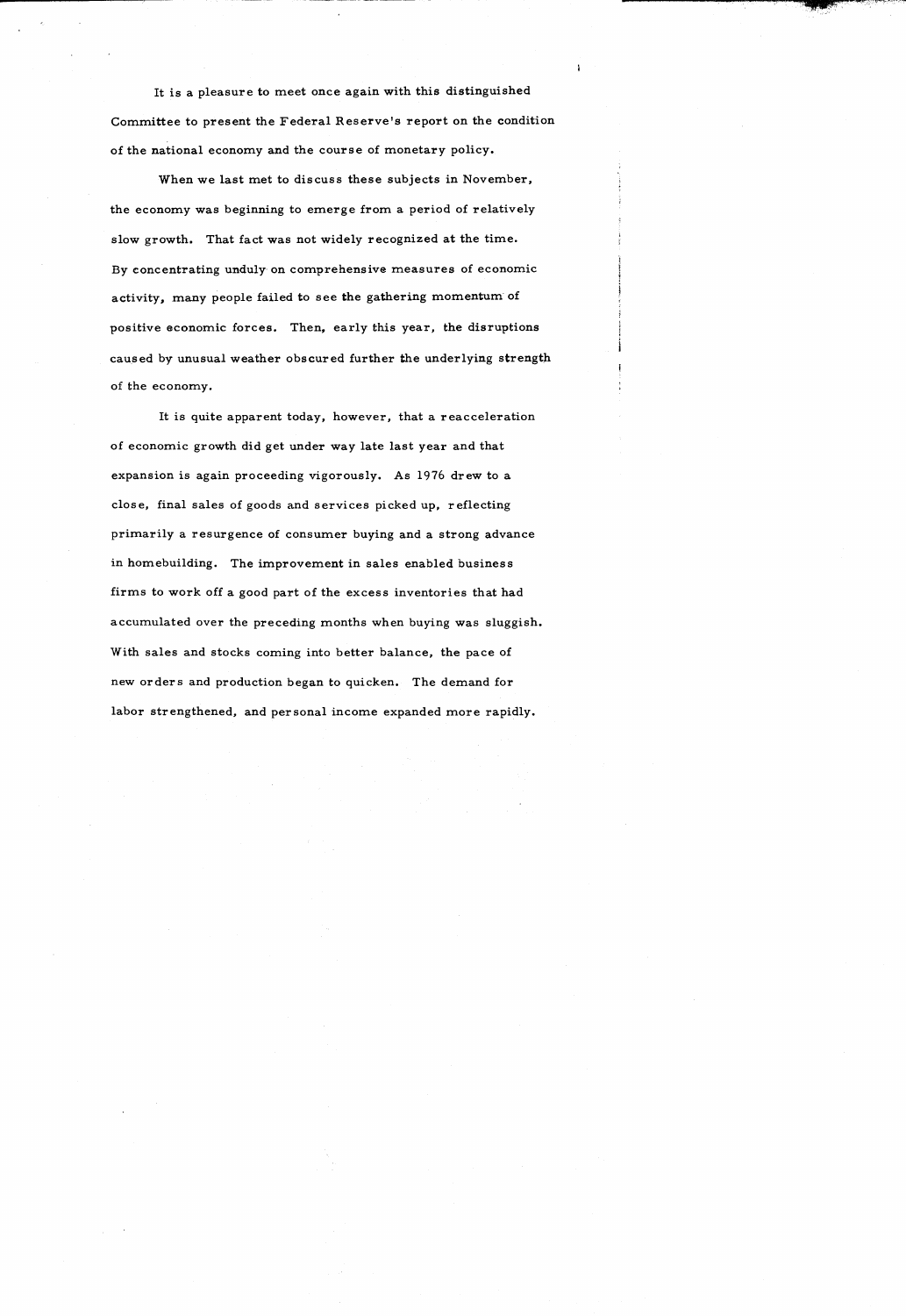-2-

 $\mathcal{O}(\mathcal{O}_\mathcal{O})$  . The  $\mathcal{O}_\mathcal{O}$ 

The inclement winter weather and shortages in fuel supplies disrupted this expansionary process only briefly, and not nearly so severely as was suggested by early reports. As the weather took a turn for the better in the second half of February, industrial and commercial activities snapped back smartly in most parts of the country.

Even with the adverse effects of the weather, the Nation's total production of goods and services rose in the first quarter at about a 5-1/4 per cent annual rate-- twice the pace of the preceding quarter. Conditions in the labor market improved, as is evidenced by the sharp rise in hirings while layoffs remained at a low level. The unemployment rate fell by one-half percentage point as sizable gains in employment more than offset the continued rapid growth of the labor force. At the same time, the rate of utilization of our Nation's industrial plant also edged higher during the first quarter and by March reached 82 per cent in manufacturing.

In all, the recent behavior of economic activity has been encouraging, and the prospects for further economic advance are good. Trends in the consumer sector certainly are favorable. The expansion of jobs and incomes during the past half year has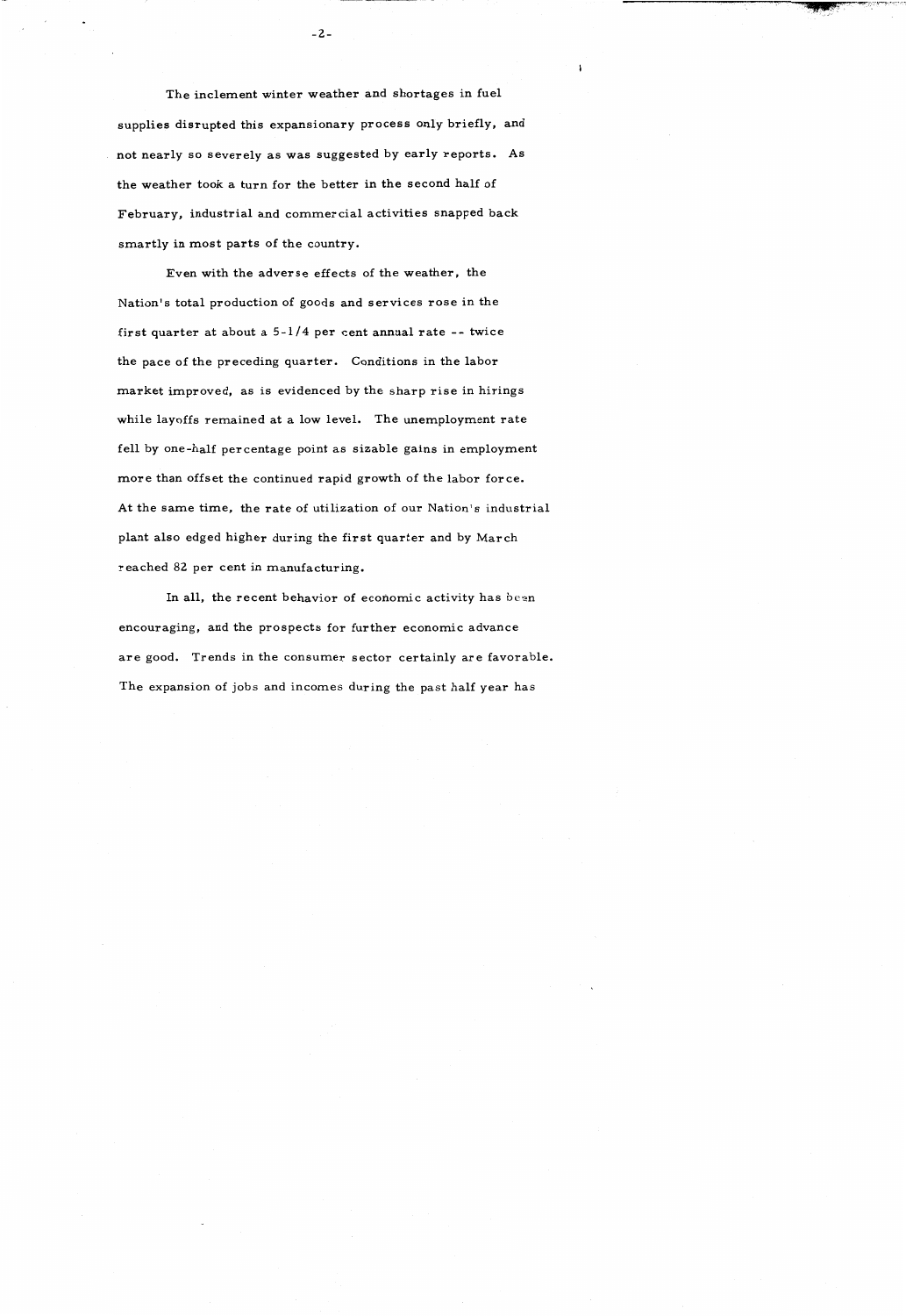served powerfully to improve consumer sentiment. During the final quarter of 1976 the percentage of disposable income devoted to consumer spending was the highest in several years; and in the first quarter of this year, the spending percentage rose still further. Our households, viewed collectively, did not let higher fuel bills interfere with other expenditures. In fact, automobile sales rose to the highest level since 1973, as an increasing number of consumers displayed a willingness to incur additional instalment debt in order to finance the purchase of big-ticket items.

The strong pace of consumer buying late in 1976 caused inventories to fall below desired levels in many lines of activity. More recently, inventory investment has picked up as businessmen sought to keep larger stocks to accommodate their customers. The increasing volume of work at manufacturing plants has had a similar effect. Nevertheless, inventories generally remain quite lean, and inventory investment can be expected to continue rising as sales move up in the months ahead.

Homebuilding has also shown strength in recent months -especially in the single-family sector where new starts apparently reached a record high in March. With credit readily available and consumer confidence improving, sales of new homes were brisk

 $-3-$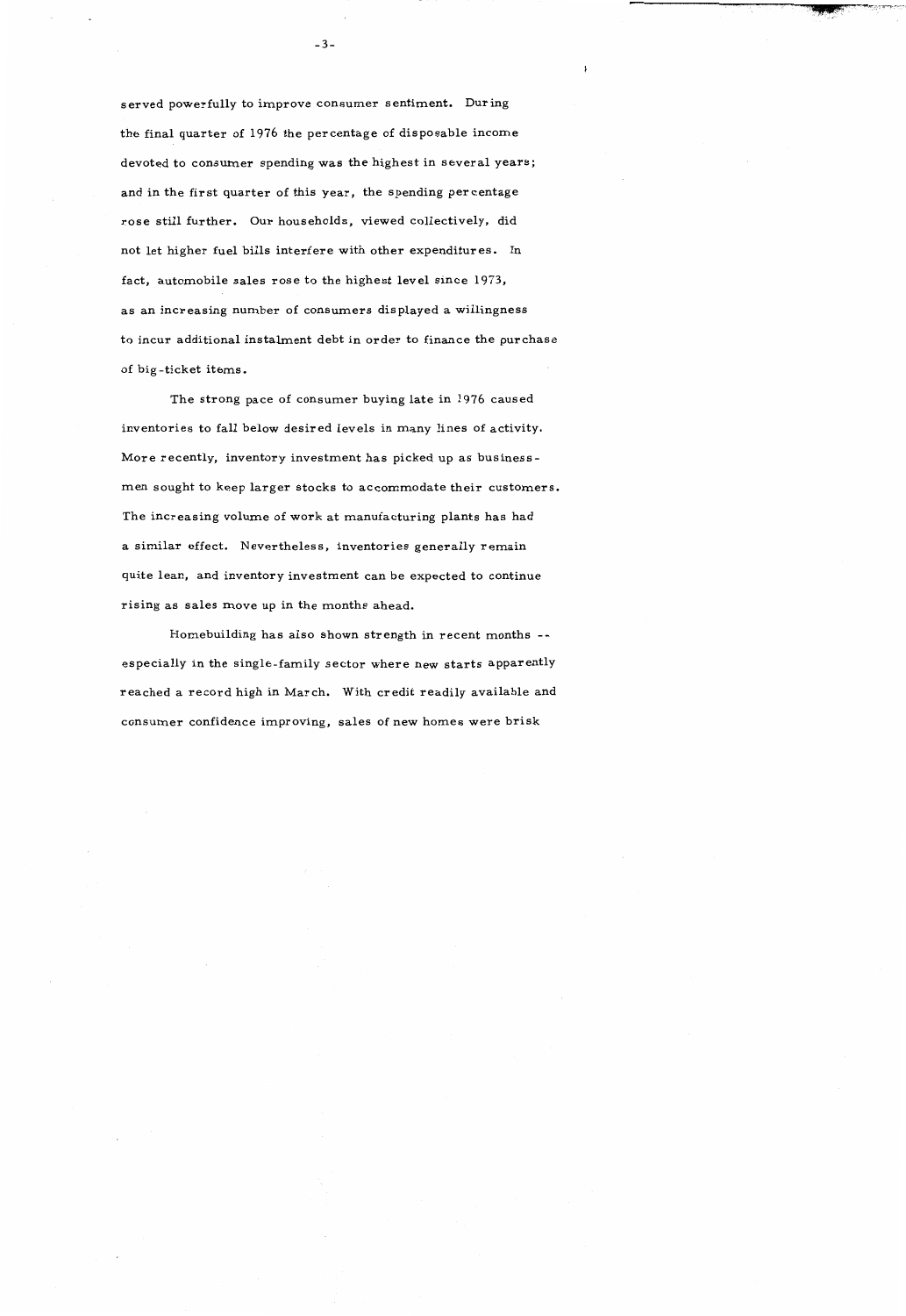even during the harsh winter months. Activity in the multifamily sector, meanwhile, has recovered much more slowly from the depression brought on by overbuilding in the early 1970's. But vacancy rates are now generally falling, and it is thus reasonable to expect the construction of apartment units to gather strength as time passes.

The pace of business investment in new plant and equipment, while still lagging relative to earlier business-cycle expansions, is also gaining strength. Business equipment posted the largest advance of any major category of industrial production during the first quarter. The most recent surveys of business plans point to a substantial further increase in spending on plant and equipment this year. So, too, does the trend of orders for business capital goods, which have risen more than 20 per cent over the past year. With corporate profits improving and with rates of utilization of industrial capacity rising, the potential clearly exists for good gains in business fixed investment.

Governmental demand for goods and services also appears to be an expansive influence in the economy at this time. Budget estimates suggest that Federal purchases of goods and services in calendar 1977 will increase at a faster rate in constant-dollar terms than they did last year. In addition, a quickening pace of

 $-4-$ 

 $\mathbf{I}$ 

 $\label{eq:2.1} \frac{1}{\sqrt{2\pi}}\sum_{i=1}^n\frac{1}{\sqrt{2\pi}}\sum_{i=1}^n\frac{1}{\sqrt{2\pi}}\sum_{i=1}^n\frac{1}{\sqrt{2\pi}}\sum_{i=1}^n\frac{1}{\sqrt{2\pi}}\sum_{i=1}^n\frac{1}{\sqrt{2\pi}}\sum_{i=1}^n\frac{1}{\sqrt{2\pi}}\sum_{i=1}^n\frac{1}{\sqrt{2\pi}}\sum_{i=1}^n\frac{1}{\sqrt{2\pi}}\sum_{i=1}^n\frac{1}{\sqrt{2\pi}}\sum_{i=1}^n\$ 

 $\label{eq:2.1} \mathcal{L}(\mathcal{L}(\mathcal{L})) = \mathcal{L}(\mathcal{L}(\mathcal{L})) = \mathcal{L}(\mathcal{L}(\mathcal{L})) = \mathcal{L}(\mathcal{L}(\mathcal{L})) = \mathcal{L}(\mathcal{L}(\mathcal{L}))$ 

 $\label{eq:2.1} \frac{1}{\sqrt{2\pi}}\int_{0}^{\infty}\frac{1}{\sqrt{2\pi}}\left(\frac{1}{\sqrt{2\pi}}\right)^{2\alpha} \frac{1}{\sqrt{2\pi}}\int_{0}^{\infty}\frac{1}{\sqrt{2\pi}}\left(\frac{1}{\sqrt{2\pi}}\right)^{\alpha} \frac{1}{\sqrt{2\pi}}\frac{1}{\sqrt{2\pi}}\int_{0}^{\infty}\frac{1}{\sqrt{2\pi}}\frac{1}{\sqrt{2\pi}}\frac{1}{\sqrt{2\pi}}\frac{1}{\sqrt{2\pi}}\frac{1}{\sqrt{2\pi}}\frac{1}{\sqrt{2\$ 

 $\label{eq:2.1} \frac{1}{\sqrt{2\pi}}\sum_{i=1}^n\frac{1}{\sqrt{2\pi}}\sum_{i=1}^n\frac{1}{\sqrt{2\pi}}\sum_{i=1}^n\frac{1}{\sqrt{2\pi}}\sum_{i=1}^n\frac{1}{\sqrt{2\pi}}\sum_{i=1}^n\frac{1}{\sqrt{2\pi}}\sum_{i=1}^n\frac{1}{\sqrt{2\pi}}\sum_{i=1}^n\frac{1}{\sqrt{2\pi}}\sum_{i=1}^n\frac{1}{\sqrt{2\pi}}\sum_{i=1}^n\frac{1}{\sqrt{2\pi}}\sum_{i=1}^n\$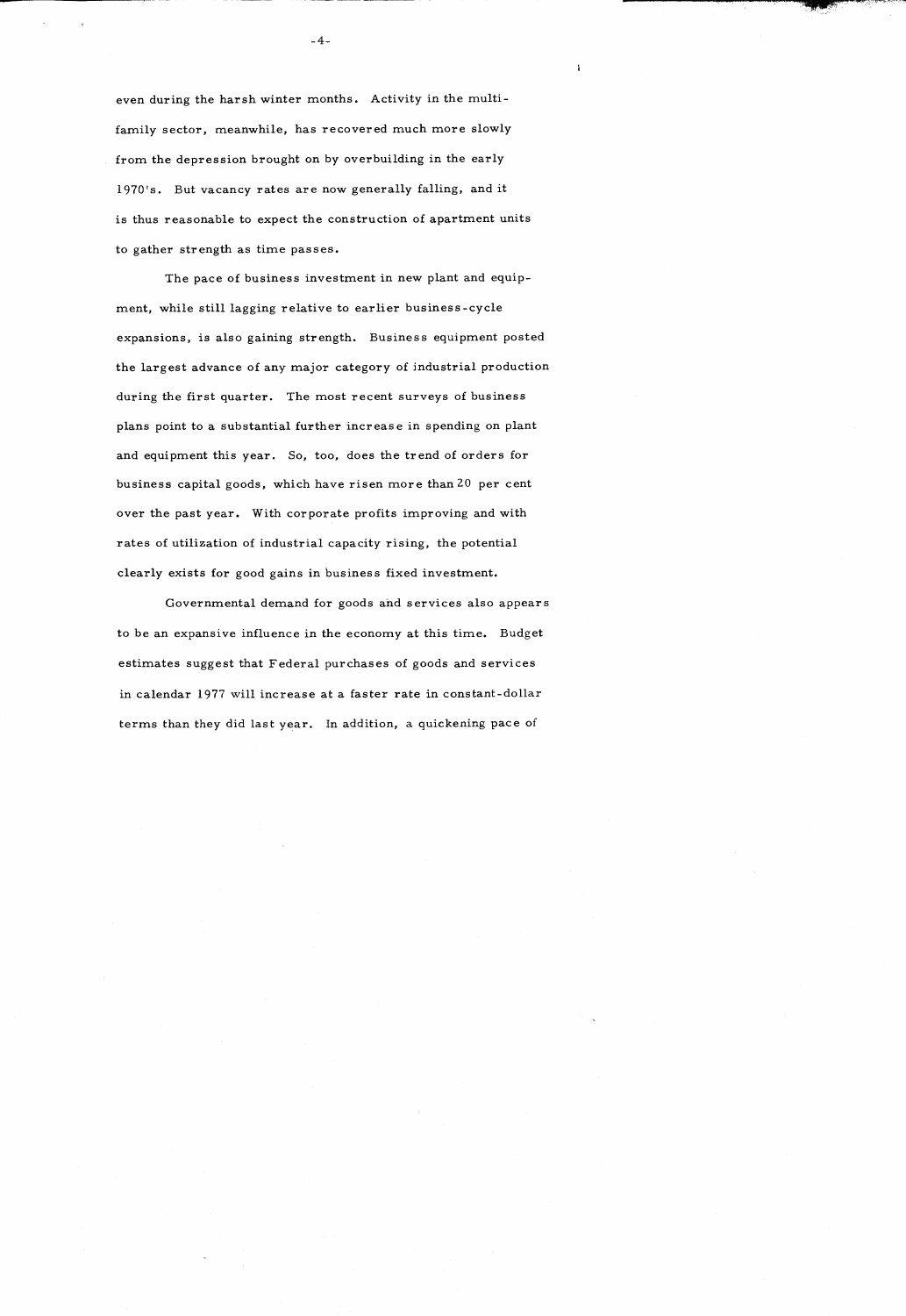spending by State and local governments is likely to take place in the months ahead. In the aggregate, State and local operating budgets have moved during the past two years from deficit to surplus, thanks to the combination of strongly rising tax receipts and relatively subdued expenditure growth. With this turnabout in their budgetary situation, State and local governments are likely to loosen their pursestrings. And the tendency in that direction may well be accelerated if Congress follows through with present plans to enlarge, both this year and next, the flow of Federal grants-in-aid to States and localities.

The only major component of final demand that is not exhibiting strength at present is our foreign trade balance. The dollar value of oil imports increased sharply in the first quarter because of the cold weather, but other imports -including coffee and other consumer goods -- also rose substantially. Meanwhile, the relatively slow recovery of many foreign economies kept down the expansion of our exports. Only strength of investment income and other nontrade items has held the over-all current account deficit to moderate proportions. Although the deterioration in our trade balance may

 $-5-$ 

 $\mathbf{I}$ 

 $\label{eq:3.1} \mathcal{A}^{(1)} = \mathcal{A}^{(1)}$ 

 $\label{eq:2.1} \frac{1}{2}\sum_{i=1}^n\frac{1}{2}\sum_{i=1}^n\frac{1}{2}\sum_{i=1}^n\frac{1}{2}\sum_{i=1}^n\frac{1}{2}\sum_{i=1}^n\frac{1}{2}\sum_{i=1}^n\frac{1}{2}\sum_{i=1}^n\frac{1}{2}\sum_{i=1}^n\frac{1}{2}\sum_{i=1}^n\frac{1}{2}\sum_{i=1}^n\frac{1}{2}\sum_{i=1}^n\frac{1}{2}\sum_{i=1}^n\frac{1}{2}\sum_{i=1}^n\frac{1}{2}\sum_{i=1}^n\$ 

 $\mathcal{O}(\mathcal{O}_\mathcal{A})$ 

 $\label{eq:2.1} \begin{split} \mathcal{L}_{\text{max}}(\mathbf{r},\mathbf{r}) = \mathcal{L}_{\text{max}}(\mathbf{r},\mathbf{r}) \mathcal{L}_{\text{max}}(\mathbf{r},\mathbf{r}) = \mathcal{L}_{\text{max}}(\mathbf{r},\mathbf{r}) \mathcal{L}_{\text{max}}(\mathbf{r},\mathbf{r}) \mathcal{L}_{\text{max}}(\mathbf{r},\mathbf{r}) \mathcal{L}_{\text{max}}(\mathbf{r},\mathbf{r},\mathbf{r}) \mathcal{L}_{\text{max}}(\mathbf{r},\mathbf{r},\mathbf{r}) \mathcal{L}_{\text$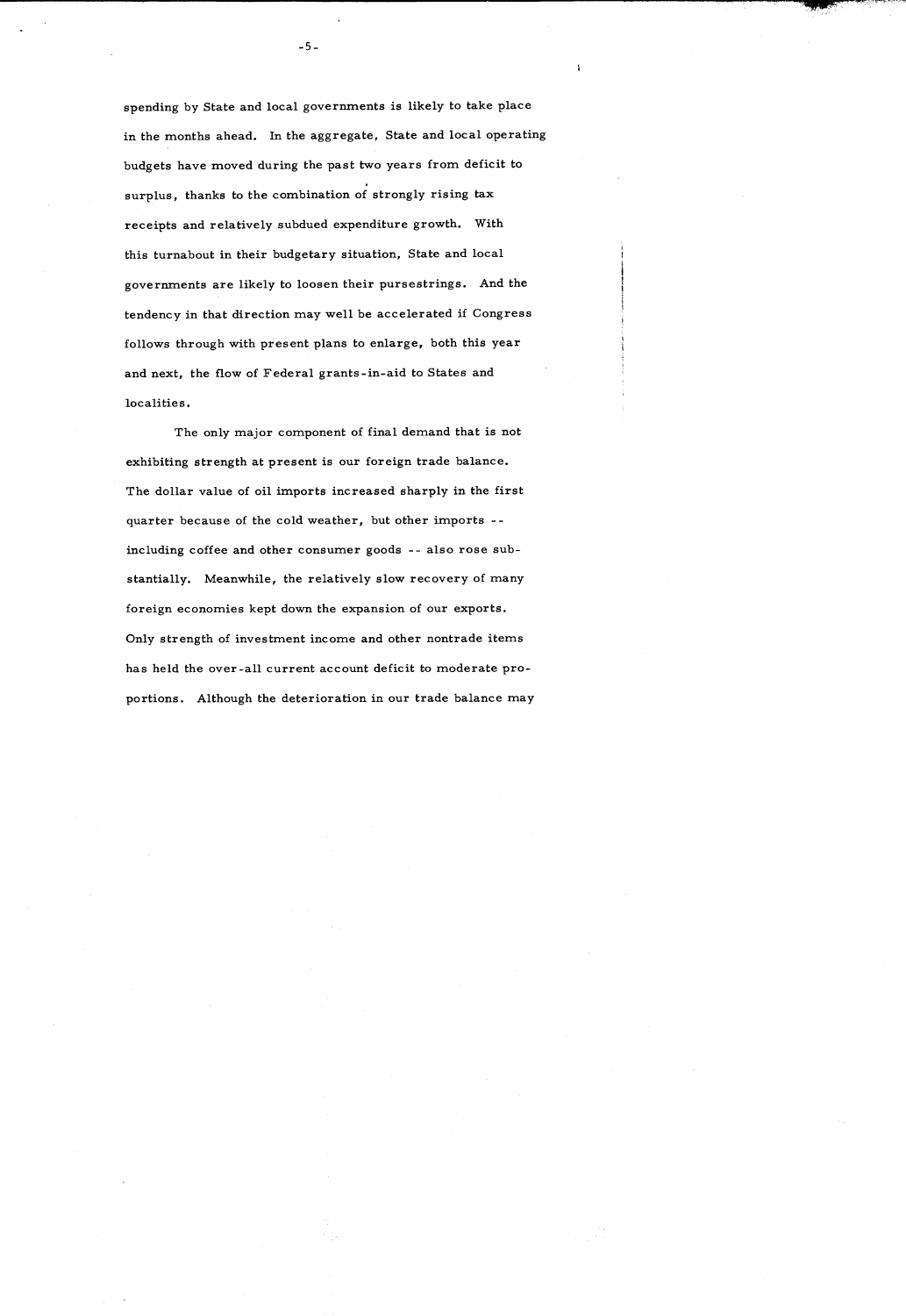-6-

 $\mathcal{L}^{\text{max}}_{\text{max}}$ 

 $\label{eq:2.1} \frac{1}{\sqrt{2}}\int_{\mathbb{R}^3}\frac{1}{\sqrt{2}}\left(\frac{1}{\sqrt{2}}\right)^2\frac{1}{\sqrt{2}}\left(\frac{1}{\sqrt{2}}\right)^2\frac{1}{\sqrt{2}}\left(\frac{1}{\sqrt{2}}\right)^2\frac{1}{\sqrt{2}}\left(\frac{1}{\sqrt{2}}\right)^2.$  $\label{eq:2.1} \mathcal{L}(\mathcal{L}(\mathcal{L})) = \mathcal{L}(\mathcal{L}(\mathcal{L})) = \mathcal{L}(\mathcal{L}(\mathcal{L})) = \mathcal{L}(\mathcal{L}(\mathcal{L})) = \mathcal{L}(\mathcal{L}(\mathcal{L})) = \mathcal{L}(\mathcal{L}(\mathcal{L})) = \mathcal{L}(\mathcal{L}(\mathcal{L})) = \mathcal{L}(\mathcal{L}(\mathcal{L})) = \mathcal{L}(\mathcal{L}(\mathcal{L})) = \mathcal{L}(\mathcal{L}(\mathcal{L})) = \mathcal{L}(\mathcal{L}(\mathcal{L})) = \math$ 

 $\label{eq:2.1} \mathcal{L}=\mathcal{L}(\mathcal{L}^{(1)})\otimes\mathcal{L}^{(2)}$ 

be behind us, it is hard to see significant improvement over the remainder of the year.

With the exception of foreign trade, however, demand factors generally seem to point to good growth in our Nation's output of goods and services this year. Buttressing that expectation is the fact that financial conditions provide a satisfactory foundation for further economic expansion.

The Federal Reserve has continued to pursue a course of monetary policy intended to promote conditions conducive to substantial expansion in economic activity, while guarding against the release of new inflationary forces. During the past two years, the increases that have occurred in the stock of money have proved adequate to finance substantial gains in the physical volume of output and employment. This experience has demonstrated once again that consideration of the stock of money alone is not sufficient for assessment of the adequacy of the economy's liquidity. Money has a second dimension, namely, velocity, or -- in common parlance -- the intensity with which it is being used. Over short periods of time the truly dynamic factor is not so much the stock of money as the willingness of the public to use their money balances. Upswings in business and consumer confidence are commonly reflected in substantial increases of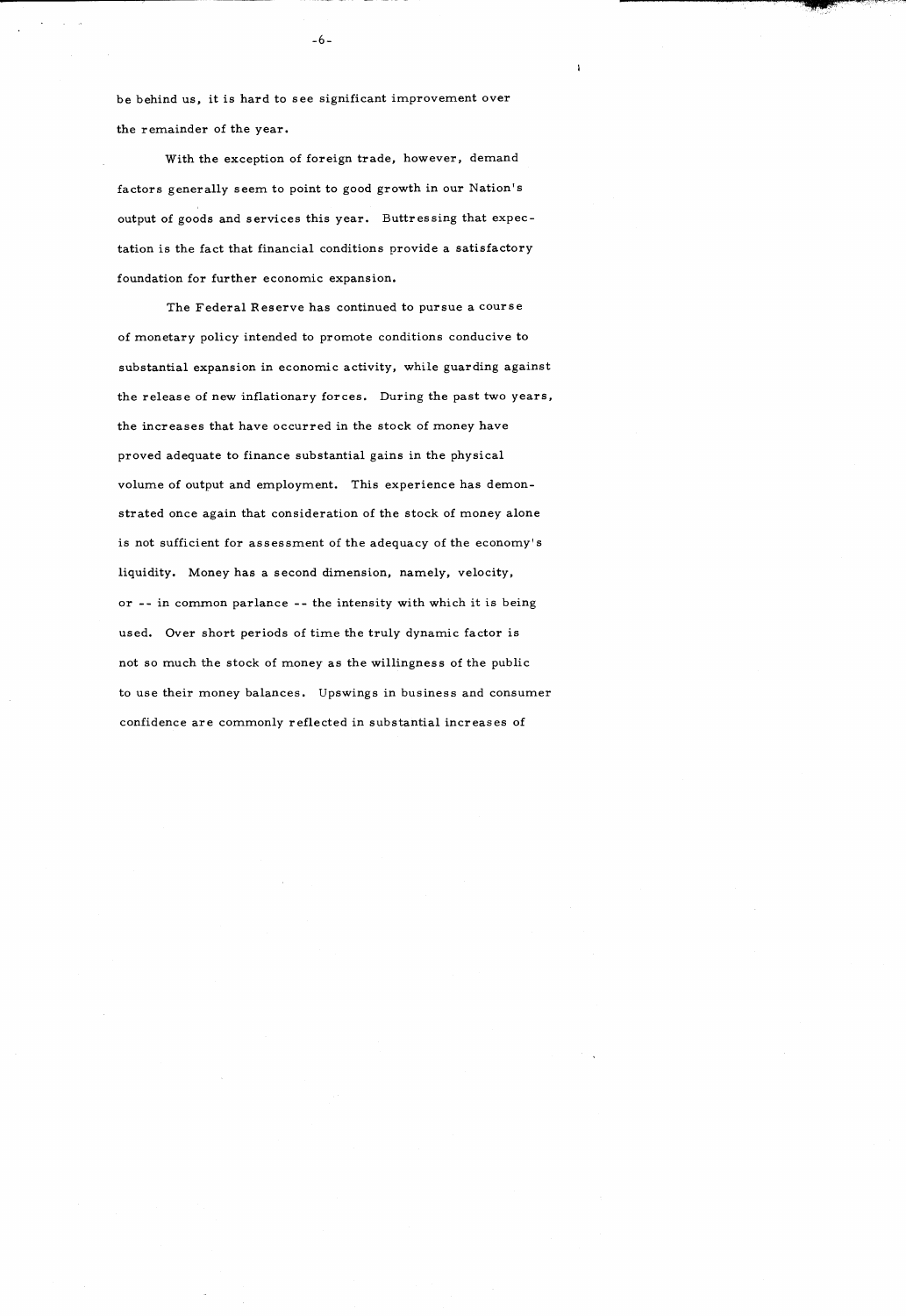monetary velocity. Moreover, in the case of the narrowly defined money supply, intensity of use has been increasing with special rapidity since 1975, reflecting numerous innovations in financial technology that serve to reduce reliance on demand deposits for handling monetary transactions.

 $-7-$ 

Supplies of credit have been ample -- perhaps more than ample -- during the past six months, and most rates of interest are near their lowest level in several years. In this environment, many economic entities have been able to achieve a further strengthening of their financial condition.

Large business firms with high credit ratings issued a massive volume of long-term bonds during 1975 and the first half of 1976, and they used the proceeds largely to repay shortterm debt and to acquire liquid assets. Such restructuring of balance sheets appears to have abated in the past half year or so, and many companies are now cautiously enlarging their borrowing from banks and through the commercial-paper market. This expansion of short- and intermediate-term liabilities has occurred unusually late in the current cyclical expansion and it has been moderate to date.

 $\sim$   $\sim$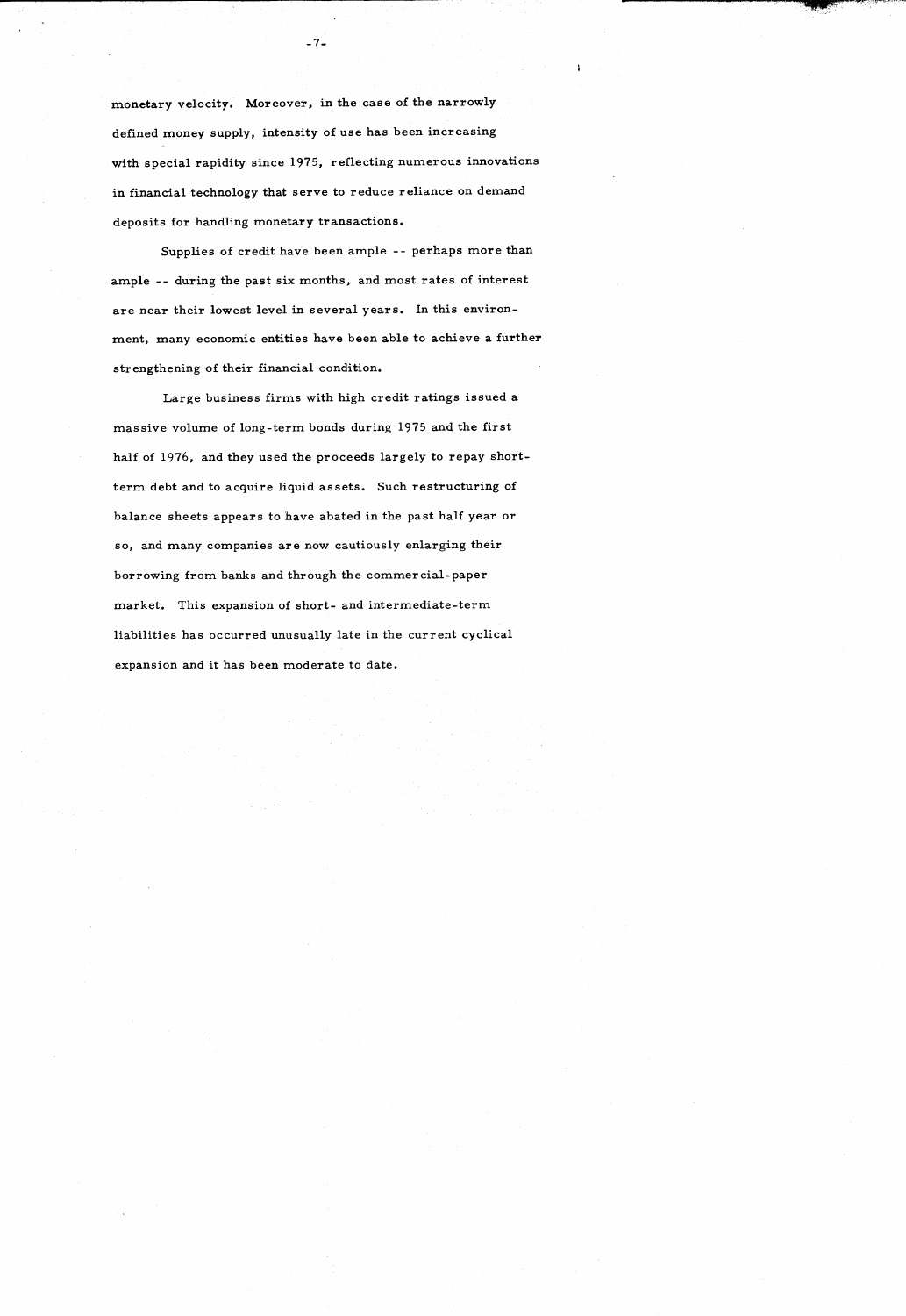Meanwhile, some large corporations -- especially utility and communications firms -- have availed themselves of the attractive financing conditions by selling bonds to refund high coupon issues of earlier years. More important still, many smaller and lower-rated firms have found in the past several quarters a more receptive market for their long-term debt obligations, and they have thus been able to make progress in strengthening their balance sheets. Life insurance companies and other investors in the private placement market have been aggressively seeking lending opportunities and have recently supplied a record amount of credit to small and medium-sized firms. Moreover, the spread between interest rates on prime and lower-rated bond issues in the public market for securities -which had become unusually wide during the recent recession -has now narrowed to dimensions that are normal for a businesscycle expansion.

The favorable condition of financial markets has been of help as well to State and local governments during the past half year. Particularly in the final quarter of 1976, the proceeds of substantial issues of new long-term bonds were used to repay outstanding short-term debt, thus continuing a practice that

 $-8-$ 

 $\mathcal{O}(\mathcal{O}(\log n))$ 

 $\mathcal{L}^{\text{max}}_{\text{max}}$  and  $\mathcal{L}^{\text{max}}_{\text{max}}$  $\label{eq:2.1} \frac{1}{\sqrt{2}}\left(\frac{1}{\sqrt{2}}\right)^2\left(\frac{1}{\sqrt{2}}\right)^2\left(\frac{1}{\sqrt{2}}\right)^2\left(\frac{1}{\sqrt{2}}\right)^2\left(\frac{1}{\sqrt{2}}\right)^2\left(\frac{1}{\sqrt{2}}\right)^2\left(\frac{1}{\sqrt{2}}\right)^2\left(\frac{1}{\sqrt{2}}\right)^2\left(\frac{1}{\sqrt{2}}\right)^2\left(\frac{1}{\sqrt{2}}\right)^2\left(\frac{1}{\sqrt{2}}\right)^2\left(\frac{1}{\sqrt{2}}\right)^2\left(\frac{1}{\sqrt$ 

 $\label{eq:2.1} \mathcal{L}(\mathcal{L}^{\mathcal{L}}_{\mathcal{L}}(\mathcal{L}^{\mathcal{L}}_{\mathcal{L}})) = \mathcal{L}(\mathcal{L}^{\mathcal{L}}_{\mathcal{L}}(\mathcal{L}^{\mathcal{L}}_{\mathcal{L}})) = \mathcal{L}(\mathcal{L}^{\mathcal{L}}_{\mathcal{L}}(\mathcal{L}^{\mathcal{L}}_{\mathcal{L}})) = \mathcal{L}(\mathcal{L}^{\mathcal{L}}_{\mathcal{L}}(\mathcal{L}^{\mathcal{L}}_{\mathcal{L}}))$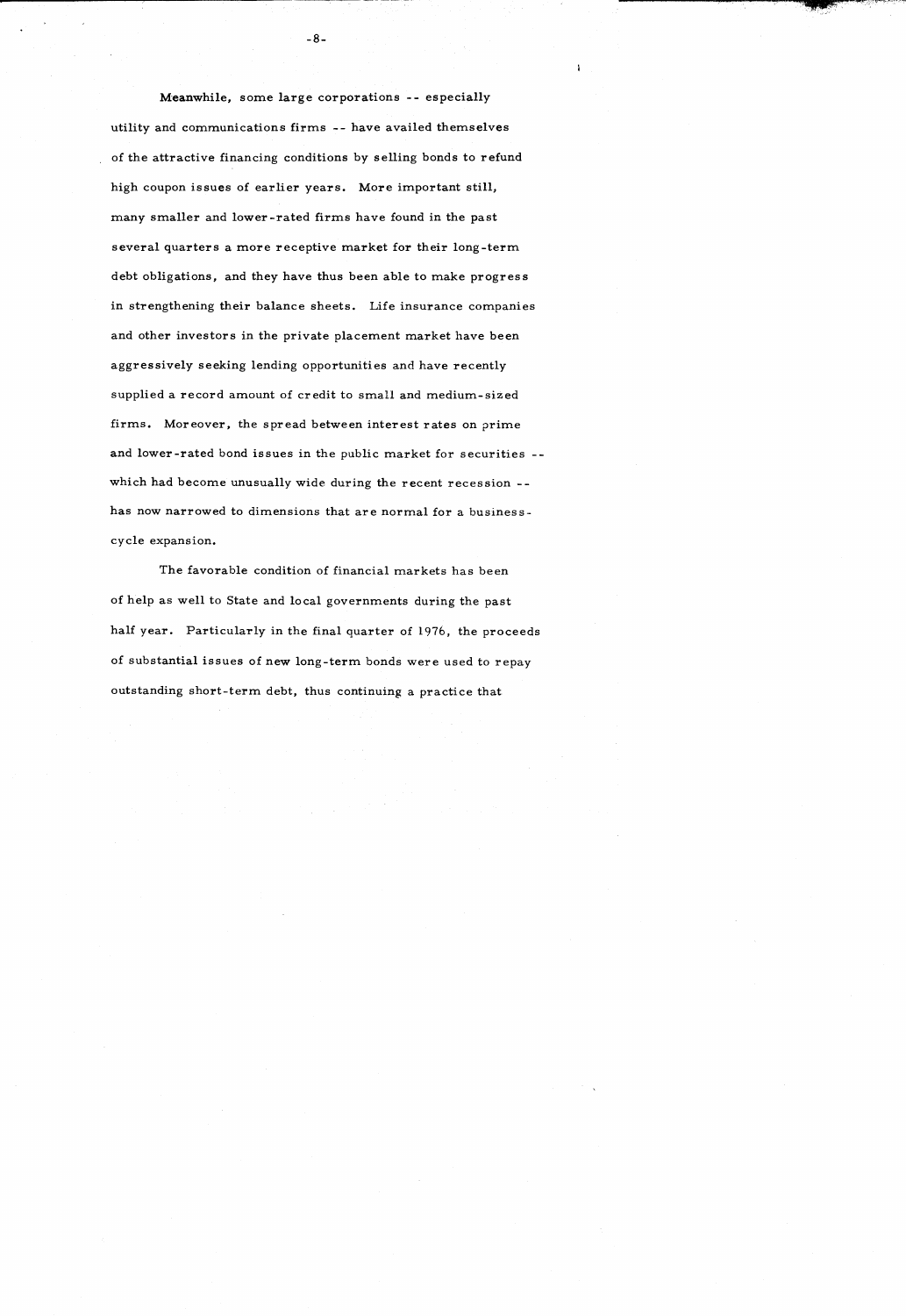has prevailed since mid-1975. This process of debt restructuring, together with the progress made in strengthening budgetary positions, has improved dramatically the standing of many States and municipalities with the investment community. Testifying to that is the fact that interest rates on municipal securities have declined more than interest rates on other fixed-income obligations. Not only that, the spread between yields on higher- and lower-quality bond issues has narrowed sharply in recent months. These developments have led to numerous advance refundings of existing debt, thereby lowering the future interest burden on taxpayers.

 $-9-$ 

Despite larger loan demands from businesses and consumers since last fall, commercial banks have been able to maintain their sharply improved liquidity. Indeed, they have added further to their holdings of Treasury securities, which today are more than double what they were at the end of 1974. Many banks have strengthened their equity position during the past six months through earnings retention, and some have also augmented their capital by issuing new stock or subordinated long-term debt.

Savings banks and savings and loan associations too have been able to accommodate heavy credit demands without

 $\sim 10^6$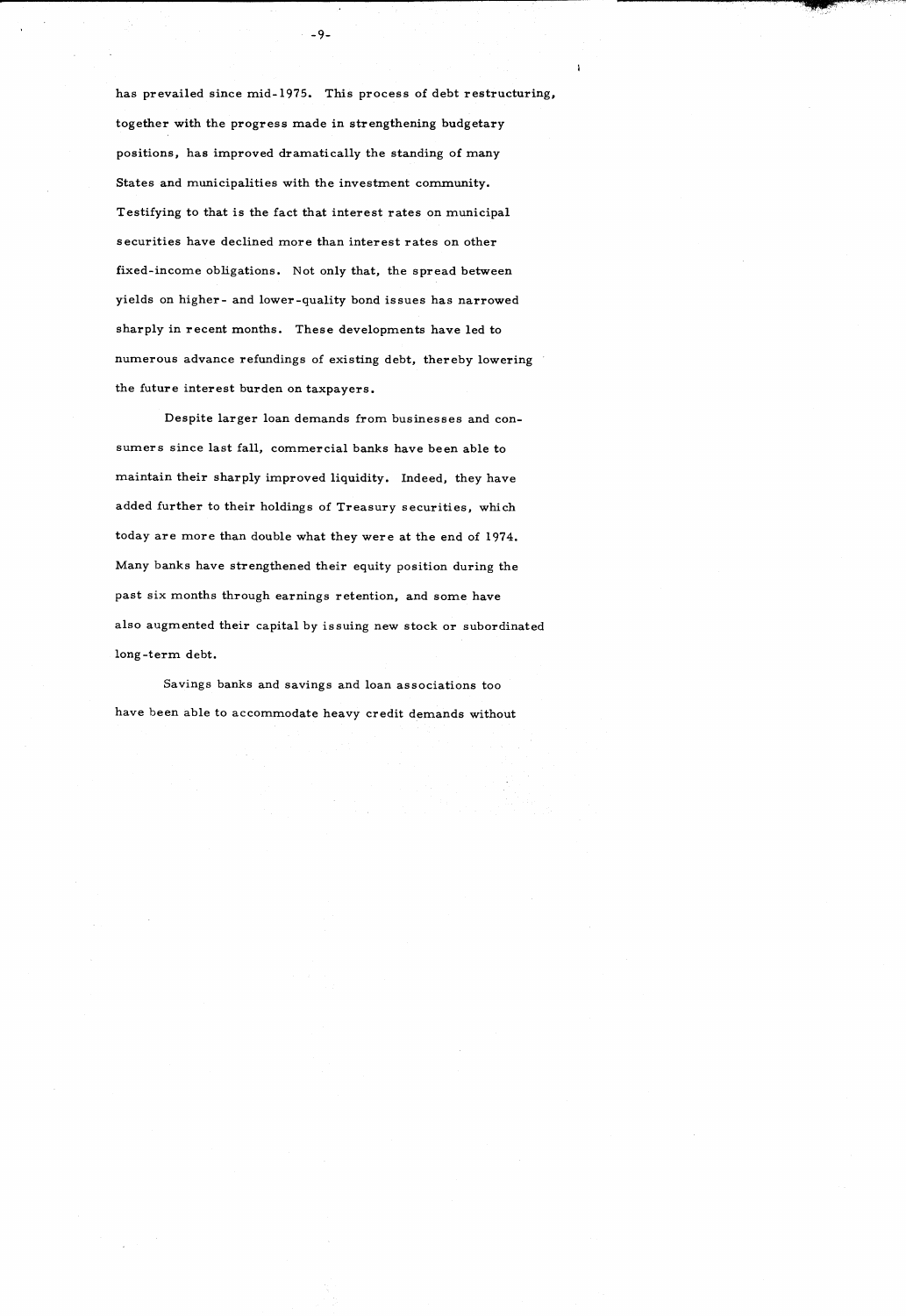-10-

 $\label{eq:2.1} \mathcal{L}(\mathcal{L}^{\mathcal{L}}_{\mathcal{L}}(\mathcal{L}^{\mathcal{L}}_{\mathcal{L}})) \leq \mathcal{L}(\mathcal{L}^{\mathcal{L}}_{\mathcal{L}}(\mathcal{L}^{\mathcal{L}}_{\mathcal{L}})) \leq \mathcal{L}(\mathcal{L}^{\mathcal{L}}_{\mathcal{L}}(\mathcal{L}^{\mathcal{L}}_{\mathcal{L}}))$  $\mathcal{L}(\mathcal{L})$  and  $\mathcal{L}(\mathcal{L})$  $\label{eq:2.1} \mathcal{L}_{\mathcal{A}}(\mathcal{A})=\mathcal{L}_{\mathcal{A}}(\mathcal{A})\mathcal{A}^{\mathcal{A}}(\mathcal{A})=\mathcal{L}_{\mathcal{A}}(\mathcal{A})\mathcal{A}^{\mathcal{A}}(\mathcal{A})\mathcal{A}^{\mathcal{A}}(\mathcal{A})\mathcal{A}^{\mathcal{A}}(\mathcal{A})\mathcal{A}^{\mathcal{A}}(\mathcal{A})\mathcal{A}^{\mathcal{A}}(\mathcal{A})\mathcal{A}^{\mathcal{A}}(\mathcal{A})\mathcal{A}^{\mathcal{A}}(\mathcal{A})\mathcal{A$  $\sim$  $\mathcal{L}^{\text{max}}_{\text{max}}$ 

reducing liquidity. The relatively low level of market rates of interest has sustained good inflows of consumer time and savings deposits to those institutions. Against this background, outstanding mortgage commitments have risen to record levels and mortgage interest rates have declined. These developments have contributed to the brisk pace of home sales and to the upward thrust of housing construction.

In sum, both general financial conditions and the growth patterns that have been unfolding in key sectors of our economy justify considerable optimism about the immediate future. Even *so,* there are some uncertainties in the present situation that deserve serious attention. The most important of these relate to energy and inflation.

One of the reasons capital spending has lagged during this economic expansion has been a reluctance of businessmen to undertake long-term investment projects without a clearer view of the future cost and availability of petrochemical feedstocks and various energy sources. The President's proposal of a broad energy program is a long-needed step toward creating a more certain environment for decision making. However, with Congressional action still to be taken and the final shape of any program unknown, the situation at the moment is as uncertain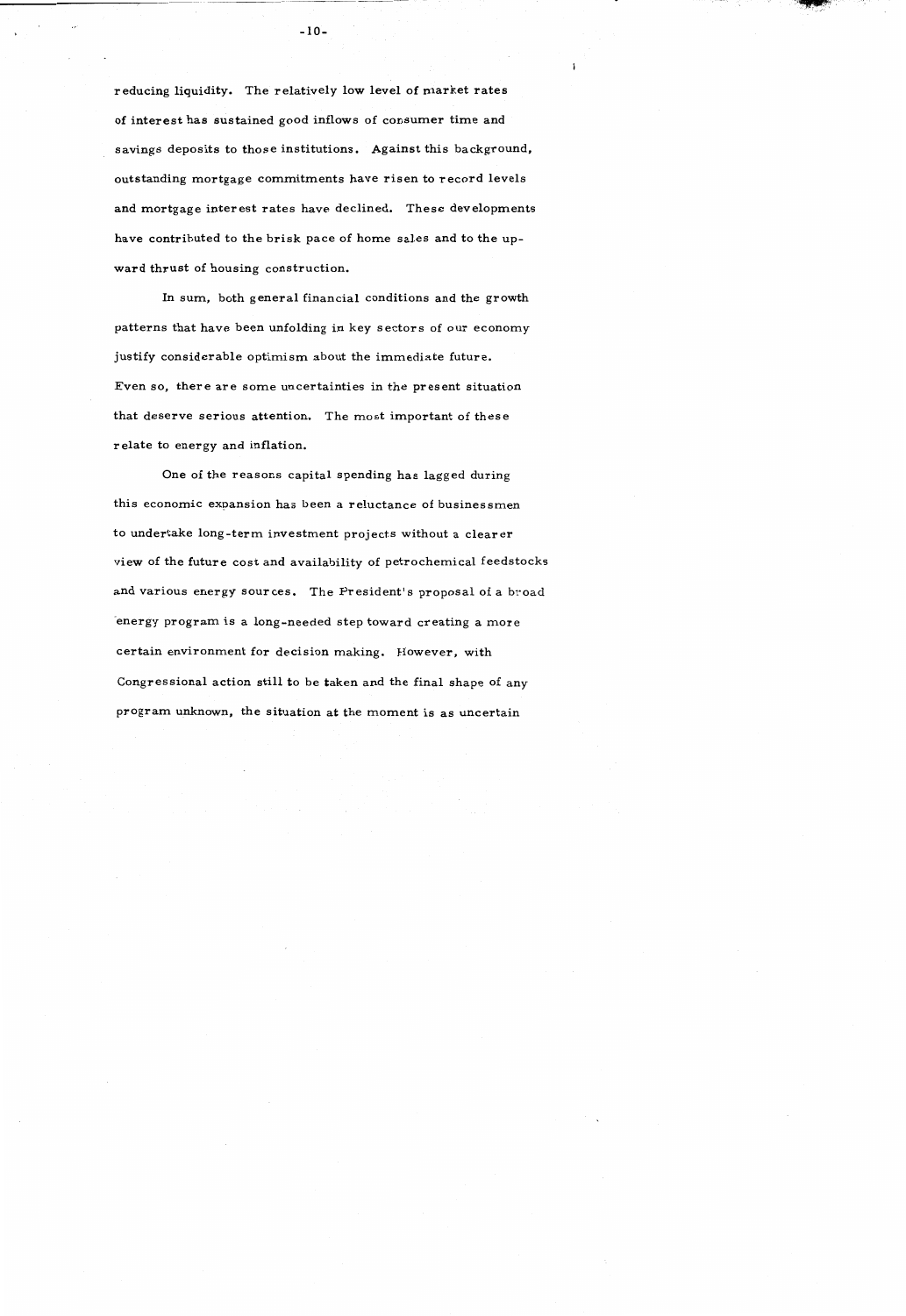''; .·

 $\sim$ 

 $\mathcal{L}^{\text{max}}_{\text{max}}$  and  $\mathcal{L}^{\text{max}}_{\text{max}}$  $\label{eq:2.1} \frac{1}{\sqrt{2\pi}}\left(\frac{1}{\sqrt{2\pi}}\right)^{1/2}\left(\frac{1}{\sqrt{2\pi}}\right)^{1/2}$ 

 $\sim 10^{-1}$ 

 $\mathcal{A}^{\text{max}}_{\text{max}}$ 

-11-

 $\label{eq:2} \frac{1}{\sqrt{2}}\int_{\mathbb{R}^3}\frac{1}{\sqrt{2}}\left(\frac{1}{\sqrt{2}}\right)^2\frac{1}{\sqrt{2}}\left(\frac{1}{\sqrt{2}}\right)^2\frac{1}{\sqrt{2}}\left(\frac{1}{\sqrt{2}}\right)^2.$ 

 $\mathcal{L}^{\text{max}}_{\text{max}}$  ,  $\mathcal{L}^{\text{max}}_{\text{max}}$  ,  $\mathcal{L}^{\text{max}}_{\text{max}}$  ,  $\mathcal{L}^{\text{max}}_{\text{max}}$  ,  $\mathcal{L}^{\text{max}}_{\text{max}}$  ,  $\mathcal{L}^{\text{max}}_{\text{max}}$  ,  $\mathcal{L}^{\text{max}}_{\text{max}}$  ,  $\mathcal{L}^{\text{max}}_{\text{max}}$  ,  $\mathcal{L}^{\text{max}}_{\text{max}}$  ,  $\mathcal{L}^{\text{max}}_{$ 

 $\mathbf{I}$ 

as ever. Furthermore, in view of the prospect of significant tax or other incentives or disincentives in the not too distant future, there will be a tendency here and there to hold off on major expenditures a bit longer and to see what develops. This could have the effect of retarding the advance not only of business capital outlays in the months ahead, but also of spending by households -- especially on automobiles and energy-saving home improvements.

Because of these possibilities, it obviously is important that Congress lose no time in considering the President's energy recommendations. I fully realize the practical obstacles to quick action in matters so complex, but I also feel bound to observe that significant risks to economic performance will exist as long as businessmen and the general public remain uncertain of what to expect in the energy area.

The course of economic expansion may also be significantly affected by the pace of inflation. Inflation has accelerated in recent months. Both wholesale and consumer prices advanced at an annual rate of about 10 per cent in the first quarter, with the flare-up in food prices only part of the explanation. Partieularly worrisome is the fact that we have now experienced three successive quarters of increase at about an 8 per cent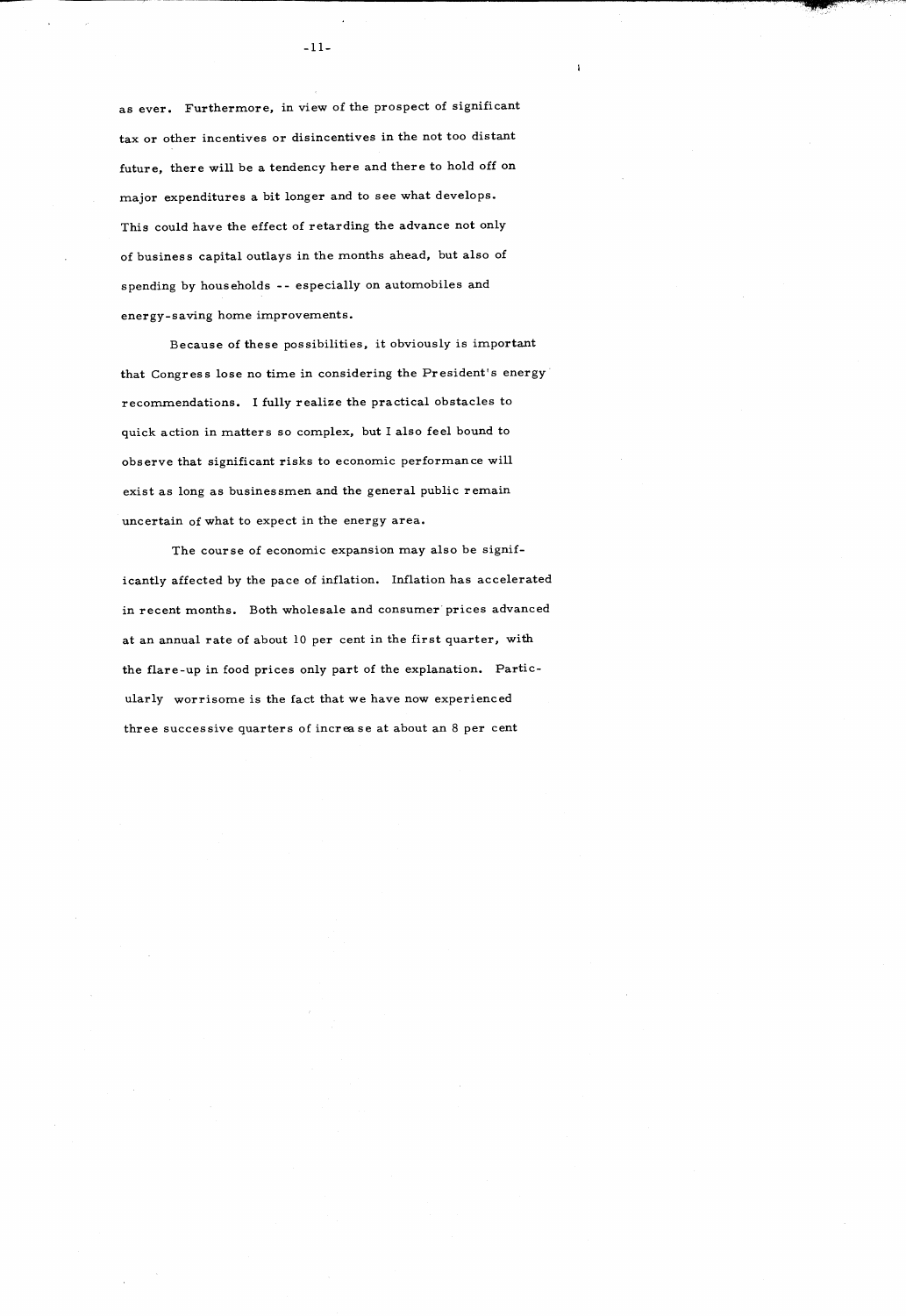-12-

 $\mathbf{I}$ 

 $\sim 10^{11}$ 

 $\label{eq:2.1} \frac{1}{\sqrt{2}}\int_{\mathbb{R}^3}\frac{1}{\sqrt{2}}\left(\frac{1}{\sqrt{2}}\right)^2\left(\frac{1}{\sqrt{2}}\right)^2\frac{1}{\sqrt{2}}\left(\frac{1}{\sqrt{2}}\right)^2\frac{1}{\sqrt{2}}\left(\frac{1}{\sqrt{2}}\right)^2.$  $\label{eq:2.1} \mathcal{L}(\mathcal{L}(\mathcal{L})) = \mathcal{L}(\mathcal{L}(\mathcal{L})) = \mathcal{L}(\mathcal{L}(\mathcal{L})) = \mathcal{L}(\mathcal{L}(\mathcal{L})) = \mathcal{L}(\mathcal{L}(\mathcal{L}))$ 

annual rate in the critically important industrial-commodities component of the wholesale price index. This development reflects an upward climb during the past year of close to 6 per cent in the labor cost per unit of output for private business firms; it also reflects an effort on the part of many companies to widen profit margins from the low level to which they had fallen during the recession. With wage increases now showing some tendency to quicken and with the economy at a stage where productivity gains are likely to become smaller than they have been during the past two years, there is no relief in sight for the underlying cost pressures that businesses have been experiencing. This unhappy circumstance inevitably casts a cloud on our Nation's ability to maintain a satisfactory rate of economic growth into 1978 and beyond.

Experience teaches that when serious inflation persists, consumer confidence and purchasing power will ultimately erode. Continuing inflation at high rates likewise tends to work against sustained expansion in business investment activity, for it raises the risk premium that businessmen attach to new undertakings. Forward business planning becomes more hesitant in an environment in which managers are unable to assess cost and profit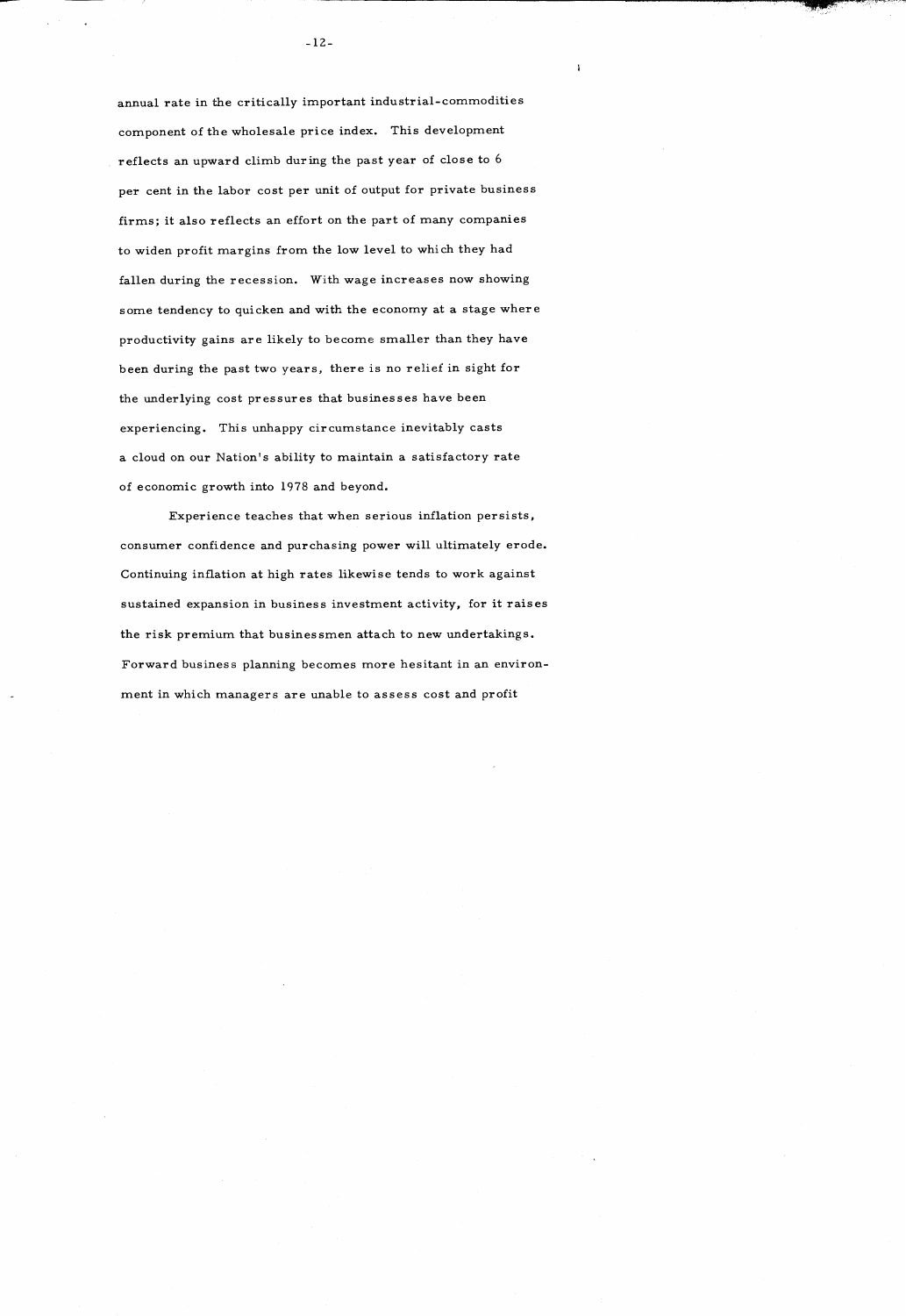-----------...--------------------------------------------""":"'"----~ ..... ,.-... '":""lll.·;,--~~-.-':··~·~.r~·":":''' ,-

-13-

prospects with any confidence over the long time horizons that are frequently involved in new investment projects.

Recognizing these difficulties, President Carter has outlined a multi-faceted program to fight inflation. I want to assure this Committee that the members of the Federal Reserve Board fully support the President's determination to bring down the rate of inflation. All of the measures in his projected program can be helpful, but there is no doubt in our minds that the main key to success in the battle against inflation is prudent management of the Nation's finances.

The Federal Open Market Committee was well aware of its heavy responsibility to encourage economic expansion and yet help to curb inflation when it met last month to discuss the longer-run growth of the monetary aggregates. The Committee decided to leave unchanged over the year ending in the first quarter of 1978 the previous growth range of 4-1/2 to 6-1/2 per cent in  $M_1$ , which is a monetary measure confined to currency and demand deposits. For  $M_2$ , and likewise for  $M_3$ , the upper boundary of the growth range was reduced, however, by a half percentage point. Consequently, the growth ranges projected for the coming year are 7 to 9-1/2 per cent for  $M_2$  and 8-1/2 to 11 per cent for M3. As the Committee may recall, M2

 $\sim$   $\epsilon$ 

 $\label{eq:2.1} \frac{1}{\sqrt{2}}\sum_{i=1}^n\frac{1}{\sqrt{2}}\sum_{i=1}^n\frac{1}{\sqrt{2}}\sum_{i=1}^n\frac{1}{\sqrt{2}}\sum_{i=1}^n\frac{1}{\sqrt{2}}\sum_{i=1}^n\frac{1}{\sqrt{2}}\sum_{i=1}^n\frac{1}{\sqrt{2}}\sum_{i=1}^n\frac{1}{\sqrt{2}}\sum_{i=1}^n\frac{1}{\sqrt{2}}\sum_{i=1}^n\frac{1}{\sqrt{2}}\sum_{i=1}^n\frac{1}{\sqrt{2}}\sum_{i=1}^n\frac$  $\label{eq:2} \frac{1}{\sqrt{2}}\left(\frac{1}{\sqrt{2}}\right)^{2} \left(\frac{1}{\sqrt{2}}\right)^{2} \left(\frac{1}{\sqrt{2}}\right)^{2} \left(\frac{1}{\sqrt{2}}\right)^{2} \left(\frac{1}{\sqrt{2}}\right)^{2} \left(\frac{1}{\sqrt{2}}\right)^{2} \left(\frac{1}{\sqrt{2}}\right)^{2} \left(\frac{1}{\sqrt{2}}\right)^{2} \left(\frac{1}{\sqrt{2}}\right)^{2} \left(\frac{1}{\sqrt{2}}\right)^{2} \left(\frac{1}{\sqrt{2}}\right)^{2} \left(\frac{$ 

 $\label{eq:2.1} \frac{1}{\sqrt{2}}\sum_{i=1}^n\frac{1}{\sqrt{2}}\sum_{i=1}^n\frac{1}{\sqrt{2}}\sum_{i=1}^n\frac{1}{\sqrt{2}}\sum_{i=1}^n\frac{1}{\sqrt{2}}\sum_{i=1}^n\frac{1}{\sqrt{2}}\sum_{i=1}^n\frac{1}{\sqrt{2}}\sum_{i=1}^n\frac{1}{\sqrt{2}}\sum_{i=1}^n\frac{1}{\sqrt{2}}\sum_{i=1}^n\frac{1}{\sqrt{2}}\sum_{i=1}^n\frac{1}{\sqrt{2}}\sum_{i=1}^n\frac$ 

 $\label{eq:2.1} \frac{1}{\sqrt{2}}\sum_{i=1}^n\frac{1}{\sqrt{2}}\sum_{i=1}^n\frac{1}{\sqrt{2}}\sum_{i=1}^n\frac{1}{\sqrt{2}}\sum_{i=1}^n\frac{1}{\sqrt{2}}\sum_{i=1}^n\frac{1}{\sqrt{2}}\sum_{i=1}^n\frac{1}{\sqrt{2}}\sum_{i=1}^n\frac{1}{\sqrt{2}}\sum_{i=1}^n\frac{1}{\sqrt{2}}\sum_{i=1}^n\frac{1}{\sqrt{2}}\sum_{i=1}^n\frac{1}{\sqrt{2}}\sum_{i=1}^n\frac$ 

 $\mathcal{L}^{\text{max}}_{\text{max}}$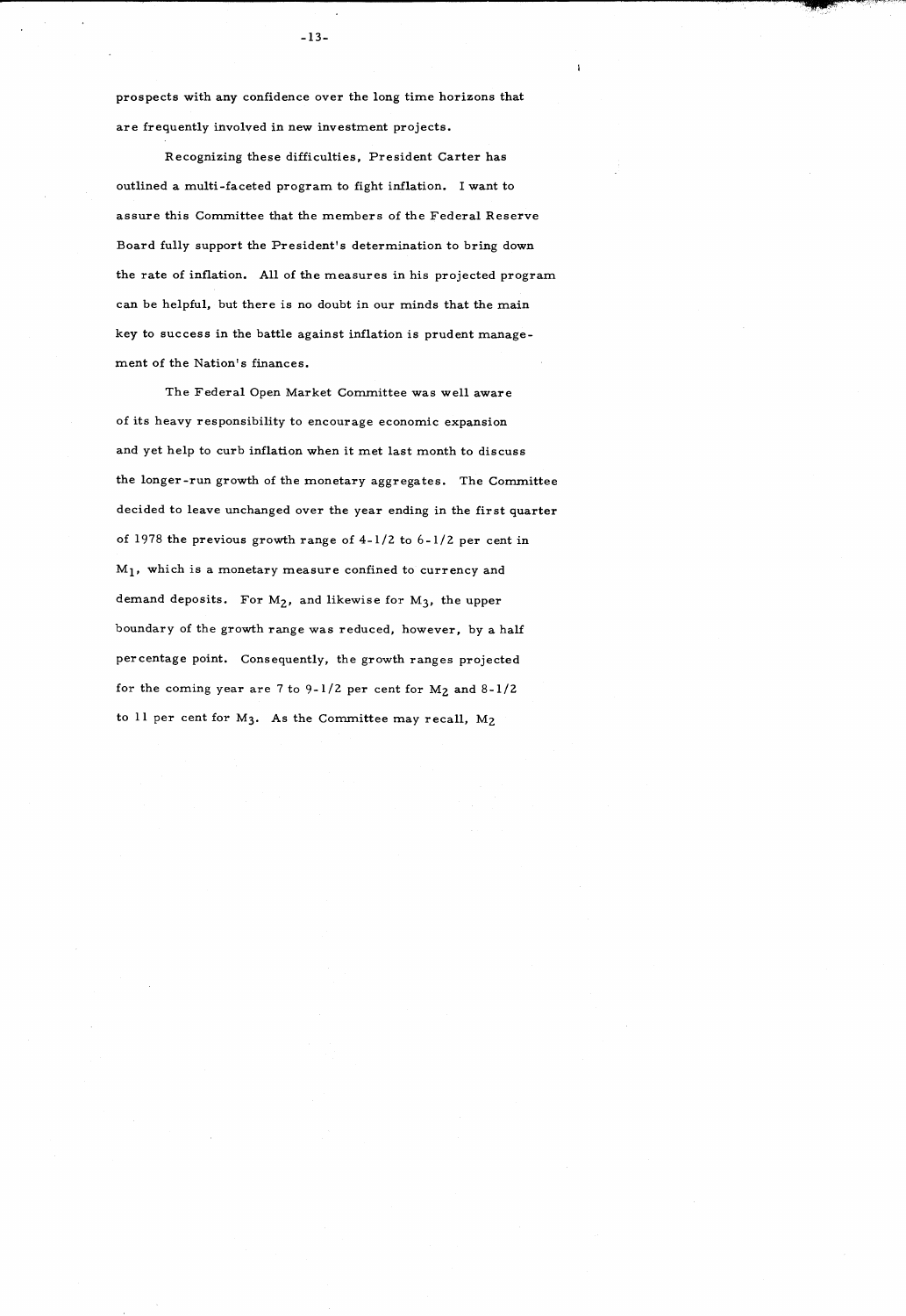-----------,....----------- ------~--~

 $\label{eq:2.1} \mathcal{L}=\frac{1}{2}\sum_{i=1}^n\frac{1}{2}\sum_{j=1}^n\frac{1}{2}\sum_{j=1}^n\frac{1}{2}\sum_{j=1}^n\frac{1}{2}\sum_{j=1}^n\frac{1}{2}\sum_{j=1}^n\frac{1}{2}\sum_{j=1}^n\frac{1}{2}\sum_{j=1}^n\frac{1}{2}\sum_{j=1}^n\frac{1}{2}\sum_{j=1}^n\frac{1}{2}\sum_{j=1}^n\frac{1}{2}\sum_{j=1}^n\frac{1}{2}\sum_{j=1}^n\frac{1}{2}\sum_{j$ 

 $\sim 10^{-1}$ 

 $\mathcal{L}(\mathcal{L})$  and  $\mathcal{L}(\mathcal{L})$  .

 $\sim 10^{11}$ 

includes savings and consumer -type time deposits at commercial banks besides currency and demand deposits, while  $M_3$  is a still more comprehensive aggregate-- since it includes also the deposits at savings banks, savings and loan associations and credit unions.

 $\mathbf{I}$ 

As you can see, the Federal Open Market Committee has again moved very cautiously in adjusting the projected monetary growth ranges. In addition to taking account of the usual uncertainties about the relationship between money and economic activity, we recognized that the impact of the as yet unsettled energy program on aggregate supply and demand in the period ahead cannot be foreseen with any precision. Nonetheless, we did feel it appropriate to take another small step toward bringing the long-run growth of the monetary aggregates down to rates compatible with general price stability.

Sustained progress in this direction will, I believe, be absolutely necessary if President Carter's publicly announced goal of reducing the pace of inflation by two percentage points by the end of 1979 is to be achieved. The trend of growth in monetary aggregates is still rapid, perhaps much too rapid. To be sure, the Federal Reserve has moved fairly steadily toward lower ranges for monetary expansion during the past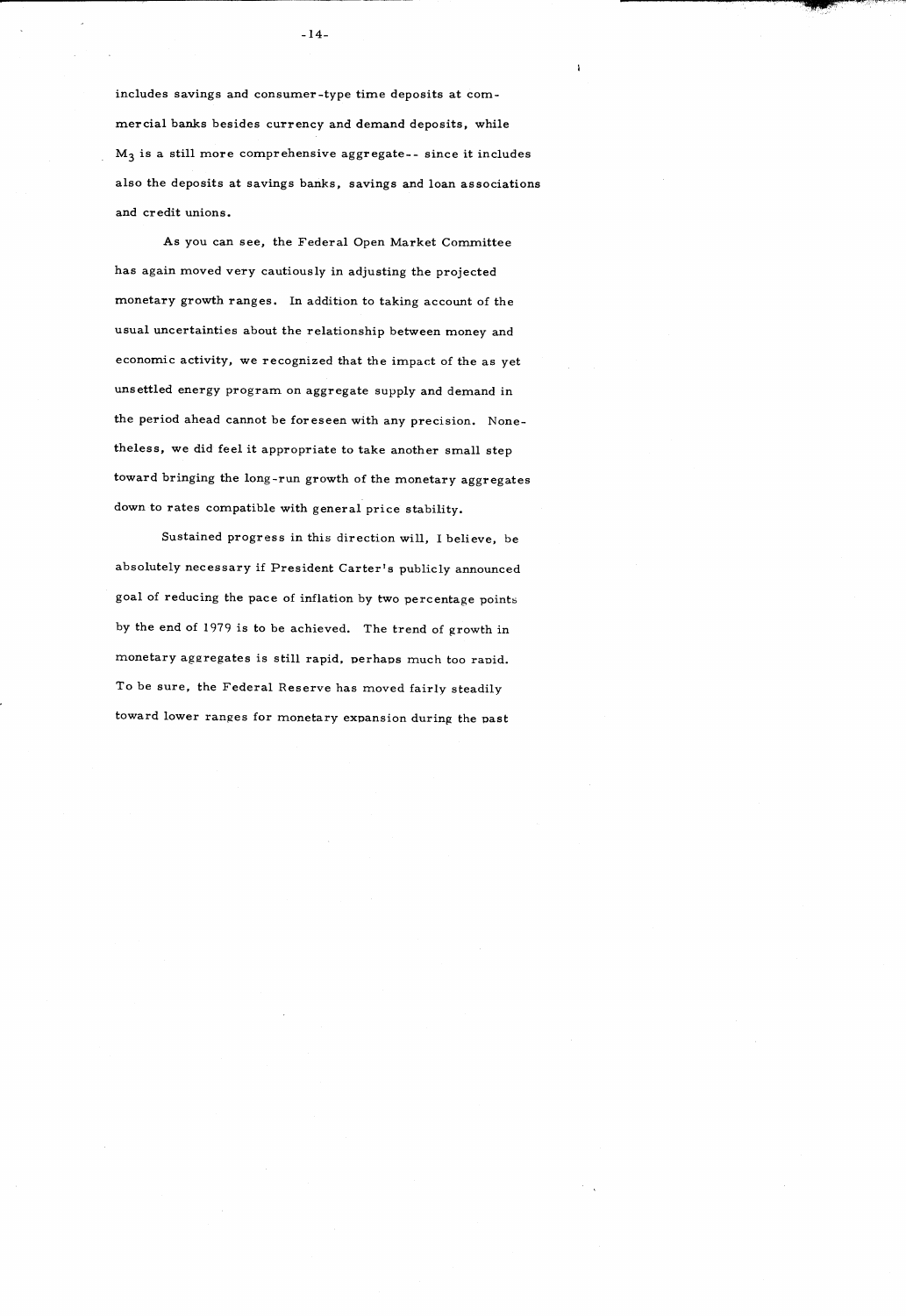-15-

 $\sim 10^{11}$ 

 $\sim 10^{-1}$  $\label{eq:2.1} \mathcal{F}(\mathcal{F}) = \mathcal{F}(\mathcal{F}) \mathcal{F}(\mathcal{F})$ 

 $\sim 10^{-1}$  $\sim 10^{-1}$ 

two years. But that movement has been extremely gradual; indeed, at the current pace it would require nearly a decade to reach rates of growth that are consistent with a stable price level.

 $\mathbf{1}$ 

I must report, moreover, that despite the gradual reduction of projected growth ranges for the aggregates during the past two years, no meaningful reduction has as yet occurred in actual growth rates. That unintended consequence is partly the result of data deficiencies that complicate the already formidable task of adjusting or approximating monetary growth objectives. Initial estimates of the monetary aggregates sometimes differ considerably from estimates made later when fuller data became available.

A factor contributing to the measurement problem has been the inadequacy of deposit data for nonmember commercial banks. While our estimates of nonmember bank deposits - which constitute a growing proportion of the money stock - have often been on the mark, on occasions there have been significant errors. Our most recent benchmark revision of M1, based on nonmember bank data from the call report for last September, raised the estimate of growth over the year ended in the fourth quarter of 1976 from 5. 4 to 5. 7 per cent;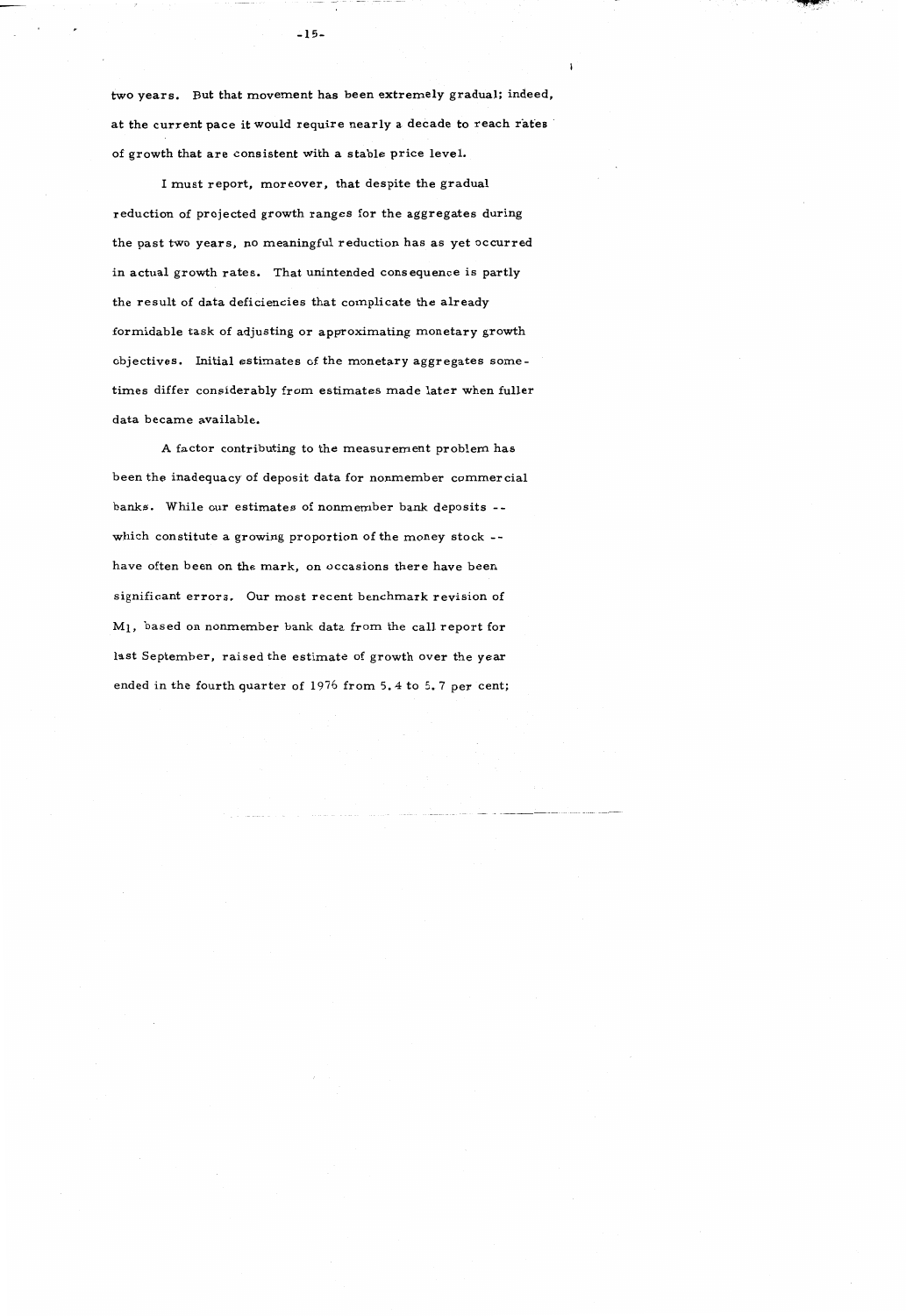-16-

 $\sim$   $\sim$ 

 $\sim 10$  $\mathcal{O}(\frac{1}{\lambda})$  . As  $\mathcal{O}(\frac{1}{\lambda})$ 

 $\sim 10^{-1}$ 

We at the Federal Reserve are diligently trying to improve the quality of the Nation's monetary data. Last year a committee of distinguished economists, whose aid we had sought, completed a study of the statistics on monetary aggregates. Some of the recommendations of the committee are being implemented with the aid of the Federal Deposit Insurance Corporation. Other recommendations of the consultant committee are being studied by our staff, and further changes are likely to be instituted in the near future. Nevertheless, experience suggests that monetary measurement will continue to lack the precision of science, and so too will the Federal Reserve's actions aiming to influence developments in financial markets.

and this figure is still subject to subsequent revision on the basis of the call report for December.

Events during the past several months have again demonstrated quite clearly that the twists and turns that occur in financial markets often are dominated by developments unrelated to Federal Reserve actions. For instance, from late in 1976 to late April, the Federal funds rate -- the one interest rate over which the Federal Reserve has close control -- traded within a narrow range between 4-5/8 per cent and 4-3/4 per cent; yet,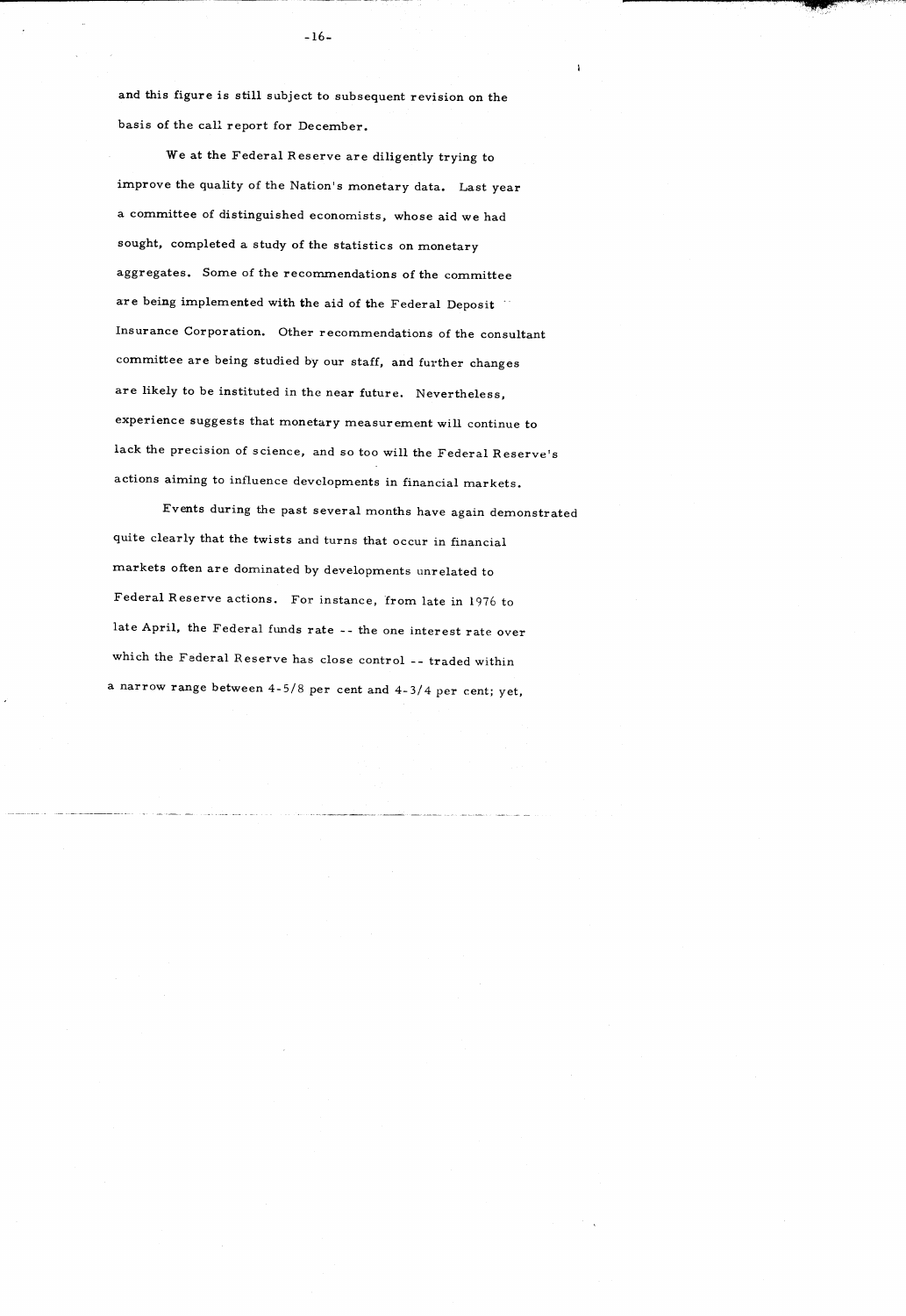-17-

 $\label{eq:2.1} \frac{1}{\sqrt{2}}\int_{\mathbb{R}^3} \frac{1}{\sqrt{2}}\left(\frac{1}{\sqrt{2}}\right)^2\left(\frac{1}{\sqrt{2}}\right)^2\left(\frac{1}{\sqrt{2}}\right)^2\left(\frac{1}{\sqrt{2}}\right)^2.$ 

 $\label{eq:2.1} \frac{1}{\sqrt{2}}\int_{\mathbb{R}^3}\left|\frac{d\mathbf{x}}{d\mathbf{x}}\right|^2\,d\mathbf{x}^2\,d\mathbf{x}^2\,d\mathbf{x}^2\,d\mathbf{x}^2\,d\mathbf{x}^2\,d\mathbf{x}^2\,d\mathbf{x}^2\,d\mathbf{x}^2\,d\mathbf{x}^2\,d\mathbf{x}^2\,d\mathbf{x}^2\,d\mathbf{x}^2\,d\mathbf{x}^2\,d\mathbf{x}^2\,d\mathbf{x}^2\,d\mathbf{x}^2\,d\mathbf{x}$ 

 $\label{eq:1} \hat{H}_{\rm{R}} = \frac{1}{\sqrt{2\pi}}\sum_{i=1}^{\infty} \frac{1}{\sqrt{2\pi}}\sum_{i=1}^{\infty} \frac{1}{\sqrt{2\pi}}\sum_{i=1}^{\infty} \frac{1}{\sqrt{2\pi}}\sum_{i=1}^{\infty} \frac{1}{\sqrt{2\pi}}\sum_{i=1}^{\infty} \frac{1}{\sqrt{2\pi}}\sum_{i=1}^{\infty} \frac{1}{\sqrt{2\pi}}\sum_{i=1}^{\infty} \frac{1}{\sqrt{2\pi}}\sum_{i=1}^{\infty} \frac{1}{\sqrt{2\$ 

 $\mathcal{L}(\mathcal{L}(\mathcal{L}))$  and  $\mathcal{L}(\mathcal{L}(\mathcal{L}))$  . The set of  $\mathcal{L}(\mathcal{L})$  $\label{eq:2.1} \mathcal{L}(\mathcal{L}^{\text{max}}_{\mathcal{L}}(\mathcal{L}^{\text{max}}_{\mathcal{L}})) \leq \mathcal{L}(\mathcal{L}^{\text{max}}_{\mathcal{L}}(\mathcal{L}^{\text{max}}_{\mathcal{L}}))$ 

 $\label{eq:2.1} \mathcal{L}(\mathcal{L}^{\text{max}}_{\mathcal{L}}(\mathcal{L}^{\text{max}}_{\mathcal{L}})) \leq \mathcal{L}(\mathcal{L}^{\text{max}}_{\mathcal{L}}(\mathcal{L}^{\text{max}}_{\mathcal{L}})) \leq \mathcal{L}(\mathcal{L}^{\text{max}}_{\mathcal{L}}(\mathcal{L}^{\text{max}}_{\mathcal{L}}))$ 

 $\label{eq:2.1} \mathcal{L}(\mathcal{L}^{\text{max}}_{\mathcal{L}}(\mathcal{L}^{\text{max}}_{\mathcal{L}})) \leq \mathcal{L}(\mathcal{L}^{\text{max}}_{\mathcal{L}}(\mathcal{L}^{\text{max}}_{\mathcal{L}}))$ 

other market rates of interest in that period fluctuated over ranges as wide as a full per centage point. Those fluctuations in interest rates in large part reflected changing public perceptions of the outlook for the Federal budget. Thus, interest rates moved upward sharply when the Administration proposed a new fiscal policy, including the so-called rebate program; and they fell markedly when the President announced that he had dropped the rebate plan.

What this demonstrates anew is the fact that financial market participants have become acutely aware of the inflationary pressures created by Federal budget deficits and the resultant adverse impact on credit conditions. The caution of the Congress with respect to the tax rebate proposal and the President's willingness to adjust his fiscal program in light of emerging economic developments have done much to enhance confidence that our government is moving toward a more responsible financial posture.

In concluding this morning, I am obliged to observe that we have still a considerable distance to go in putting our financial house in order. Too often in the past, we have lacked the courage or the patience to stay long enough on a monetary and fiscal path that will lead to non-inflationary economic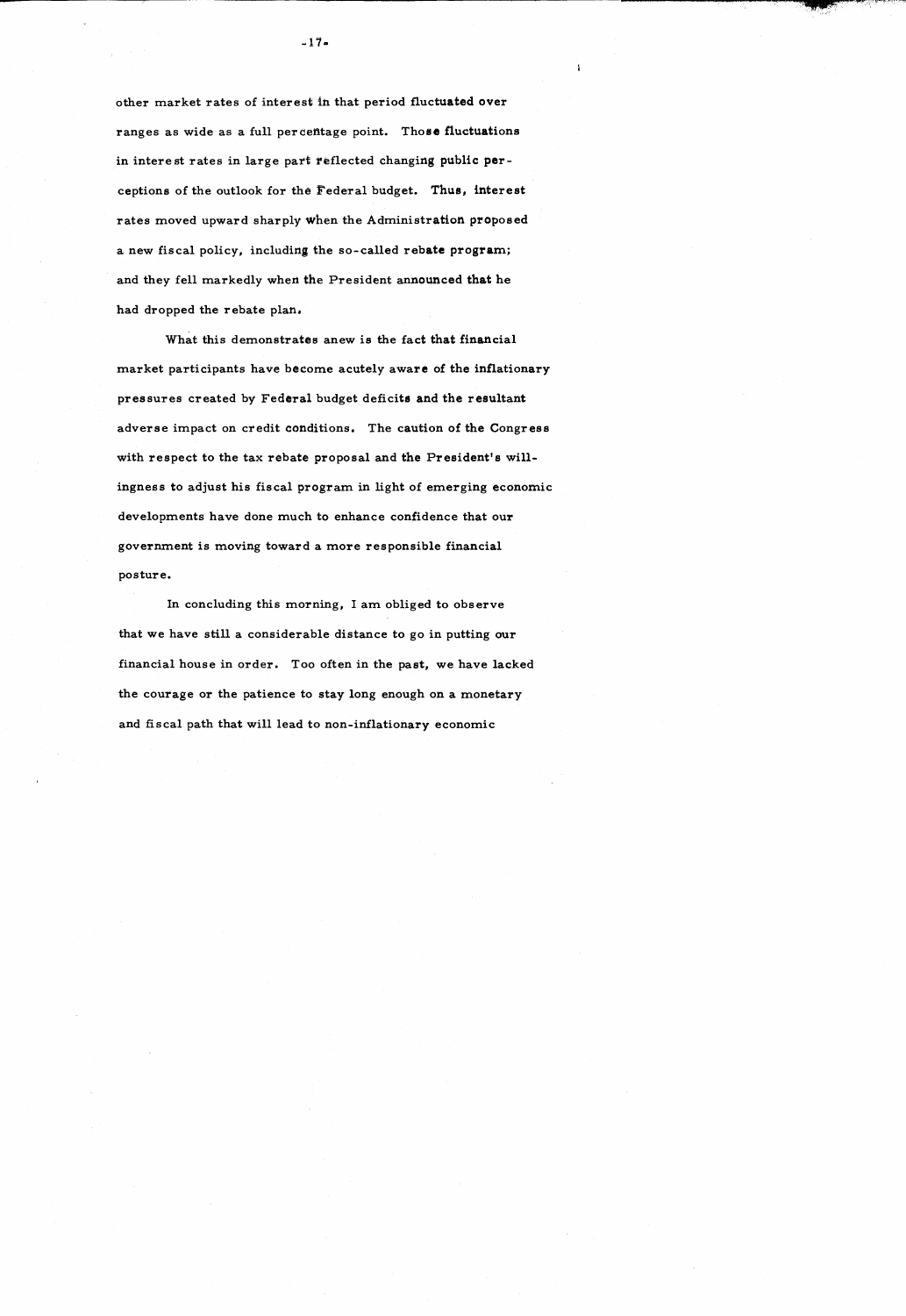growth. We cannot afford to backslide once again. Unless we achieve a less inflationary environment, there will be little chance of sustaining the expansion that is now in progress or of significantly reducing the high level of unemployment that is blighting the lives of millions of Americans. That, in a sentence, is the Board's central message to the Congress.

> $\star$ ×,

\* \*  $\ast$ 水 \*

 $-18-$ 

 $\sqrt{2}$ 

 $\label{eq:2.1} \frac{1}{\sqrt{2\pi}}\int_{0}^{\infty} \frac{d\mu}{\sqrt{2\pi}}\,d\mu\int_{0}^{\infty} \frac{d\mu}{\sqrt{2\pi}}\,d\mu\int_{0}^{\infty} \frac{d\mu}{\sqrt{2\pi}}\,d\mu\int_{0}^{\infty} \frac{d\mu}{\sqrt{2\pi}}\,d\mu\int_{0}^{\infty} \frac{d\mu}{\sqrt{2\pi}}\,d\mu\int_{0}^{\infty} \frac{d\mu}{\sqrt{2\pi}}\,d\mu\int_{0}^{\infty} \frac{d\mu}{\sqrt{2\pi}}\$ 

 $\mathcal{L}^{\text{max}}_{\text{max}}$ 

 $\mathcal{F}^{\mathcal{F}}_{\mathcal{F}}(\mathbf{x})$  , where  $\mathcal{F}^{\mathcal{F}}_{\mathcal{F}}(\mathbf{x})$ 

 $\label{eq:1} \frac{1}{\sqrt{2}}\sum_{i=1}^n\frac{1}{\sqrt{2}}\sum_{i=1}^n\frac{1}{\sqrt{2}}\sum_{i=1}^n\frac{1}{\sqrt{2}}\sum_{i=1}^n\frac{1}{\sqrt{2}}\sum_{i=1}^n\frac{1}{\sqrt{2}}\sum_{i=1}^n\frac{1}{\sqrt{2}}\sum_{i=1}^n\frac{1}{\sqrt{2}}\sum_{i=1}^n\frac{1}{\sqrt{2}}\sum_{i=1}^n\frac{1}{\sqrt{2}}\sum_{i=1}^n\frac{1}{\sqrt{2}}\sum_{i=1}^n\frac{1$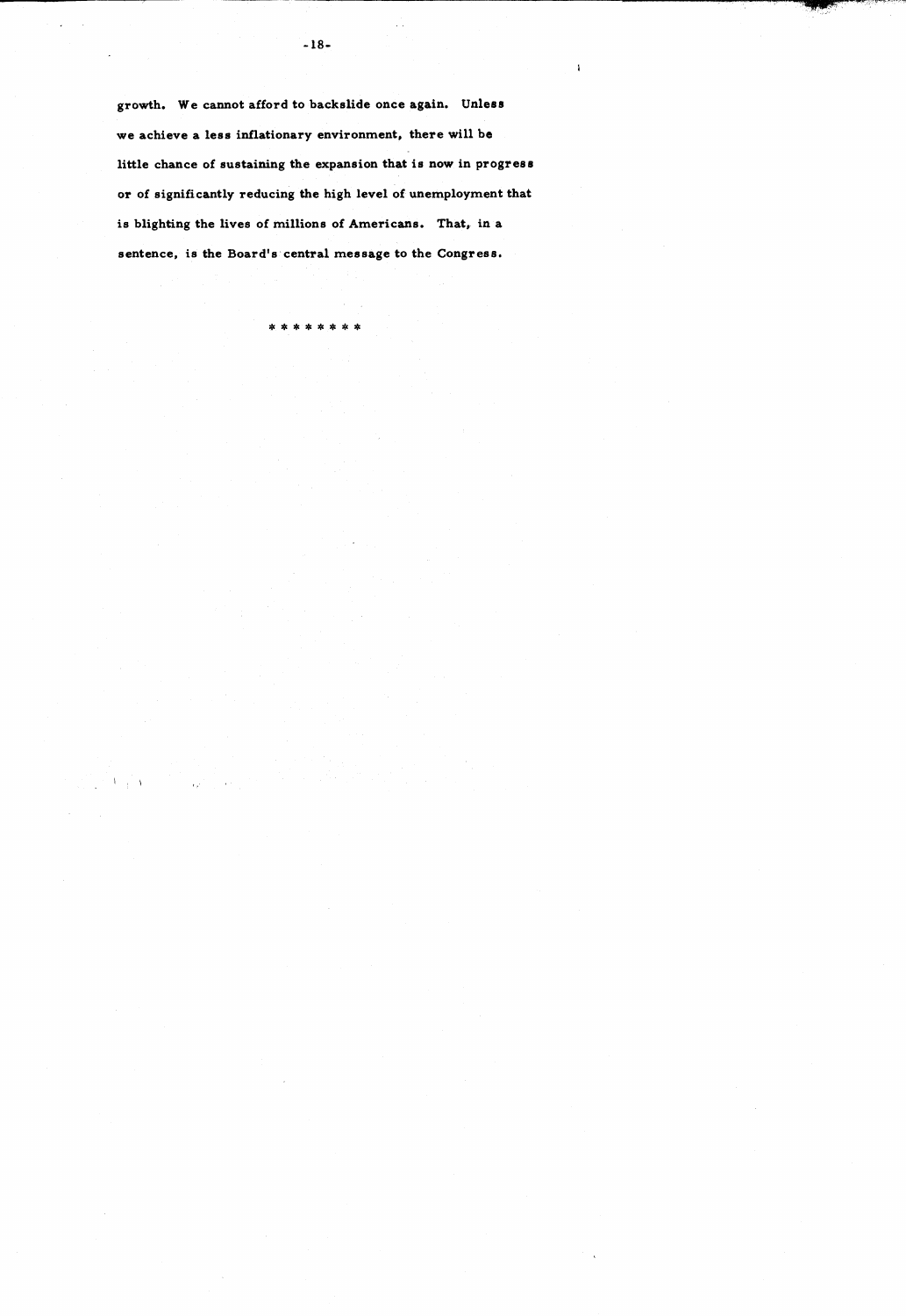I

THE PRESIDENT RICK HUTCHESON

MEMORANDUM

#### THE WHITE HOUSE

WASHINGTON

INFORMATION 10 May 1977

TO:

FROM:

SUBJECT: Memos Not Submitted

- 1. PATT DERIAN letter passing along a petition signed by 40 participants in the Foreign Policy Conference of Young Political Leaders, held by the Helsinki Commission, in support of your human rights policy.
- 2. HUGH CARTER MEMO informing  $X$ ou that Jody and Hugh have  $\sqrt{2}$ approved a proposal by the Office of the Federal Register  $\partial/\partial t$ <br>to save \$30,000 by compining the two series of published to save \$30,000 by combining the two series of published<br>Presidential papers: the Public Papers and the Weekly Compilation. The *phange* involves binding the issues of the Weekly Compilation semiannually.
- 3. ARTHUR BURNS *E*ETTER, wishing you luck on your Europe<br>trip, and sending you a copy of his testimony before trip, and sending you a copy of his testimony before the Senate Banking Committee on the monetary policy of the Eéderal Reserve.
- 4. MARY KING MEMO informing you of the great admiration for you and respect for your human rights policy she observed on a recent trip to Costa Rica, Honduras, and Guatemala. A copy has been sent to Mrs. Carter. NSC comments that the impact of the human rights policy in Central America is more equivocal than it appears in Mary's memo.
- 5. BERT LANCE MEMO recommending that Secretary Califano be appointed to the Federal Paperwork Commission. One of the 14 positions is now vacant. Lance points out that only the  $IRS$  has greater reporting requirements than HEW; Califand would have insights on HEW's information needs. The Commission goes out of existence in October, 1977. Jordan concurs.

 $\begin{picture}(180,190)(-10,-1) \put(10,0){\line(1,0){150}} \put(15,0){\line(1,0){150}} \put(15,0){\line(1,0){150}} \put(15,0){\line(1,0){150}} \put(15,0){\line(1,0){150}} \put(15,0){\line(1,0){150}} \put(15,0){\line(1,0){150}} \put(15,0){\line(1,0){150}} \put(15,0){\line(1,0){150}} \put(15,0){\line(1,0){150}} \put(15,0){\line($ 

to me

 $\partial t$ 

 $\label{eq:2.1} \mathcal{L}(\mathcal{L}^{\mathcal{L}}_{\mathcal{L}}(\mathcal{L}^{\mathcal{L}}_{\mathcal{L}})) \leq \mathcal{L}(\mathcal{L}^{\mathcal{L}}_{\mathcal{L}}(\mathcal{L}^{\mathcal{L}}_{\mathcal{L}})) \leq \mathcal{L}(\mathcal{L}^{\mathcal{L}}_{\mathcal{L}}(\mathcal{L}^{\mathcal{L}}_{\mathcal{L}}))$  $\label{eq:2.1} \frac{1}{\sqrt{2}}\int_{\mathbb{R}^3}\frac{1}{\sqrt{2}}\left(\frac{1}{\sqrt{2}}\right)^2\frac{1}{\sqrt{2}}\left(\frac{1}{\sqrt{2}}\right)^2\frac{1}{\sqrt{2}}\left(\frac{1}{\sqrt{2}}\right)^2\frac{1}{\sqrt{2}}\left(\frac{1}{\sqrt{2}}\right)^2.$ 

 $\label{eq:2.1} \mathcal{L}_{\mathcal{A}}(\mathcal{A}) = \mathcal{L}_{\mathcal{A}}(\mathcal{A}) = \mathcal{L}_{\mathcal{A}}(\mathcal{A})$  $\label{eq:2.1} \frac{1}{\sqrt{2}}\left(\frac{1}{\sqrt{2}}\right)^{2} \frac{1}{\sqrt{2}}\left(\frac{1}{\sqrt{2}}\right)^{2} \frac{1}{\sqrt{2}}\left(\frac{1}{\sqrt{2}}\right)^{2} \frac{1}{\sqrt{2}}\left(\frac{1}{\sqrt{2}}\right)^{2} \frac{1}{\sqrt{2}}\left(\frac{1}{\sqrt{2}}\right)^{2} \frac{1}{\sqrt{2}}\left(\frac{1}{\sqrt{2}}\right)^{2} \frac{1}{\sqrt{2}}\left(\frac{1}{\sqrt{2}}\right)^{2} \frac{1}{\sqrt{2}}\left(\frac{$  $\mathcal{O}(\mathcal{O}(\log n))$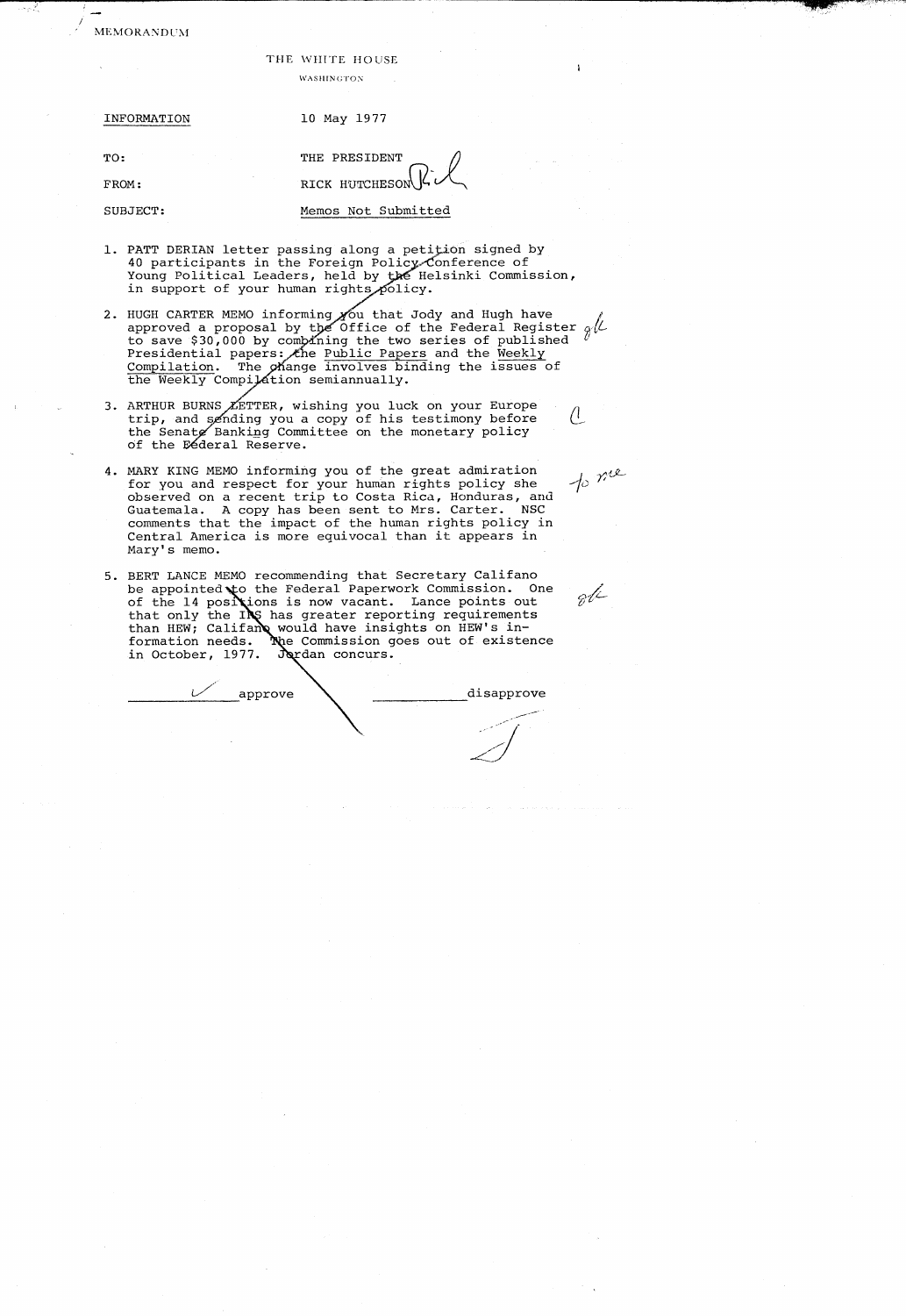--- /

From: Mary E. King Depaty Director

MEMORANDUM

THE PRESIDENT HAS SEEN.<br>The President  $\sum_{n=1}^{\infty}$ 

To:





May 3, 1977

During a recent trip to Costa Rica, Honduras and Guatemala, I was very impressed by the depth of feeling for you. Your trip to Costa Rica is well remembered. The fact that your peach trees are not doing very well, for example, was a subject for discussion among Peace Corps volunteers, villagers, Peace Corps staff and American embassy officials.

Despite the military junta in Honduras which suspended free elections and the legislature, there was receptivity to your human rights position among government officials, hospital administrators and educators. Many individuals said privately to me, "We are so grateful for President Carter's stand on human rights because it has made it easier for us to press for restitution of free elections and the legislature." Several suggested that your position had helped encourage the chief of the military junta, General Melgar, to plan for free elections in 1979. His wife, the First Lady, who is head of the Bureau of Social Welfare, expressed very strong feelings of respect and admiration for both you and Rosalynn. The big news of course is that your Spanish teacher is Honduran.

> **Electrostetlo Copy Made**  for Preservation Purposes

 $\sim 80$ 

 $\mathcal{A}^{\mathcal{A}}$ 

In Guatemala you were called "el jefe maximo."

Apparently my visit was the first one to be made by one of your appointees to those three countries, and we completely underestimated the positive impact of a visitor from the Carter Administration.

I simply wanted to urge you to visit Latin America as soon as possible. There is phenomenal admiration for you and Rosalynn, and real respect for your human rights position.

If you go, the Peace Corps in those three countries is outstanding. It is particularly exceptional in Honduras which is the second poorest country in the hemisphere. The Peace Corps there is one of the most creative in the region.



PEACE CORPS • VISTA • UNIVERSITY YEAR FOR ACTION • NATIONAL STUDENT VOLUNTEER PROGRAM FOSTER GRANDPARENTS . RETIRED SENIOR VOLUNTEERS . SERVICE CORPS OF RETIRED EXECUTIVES . ACTIVE CORPS OF EXECUTIVES

.

.f

 $\mathcal{L}^{\text{max}}_{\text{max}}$ 

 $\mathcal{L}^{\text{max}}_{\text{max}}$  and  $\mathcal{L}^{\text{max}}_{\text{max}}$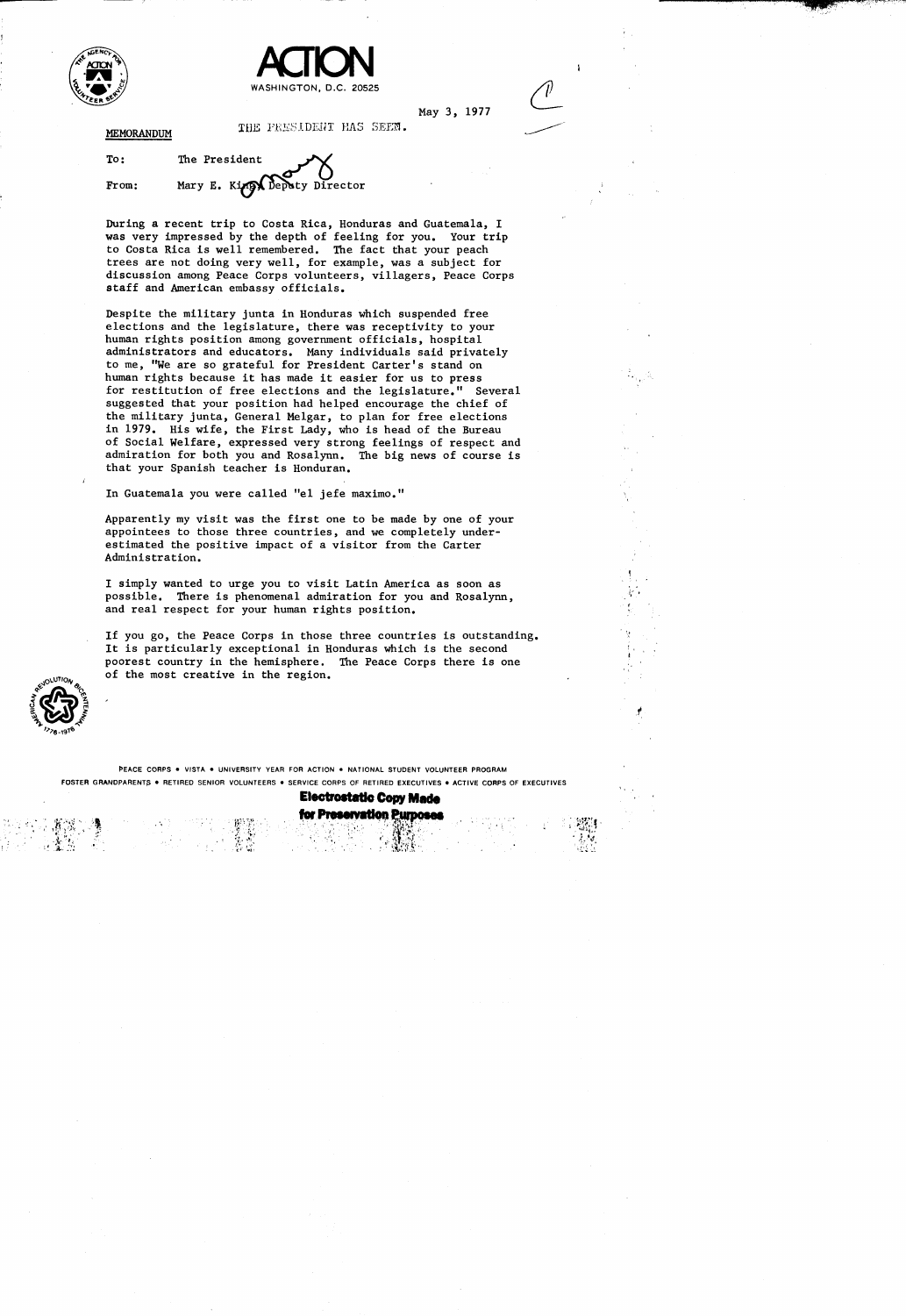My reading of the situation in Honduras is that you would be able to speak of your concern for human rights, indeed I believe you could mention a hope for free elections without being considered intervention a hope for free elections without being considered

 $\sim$   $\sim$ 

 $\Lambda$ 

**TAN PERSONAL** 

 $\mathcal{L}(\mathcal{A})$  and  $\mathcal{L}(\mathcal{A})$ 

Attachment: Editorial from the principal Honduran newspaper, La Prensa, April *17,* 1977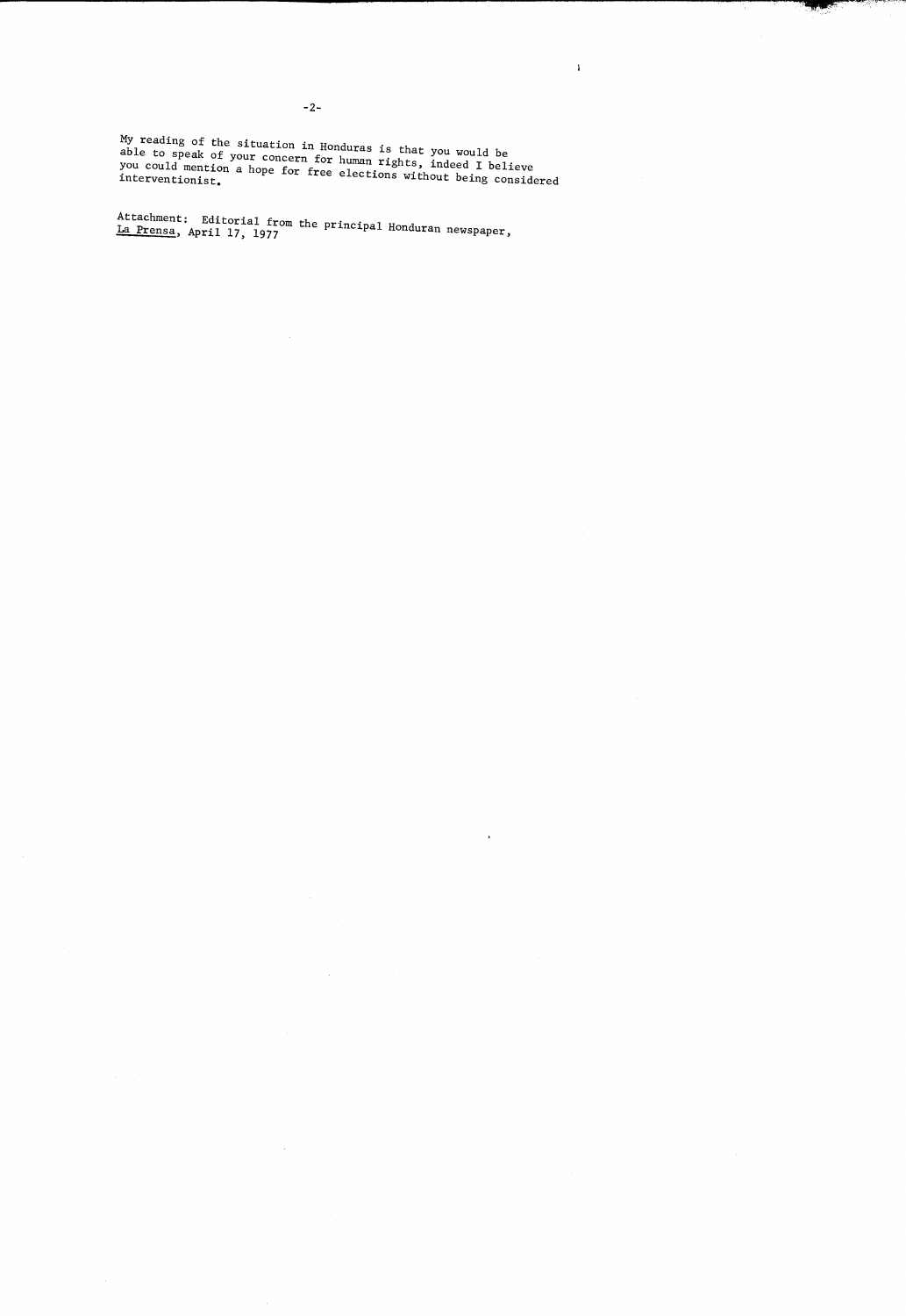**OPINION** 

. . . . 17, DE ABBIL DE 1977

**T.A. PREENSA** 

Fundado el 26 de octubre de 1964

**PRAXEDES MARTINEZ** Director Asociado

Jefe de Redacción

WILMER PEREZ REGALADO

**Electrostatic Copy Made** 

Editado por: Organización Publicitaria, S.A.

# for Preservation Purposes **CARTER Y LOS DERECHOS HUMANOS**

No está demás seguir insistiendo en que el jalonazo de mayor trascendencia que ha producido el presidente Carter en su política exterior es el de haber enarbolado la efectiva aplicación de los derechos humanos, a pesar de que éstos existen desde su inclusión en la carta de las Naciones Unidas o, si se quiere, desde su primitiva acepción del siglo XVII como una resultante de la revolución francesa, con el título de Los Derechos del Hombre.

A Rusia no le ha parecido muy oportuno la idea de los derechos humanos, puesto que el régimen bolchevique implantado al estilo stalinista, precisamente, mantiene puesto el pie en todo aquello que suene a crítica, controversia, análisis o renovación de las ideas que rigen omnímodamente en el territorio ruso. En este país está desechada toda posibilidad de opinión o derecho individual, desde julio de 1925 cuando la "oposición organizada" llamó a los dictadores de Rusia —Stalin y Bujarin— los "termidorianos", acusándolos de sustituir al Partido, a los Sindicatos, a las organizaciones campesinas y a cualquier otra entidad creadora de la revolución rusa, por una burocracia de obèdiencia ciega a los jerarcas del Kremlin.

Es natural entonces que a los negociadores rusos del control de las armas nucleares, no les cayó en gracia el hecho de que el líder de la nación más poderosa de la Tierra pusiera el dedo en la llaga, en lo íntimo de un régimen fundado en la negación de todo lo que pertenece a la dignidad de la pers<del>ona homa</del>na.

En el pasado -en la América Latina-se achacó a los Estados Unidos de tener el afán de aplicar una política exterior protectora de los regímenes de fuerza, como una forma fácil -se decía— de obligar a cada gobierno del Hemisferio a controlar y sofocar la infiltración comunista. Pero luego apareció en este continente la ideología de la democracia cristiana y de ahí provino una nueva y total confusión. Ya no se sabía si con tales organizaciones híbridas se tenía en frente al comunismo clásico, con variantes o disfraces, o sólo era un modelo de un liberalismo o democracia renovados, al aparentar una ideología de formación humanística a la vez que democrática. Surgió entonces una tabla de salvación: Los predicados de la «Alianza para el Progreso con todo el apoyo

estadounidense, regando el evangelio de que a los pueblos subdesarrollados se les debía dar tierra, techo, educación y salud y así continuó el continente hasta el día en que la Alianza Popular de Chile instauró el primer régimen afiliado y dirigido por el comunismo internacional. Todavía en 1974, en los momentos en que se discutían las reformas a la Carta de la Organización de los Estados Americanos, se pedía con insistencia introducir en el articulado el reconocimiento y la existencia del pluralismo ideológico, con la clara intención de abrirle campo a los regímenes comunistas en Latinoamérica, garantizándoles su convivencia con los demás estados democráticos y capitalistas.

El presidente Carter, en su discurso ante los aobiernos de la comunidad hemisférica, el Día de las Américas, ya no repitió las frases del pasado: ni en favor de regímenes militares ni de las alianzas de extremistas hechas gobierno. Al efecto declaró que su nación tratará de estrechar más sus relaciones con los gobiernos que respeten los derechos humanos, que con los olvidadizos de esas libertades.

Naturalmente que el más elemental de esos derechos es el que se refiere a que cada nación debe darse un gobierno libremente electo por la voluntad mayoritaria del pueblo, mediante el ejercicio del sufragio universal. Si hay equivocación o interpretaciones mediatizadas, éstas no caben, porque las convicciones del presidente Carter son aienas a cualquier equívoco. Estas sun sus palabras. "Hetedes hallarán ansioso a este país de estar junto a aquellas naciones que respeten los derechos humanos y promuevan los valores democráticos en cada nación".

Ninguna manifestación podría contribuir. más a la equidad y a la justicia que la que ha hecho el presidente de los Estados Unidos, máxime en los momentos actuales en donde se confunden a menudo las conquistas sociales con la práctica embozada de dar al traste con los regímenes democráticos. La esperanza es, que en nuestros países se imprima el sello de- mocrático y de nuevo rija en nuestras sociedades la ley, el orden, la justicia y la convivencia general bajo el palio protector y responsable de la primera democracia del mundo.

 $\mathcal{A}_{\mathcal{A}}$  ,

 $\label{eq:2.1} \frac{1}{2}\sum_{i=1}^n\frac{1}{2}\sum_{j=1}^n\frac{1}{2}\sum_{j=1}^n\frac{1}{2}\sum_{j=1}^n\frac{1}{2}\sum_{j=1}^n\frac{1}{2}\sum_{j=1}^n\frac{1}{2}\sum_{j=1}^n\frac{1}{2}\sum_{j=1}^n\frac{1}{2}\sum_{j=1}^n\frac{1}{2}\sum_{j=1}^n\frac{1}{2}\sum_{j=1}^n\frac{1}{2}\sum_{j=1}^n\frac{1}{2}\sum_{j=1}^n\frac{1}{2}\sum_{j=1}^n\$ 

 $\sim$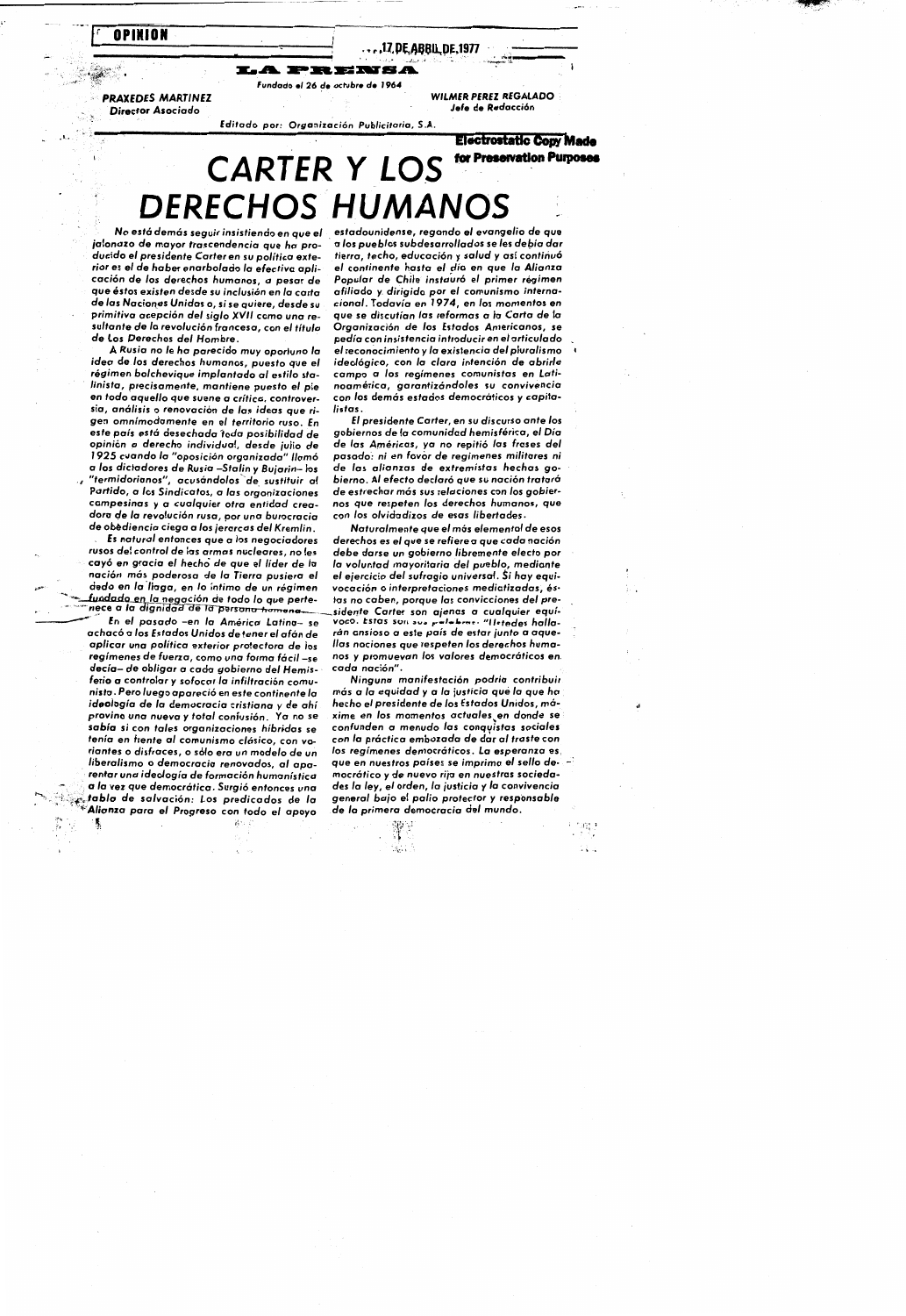# MEMORANDUM

MEMORANDUM FOR:

FROM:

ROBERT A. PASTOR

SUBJECT:

# NATIONAL SECURITY COUNCIL

May *5,* 1977

MICHAEL HORNBLOW

Memorandum from Mary King, Deputy Director of ACTION, to the President on Recent Trip to Latin America

have the greatest. Figure the greatest respect and admiration for the President and Muslim have the greatest respect and admiration for the President and Mrs.<br>Carter, I believe the impact of the Administration's human rights  $p_{\text{max}}$  is a bit more equivocal than it appears in her moral unit. the long-term, our policy, if pursued sensitively and flexible  $\frac{1}{2}$ . the long-term, our policy, if pursued sensitively and flexibly, will, in my opinion, work for the betterment of human rights, broadly defined, in these countries and others. But in the short-term, the policies has caused problems in the countries and in our relations the them. For example,  $\frac{1}{2}$ for the Presidents. In El Salvador, in March, the losing candidate  $\frac{1}{2}$ them. For example, in El Salvador, in March, the losing candidate for the Presidency was so heartened by President Carter's stand on human rights and so certain that the U.S. would come to his support<br>in his campaign to prove electoral fraud that he pushed the Salvadorean<br>government further than they would tolerate. After several riots and government further  $\mu$  is called that he pushed the Salvadorean support government further than they would tolerate. After serve in riots alvadore now more firmly entrenched.<br>Inow more firmly entrenched

Perhaps the lesson to be drawn from Mary King's memorandum is that there is a reservoir of good feeling in Latin America for the President, and we should tap that reservoir carefully least we find ourselves

 $\sim 10^{-10}$ 

 $\label{eq:2} \mathcal{L}(\mathcal{L}^{\text{max}}_{\text{max}}(\mathcal{L}^{\text{max}}_{\text{max}}(\mathcal{L}^{\text{max}}_{\text{max}}(\mathcal{L}^{\text{max}}_{\text{max}}(\mathcal{L}^{\text{max}}_{\text{max}}(\mathcal{L}^{\text{max}}_{\text{max}}(\mathcal{L}^{\text{max}}_{\text{max}}(\mathcal{L}^{\text{max}}_{\text{max}}(\mathcal{L}^{\text{max}}_{\text{max}}(\mathcal{L}^{\text{max}}_{\text{max}}(\mathcal{L}^{\text{max}}_{\text{max}}(\mathcal{L}^{\text$  $\label{eq:2.1} \frac{1}{\sqrt{2\pi}}\int_{\mathbb{R}^3}\frac{1}{\sqrt{2\pi}}\left(\frac{1}{\sqrt{2\pi}}\right)^2\frac{1}{\sqrt{2\pi}}\int_{\mathbb{R}^3}\frac{1}{\sqrt{2\pi}}\frac{1}{\sqrt{2\pi}}\frac{1}{\sqrt{2\pi}}\frac{1}{\sqrt{2\pi}}\frac{1}{\sqrt{2\pi}}\frac{1}{\sqrt{2\pi}}\frac{1}{\sqrt{2\pi}}\frac{1}{\sqrt{2\pi}}\frac{1}{\sqrt{2\pi}}\frac{1}{\sqrt{2\pi}}\frac{1}{\sqrt{2\pi}}\frac{$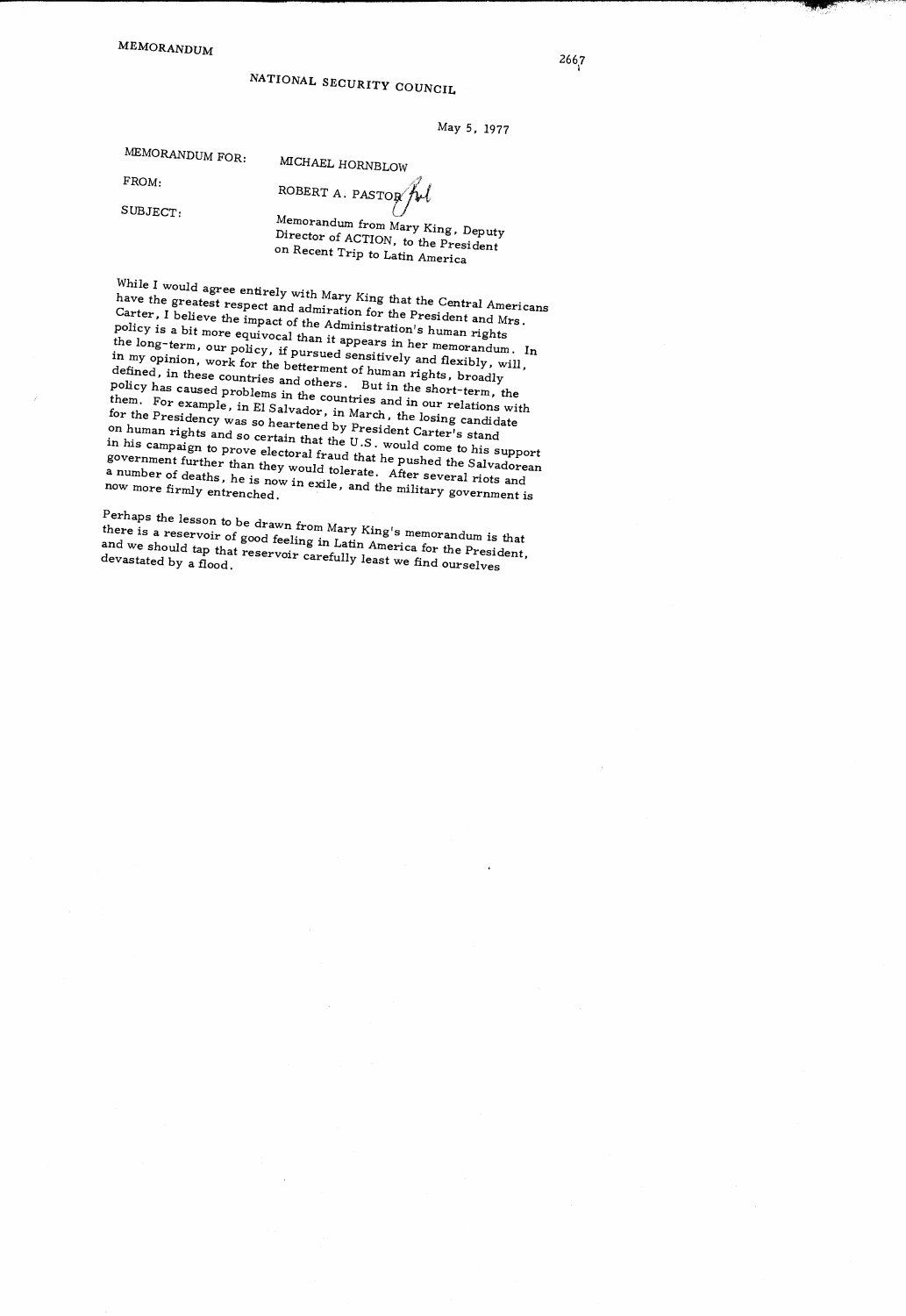### THE WHITE HOUSE

WASHINGTON

FOR INFORMATION:

Date: May 3, 1977 MEMORANDUM

FOR ACTION:<br>The First Lady Date:<br>FOR ACTION:<br>The First Lady<br>Zbigniew Brzezinski attaclee

FROM: Rick Hutcheson, Staff Secretary

SUBJECT: Memo to the President from Mary King re her trip to Latin America.

Let  $\Box$  No comment. *Please note other comments below:* 

ACTION REQUESTED:

X Your comments

YOUR RESPONSE MUST BE DELIVERED TO THE STAFF SECRETARY BY: TIME: 4:00 P.M. DAY: Thursday

DATE: May 5, 1977

Other:

STAFF RESPONSE:

### PLEASE ATTACH THIS COPY TO MATERIAL SUBMITTED.

If you have any questiohs or if you anticipate a delay in submitting the required material, please telephone the Staff Secretary immediately. (Telephone, 7052)

 $\label{eq:2.1} \frac{1}{\sqrt{2}}\left(\frac{1}{\sqrt{2}}\right)^{2} \left(\frac{1}{\sqrt{2}}\right)^{2} \left(\frac{1}{\sqrt{2}}\right)^{2} \left(\frac{1}{\sqrt{2}}\right)^{2} \left(\frac{1}{\sqrt{2}}\right)^{2} \left(\frac{1}{\sqrt{2}}\right)^{2} \left(\frac{1}{\sqrt{2}}\right)^{2} \left(\frac{1}{\sqrt{2}}\right)^{2} \left(\frac{1}{\sqrt{2}}\right)^{2} \left(\frac{1}{\sqrt{2}}\right)^{2} \left(\frac{1}{\sqrt{2}}\right)^{2} \left(\$ 

 $\sim 10^{-10}$  $\mathcal{L}^{\text{max}}_{\text{max}}$  and  $\mathcal{L}^{\text{max}}_{\text{max}}$  $\mathcal{L}^{\text{max}}_{\text{max}}$  and  $\mathcal{L}^{\text{max}}_{\text{max}}$ 

 $\label{eq:2} \mathcal{L}(\mathcal{L}) = \mathcal{L}(\mathcal{L}) \mathcal{L}(\mathcal{L})$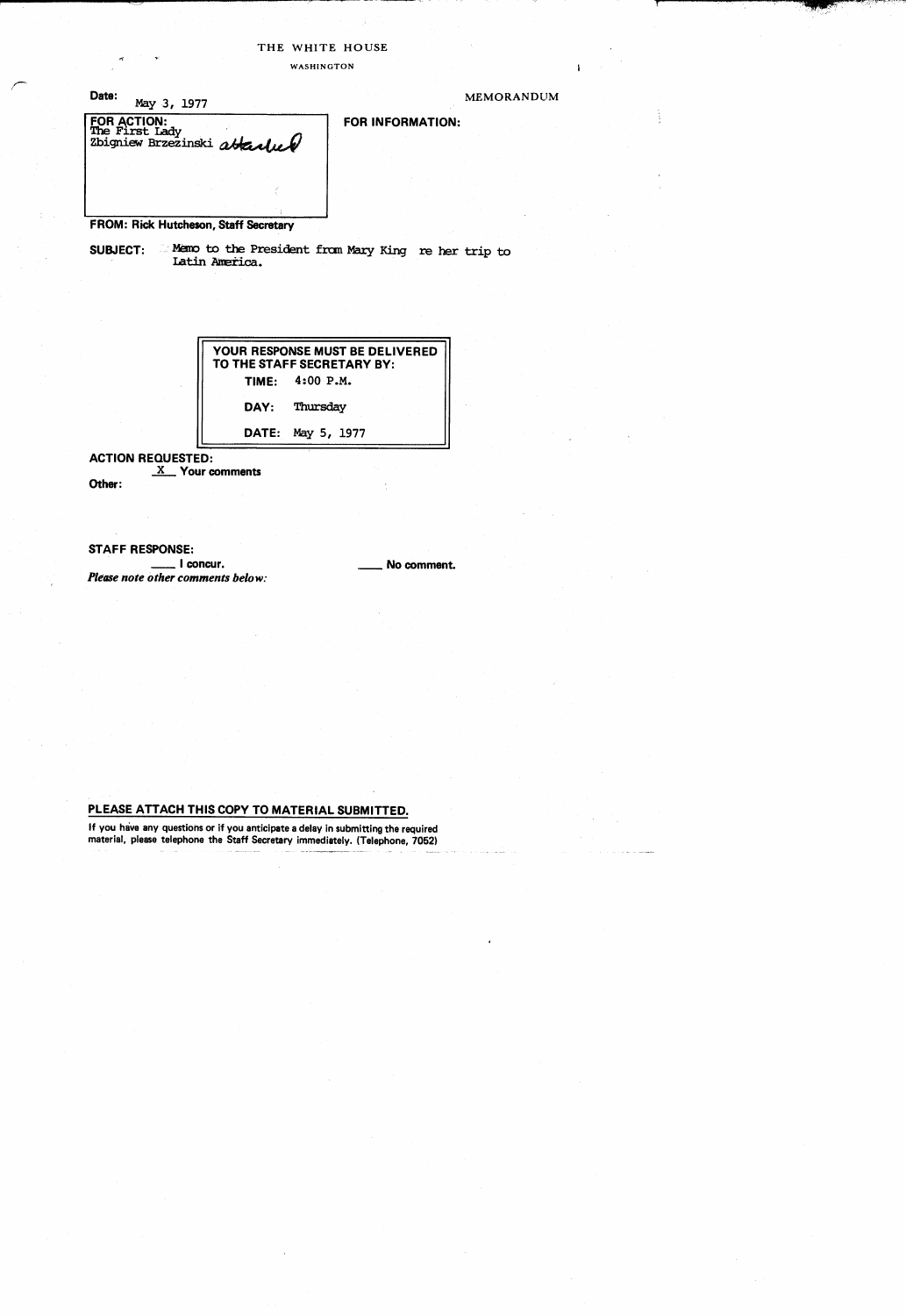|            |  | THE WHITE HOUSE |  |  |
|------------|--|-----------------|--|--|
| WASHINGTON |  |                 |  |  |
|            |  |                 |  |  |

Tup in Labor and a formulation

| Ŀ. |                  |  |
|----|------------------|--|
|    | MONDALE          |  |
|    | <b>COSTANZA</b>  |  |
|    | <b>EIZENSTAT</b> |  |
|    | <b>JORDAN</b>    |  |
|    | <b>LIPSHUTZ</b>  |  |
|    | <b>MOORE</b>     |  |
|    | POWELL           |  |
|    | <b>WATSON</b>    |  |

| ENKOLTED BITT          |
|------------------------|
| AGENCY REPORT          |
| CAB DECISION           |
| <b>EXECUTIVE ORDER</b> |
| Comments due to        |
| Carp/Huron within      |
| 48 hours; due to       |
| Staff Secretary        |
| next day               |

| FOR STAFFING              |
|---------------------------|
| FOR INFORMATION           |
| FROM PRESIDENT'S OUTBOX   |
| LOG IN/TO PRESIDENT TODAY |
| IMMEDIATE TURNAROUND      |

|  | <b>ARAGON</b>           |
|--|-------------------------|
|  | <b>BOURNE</b>           |
|  | <b>BRZEZINSKI</b>       |
|  | BUTLER                  |
|  | CARP                    |
|  | H <b>enne o</b> zvedene |
|  | <b>GLOUGH</b>           |
|  | <b>FALLOWS</b>          |
|  | FIRST LADY              |
|  | GAMMILL                 |
|  | <b>HARDEN</b>           |
|  | HOYT                    |
|  | <b>HUTCHESON</b>        |
|  | <b>JAGODA</b>           |
|  | <b>KING</b>             |

| KRAFT               |
|---------------------|
| LANCE               |
| LINDER              |
| MITCHELL            |
| POSTON              |
| <b>PRESS</b>        |
| <b>B. RATNWAVOR</b> |
| <b>SCHLESINGER</b>  |
| SCHNEIDERS          |
| SCHULTZE            |
| <b>STEGEL</b>       |
| SMITH               |
| <b>STRAUSS</b>      |
| WELLS               |
| VOORDE              |
|                     |

 $\ddot{\phantom{a}}$ 

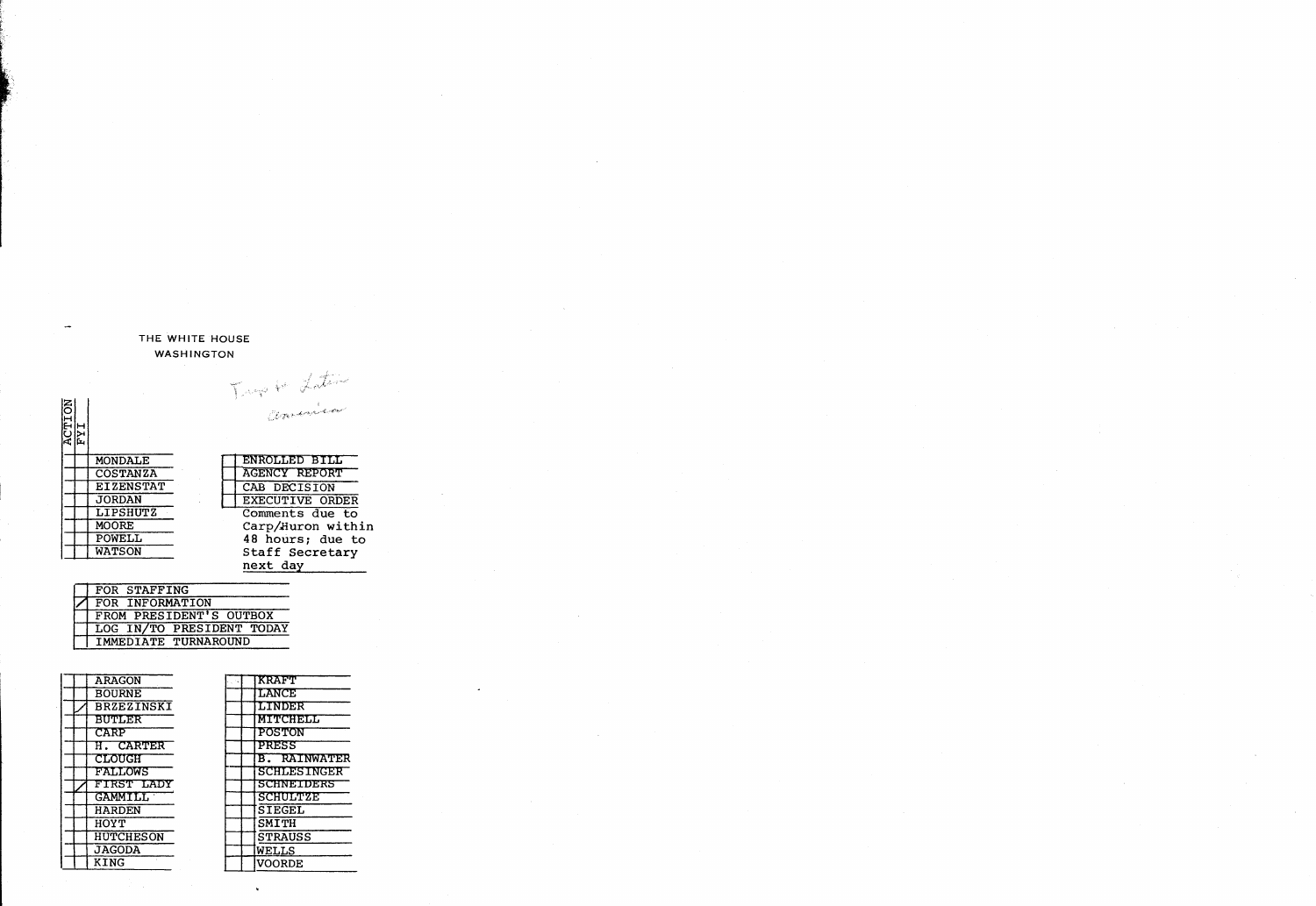$\frac{\text{INFORMATION}}{277}$ 2667  $\mathbf{I}$ 

NATIONAL SECURITY COUNCIL

RICK HUTCHESON MICHAEL HORNBLOW

MEMORANDUM FOR:

FROM: SUBJECT: May 6, 1977

Memorandum from Mary King, Deputy Director of ACTION, *to* the President on Recent Trip *to* Latin America

Attached for your information is a memorandum to me from Bob Pastor (our Latin American specialist) commenting on Mary King's memorandum.

Attachment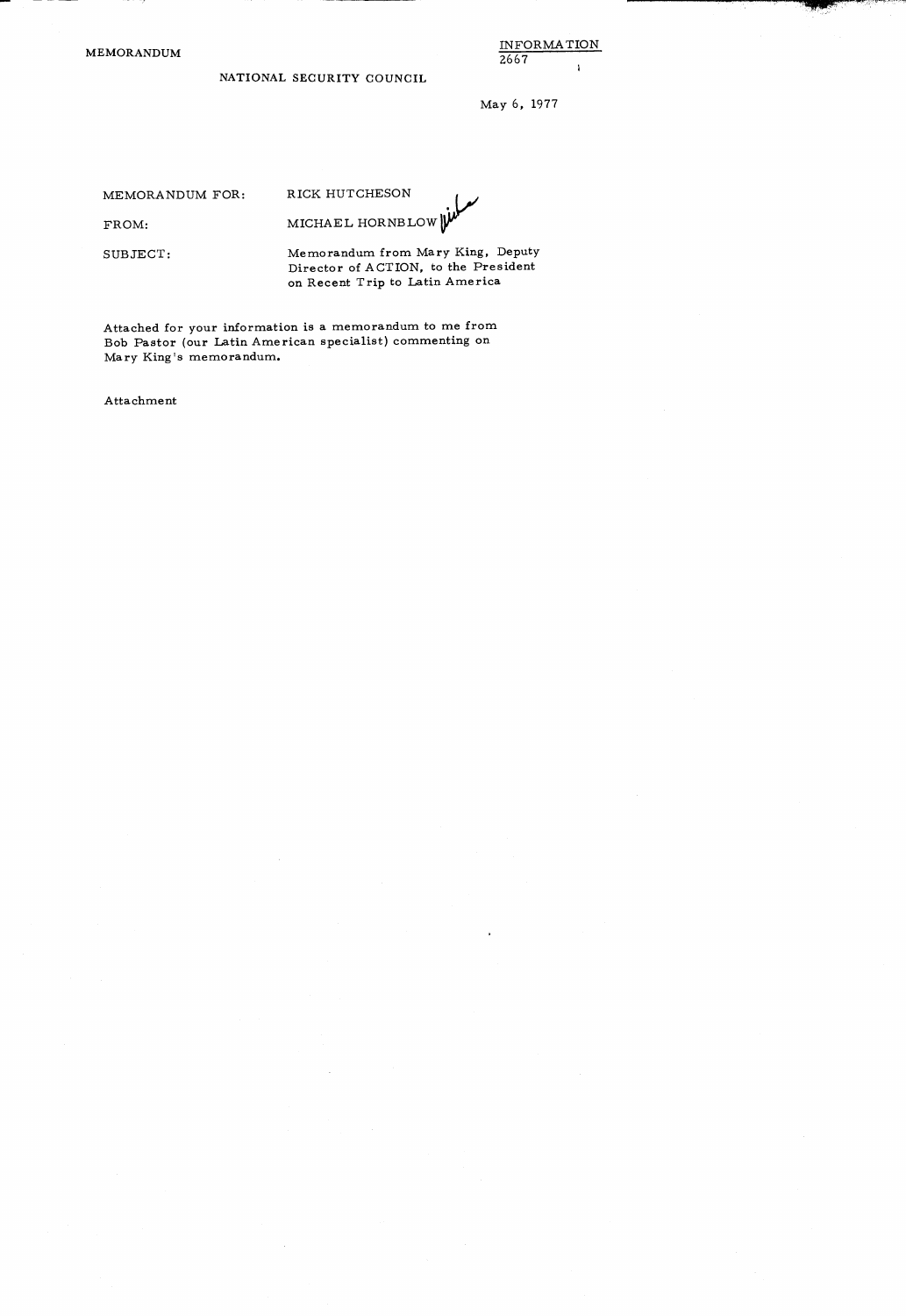MEMORANDUM

To: From: The President  $\sim$ Mary E. King Depaty Director





May 3, **1977** 

During a recent trip to Costa Rica, Honduras and Guatemala, I was very impressed by the depth of feeling for you. Your trip to Costa Rica is well remembered. The fact that your peach trees are not doing very well, for example, was *a* subject for discussion among Peace Corps volunteers, villagers, Peace Corps staff and American embassy officials.

Despite the military junta in Honduras which suspended free elections and the legislature, there was receptivity to your human rights position among government officials, hospital administrators and educators. Many individuals said privately to me, "We are so grateful for President Carter's stand on human rights because it has made it easier for us to press for restitution of free elections and the legislature." Several suggested that your position had helped encourage the chief of the military junta, General Melgar, to plan for free elections in 1979. His wife, the First Lady, who is head of the Bureau of Social Welfare, expressed very strong feelings of respect and admiration for both you and Rosalynn. The big news of course is that your Spanish teacher is Honduran.

In Guatemala you were called "el jefe maximo."

Apparently my visit was the first one to be made by one of your appointees to those three countries, and we completely underestimated the positive impact of *a* visitor from the Carter Administration.

I simply wanted to urge you to visit Latin America as soon as possible. There is phenomenal admiration for you and Rosalynn, and real respect for your human rights position.

If you go, the Peace Corps in those three countries is outstanding. It is particularly exceptional in Honduras which is the second poorest country in the hemisphere. The Peace Corps there is one of the most creative in the region.



PEACE CORPS . VISTA . UNIVERSITY YEAR FOR ACTION . NATIONAL STUDENT VOLUNTEER PROGRAM FOSTER GRANDPARENTS · RETIRED SENIOR VOLUNTEERS · SERVICE CORPS OF RETIRED EXECUTIVES · ACTIVE CORPS OF EXECUTIVES

 $\mathcal{L}(\mathcal{L})$  and  $\mathcal{L}(\mathcal{L})$  $\sim 10^{11}$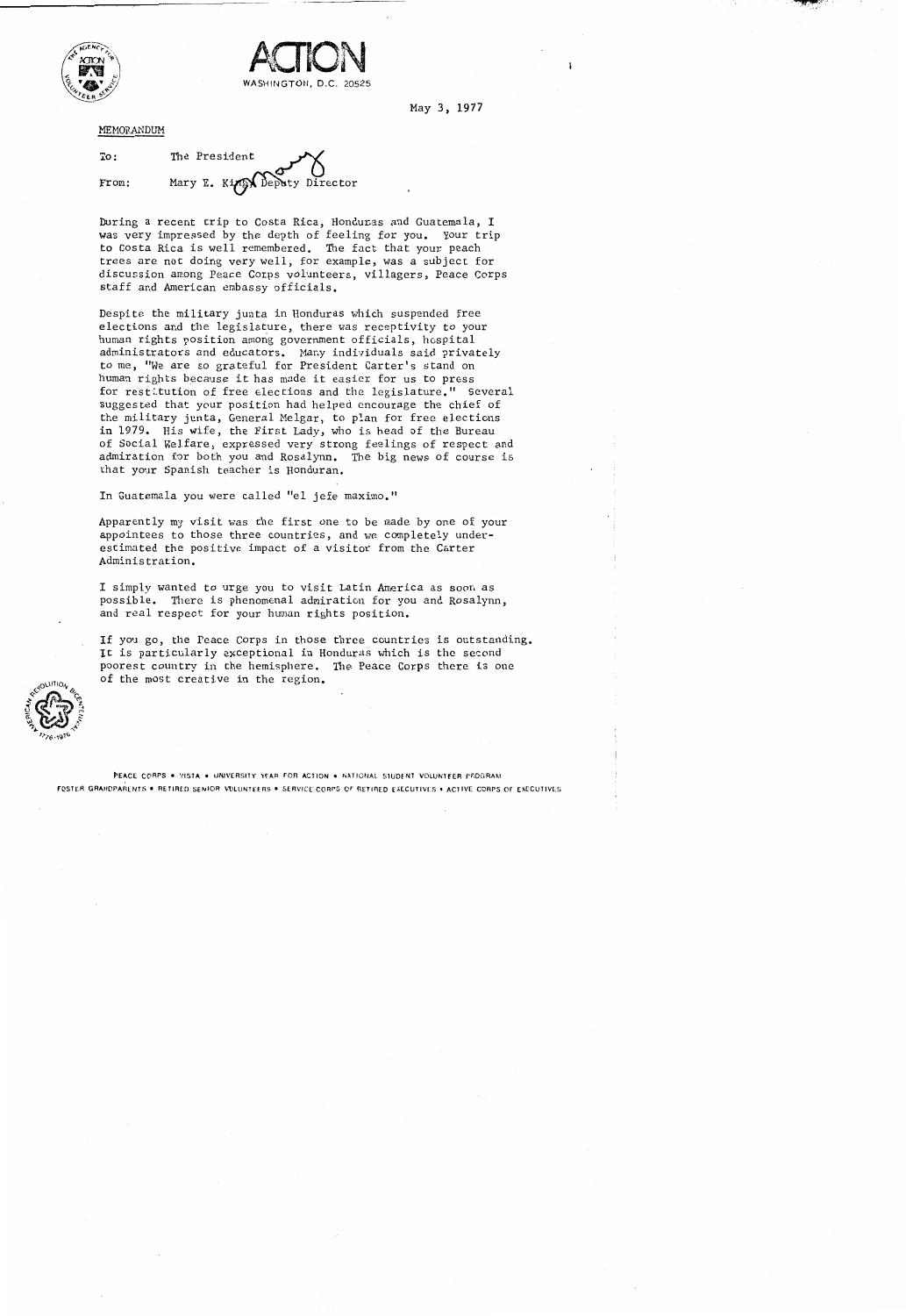My reading of the situation in Honduras is that you would be able to speak of your concern for human rights, indeed I believe you could mention a hope for free elections without being considered interventionist.

 $\Lambda$ 

Attachment: Editorial from the principal Honduran newspaper, La Prensa, April 17, 1977

 $\pmb{y}$ 

 $\sim 40$ 

 $\mathcal{L}^{\text{max}}_{\text{max}}$  and  $\mathcal{L}^{\text{max}}_{\text{max}}$ 

 $\label{eq:2.1} \mathcal{L}(\mathcal{L}^{\text{max}}_{\mathcal{L}}(\mathcal{L}^{\text{max}}_{\mathcal{L}}),\mathcal{L}^{\text{max}}_{\mathcal{L}}(\mathcal{L}^{\text{max}}_{\mathcal{L}}))$  $\label{eq:2} \mathcal{L} = \mathcal{L} \left( \mathcal{L} \right) \left( \mathcal{L} \right) \left( \mathcal{L} \right) \left( \mathcal{L} \right)$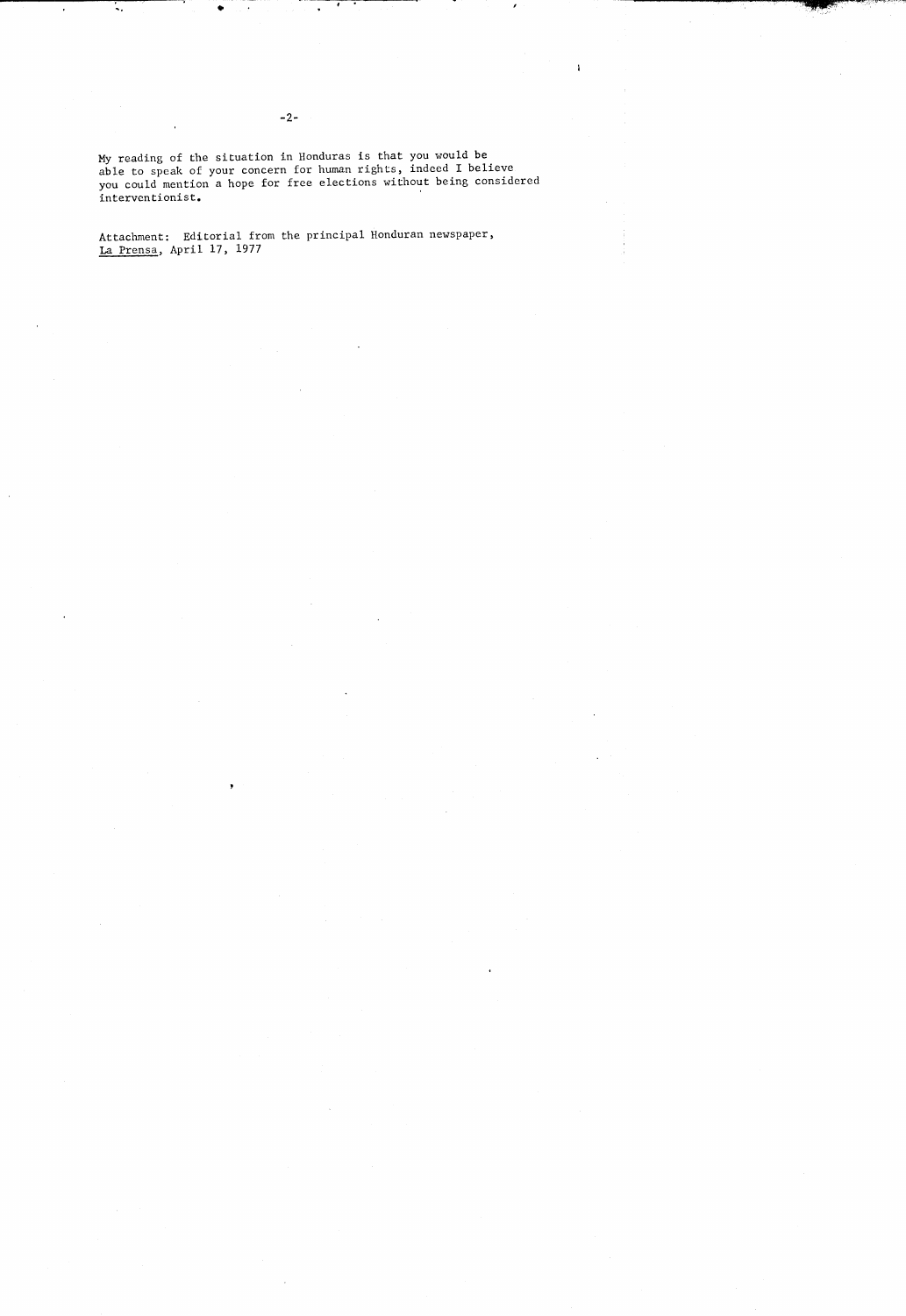| OPINION |                                  | 17 DE ABRIL DE 1977 |  |
|---------|----------------------------------|---------------------|--|
|         | LA FREINSA                       |                     |  |
|         | Fundado el 26 de octubre de 1964 |                     |  |

PRAXEDES MARTINEZ Director Asociado

WILMER PEREZ REGALADO Jefe de Redacción

Editado por: Organización Publicitaria, S.A.

# CARTER Y LOS DERECHOS HUMANOS

No está demós seguir insistiendo en que el jalonazo de mayor trascendencia que ha producido el presidente Carter en su política exterior es el de haber enarbolado la efectiva aplicación de los derechos humanos, a pesar de que éstos existen desde su inclusión en la carta de las Naciones Unidas o, si se quiere, desde su primitiva acepción del siglo XVII como una resultante de la revolución francesa, con el título de Los Derechos del Hombre.

A Rusia no le ha parecido muy oportuno la idea de los derechos humanos, puesto que el régimen bolchevique implantado al estilo stalinista, precisamente, mantiene puesto el pie en todo aquello que suene a crítica, controversia, análisis o renovación de las ideas que rigen omnímodamente en el territorio ruso. En este país está desechada toda posibilidad de opinión o derecho individual, desde julio de 1925 cuando la "oposición organizada" llamó a los dictadores de Rusia -Stalin y Bujarin-los "termidorianos", acusándolos de sustituir al Partido, a los Sindicatos, a las organizaciones campesinas y a cualquier otra entidad creadora de la revolución rusa, por una burocracia de obèdiencia ciega a los jerarcas del Kremlín.

Es natural entonces que a los negociadores rusos del control de las armas nucleares , no les cayó en gracia el hecho de que el líder de la nación más poderosa de la Tierra pusiera el dedo en la llaga, en lo íntimo de un régimen fundado en la negación de todo lo que pertenece a la dignidad de la persona humana.

En el pasado -- en la América Latina-se achacó a los Estados Unidos de tener el afán de aplicar una politica exterior protectora de los regímenes de fuerza, como una forma fácil -se decio- de obligar a cada gobierno del Hemisferio a controlar y sofocar la infiltración comunisto. Pero luego apareció en este continente la ideología de la democracia cristiana y de ahí provino una nueva y total confusión. Ya no se sabía si con tales organizaciones hibridas se tenia en frente al comunismo clásico, con variantes o disfraces, o sólo era un modelo de un liberalismo o democracia renovados, al aparentar una ideología de formación humanística a la vez que democrática. Surgió entonces una tabla de salvación: Los prodicados de la Alianza para el Progreso con todo el apoyo

estadounidense, regando el evangelio de que a los pueblos subdesarrollados se les debía dar tierra, techo, educación y salud y así continuó el continente hasta el día en que la Alianza Popular de Chile instauró el primer régimen afiliado y dirigido por el comunismo internacional. Todavía en 1974, en los momentos en que se discutían las reformas a la Carta de la Organización de los Estados Americanas, se pedía con insistencia introducir en el articulado el reconocimiento y la existencia del pluralismo ideológico, con la clara intención de abrirle campo a los regímenes comunistas en Latinoamérica, garantizándoles su convivencia con los demás estados democráticos y capitalistas.

El presidente Carter, en su discurso ante los gobiernos de la comunidad hemisférica, el Día de las Américas, ya no repitió las frases del pasado: ni en favor de regímenes militares ni de las alianzas de extremistas hechas gobierno. Al efecto declaró que su nación tratará de estrechar más sus relaciones con los gobiernos que respeten los derechos humanos, que con los olvidadizos de esas libertades.

Naturalmente que el más elemental de esos derechos es el que se refiere a que coda nación debe darse un gobierno libremente electo por la voluntad mayoritario del pueblo, mediante el ejercicio del sufragio universal. Si hay equivocación o interpretacior es mediatizadas, éstas no caben, porque las convicciones del presidente Carter son ajenos a cualquier equivoco. Estas son sus palabras: "Hetades hallarán ansioso a este país de estar junto a aquellas naciones que respeten los derechos humanos y promuevan los valores democráticos en cada nación".

Ninguna maniféstación podría contribuir mas a la equidad y a la justicia que la que ha hecho el presidente de los Estados Unidos, máxime en los momentos actuales en donde se confunden a menudo las conquistas sociales can la práctica embozada de dar al traste con las regimenos democráticos. La esperanza es que en nuestros países se imprima el sello democrático y de nuevo rija en nuestras sociedades la ley, el orden, la justicia y la convivencia general bajo el palio protector y responsable de la primera demacracia del mundo.

 $\mathcal{L}^{\text{max}}_{\text{max}}$  and  $\mathcal{L}^{\text{max}}_{\text{max}}$ 

 $\mathcal{L}^{\text{max}}_{\text{max}}$  and  $\mathcal{L}^{\text{max}}_{\text{max}}$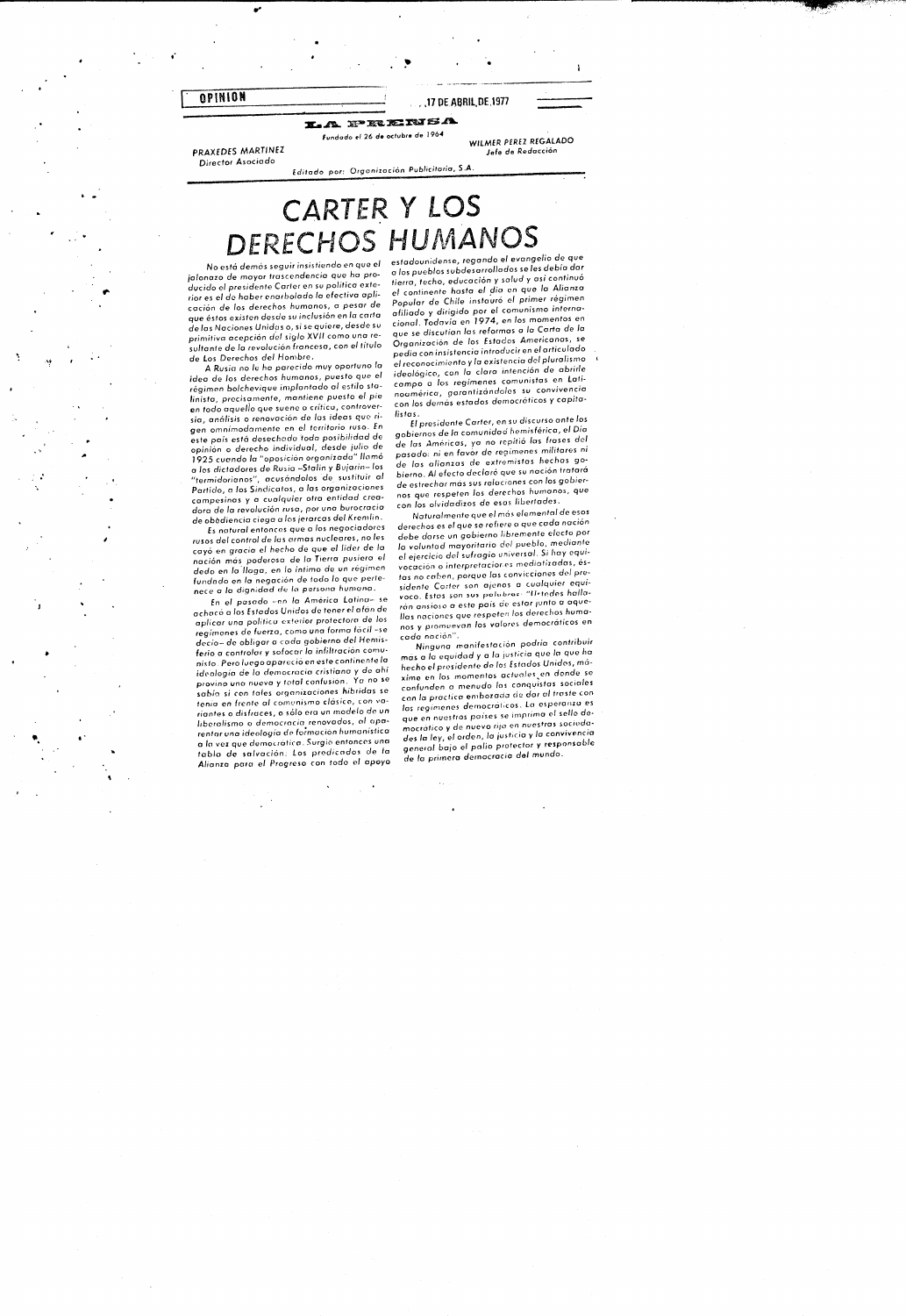

 $\frac{1}{2}$ 

**Electrostatic Copy Made** for Preservation Purposes

 $\pmb{\mathcal{N}}$ 

 $\label{eq:2.1} \frac{1}{\sqrt{2}}\int_{\mathbb{R}^3}\frac{1}{\sqrt{2}}\left(\frac{1}{\sqrt{2}}\right)^2\frac{1}{\sqrt{2}}\left(\frac{1}{\sqrt{2}}\right)^2\frac{1}{\sqrt{2}}\left(\frac{1}{\sqrt{2}}\right)^2\frac{1}{\sqrt{2}}\left(\frac{1}{\sqrt{2}}\right)^2\frac{1}{\sqrt{2}}\left(\frac{1}{\sqrt{2}}\right)^2\frac{1}{\sqrt{2}}\frac{1}{\sqrt{2}}\frac{1}{\sqrt{2}}\frac{1}{\sqrt{2}}\frac{1}{\sqrt{2}}\frac{1}{\sqrt{2}}$ 

 $\label{eq:2.1} \mathcal{L}_{\mathcal{A}}(\mathcal{A}) = \mathcal{L}_{\mathcal{A}}(\mathcal{A}) = \mathcal{L}_{\mathcal{A}}(\mathcal{A})$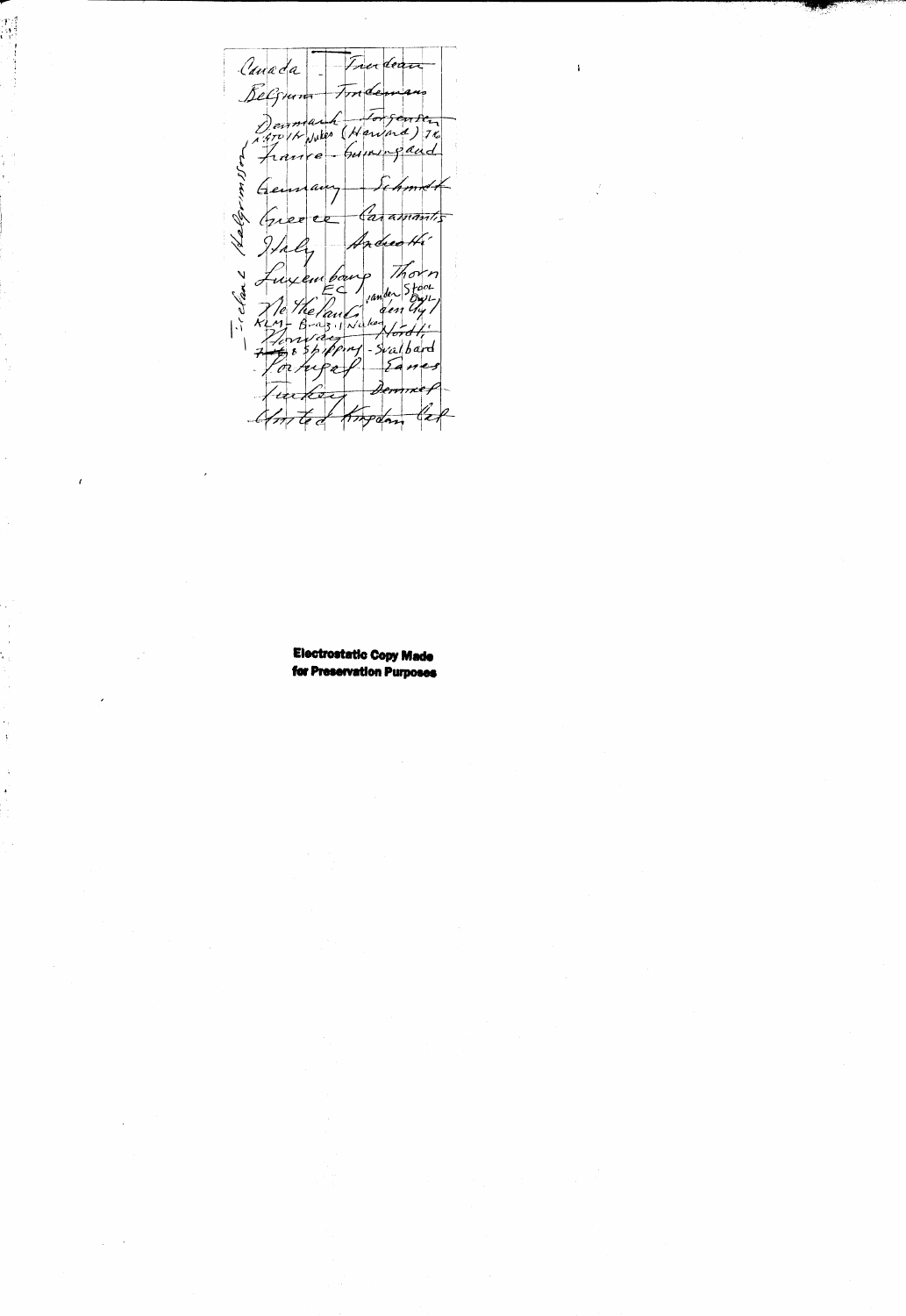

 $\label{eq:2.1} \frac{1}{\sqrt{2}}\int_{0}^{\infty}\frac{1}{\sqrt{2\pi}}\left(\frac{1}{\sqrt{2\pi}}\right)^{2}d\mu\,d\mu\,.$  $\label{eq:2.1} \frac{1}{\left\| \left( \frac{1}{\sqrt{2}} \right)^2 \right\|} \leq \frac{1}{\sqrt{2}} \sum_{i=1}^{\infty} \frac{1}{\sqrt{2}} \sum_{i=1}^{\infty} \frac{1}{\sqrt{2}} \sum_{i=1}^{\infty} \frac{1}{\sqrt{2}} \sum_{i=1}^{\infty} \frac{1}{\sqrt{2}} \sum_{i=1}^{\infty} \frac{1}{\sqrt{2}} \sum_{i=1}^{\infty} \frac{1}{\sqrt{2}} \sum_{i=1}^{\infty} \frac{1}{\sqrt{2}} \sum_{i=1}^{\infty} \$ 

 $\mathcal{O}(\mathcal{F})$ 

 $\label{eq:2.1} \frac{1}{\sqrt{2\pi}}\int_{\mathbb{R}^3}\frac{d\mu}{\sqrt{2\pi}}\left(\frac{d\mu}{\mu}\right)^2\frac{d\mu}{\sqrt{2\pi}}\int_{\mathbb{R}^3}\frac{d\mu}{\sqrt{2\pi}}\frac{d\mu}{\sqrt{2\pi}}\frac{d\mu}{\sqrt{2\pi}}\frac{d\mu}{\sqrt{2\pi}}\frac{d\mu}{\sqrt{2\pi}}\frac{d\mu}{\sqrt{2\pi}}\frac{d\mu}{\sqrt{2\pi}}\frac{d\mu}{\sqrt{2\pi}}\frac{d\mu}{\sqrt{2\pi}}\frac{d\mu}{\$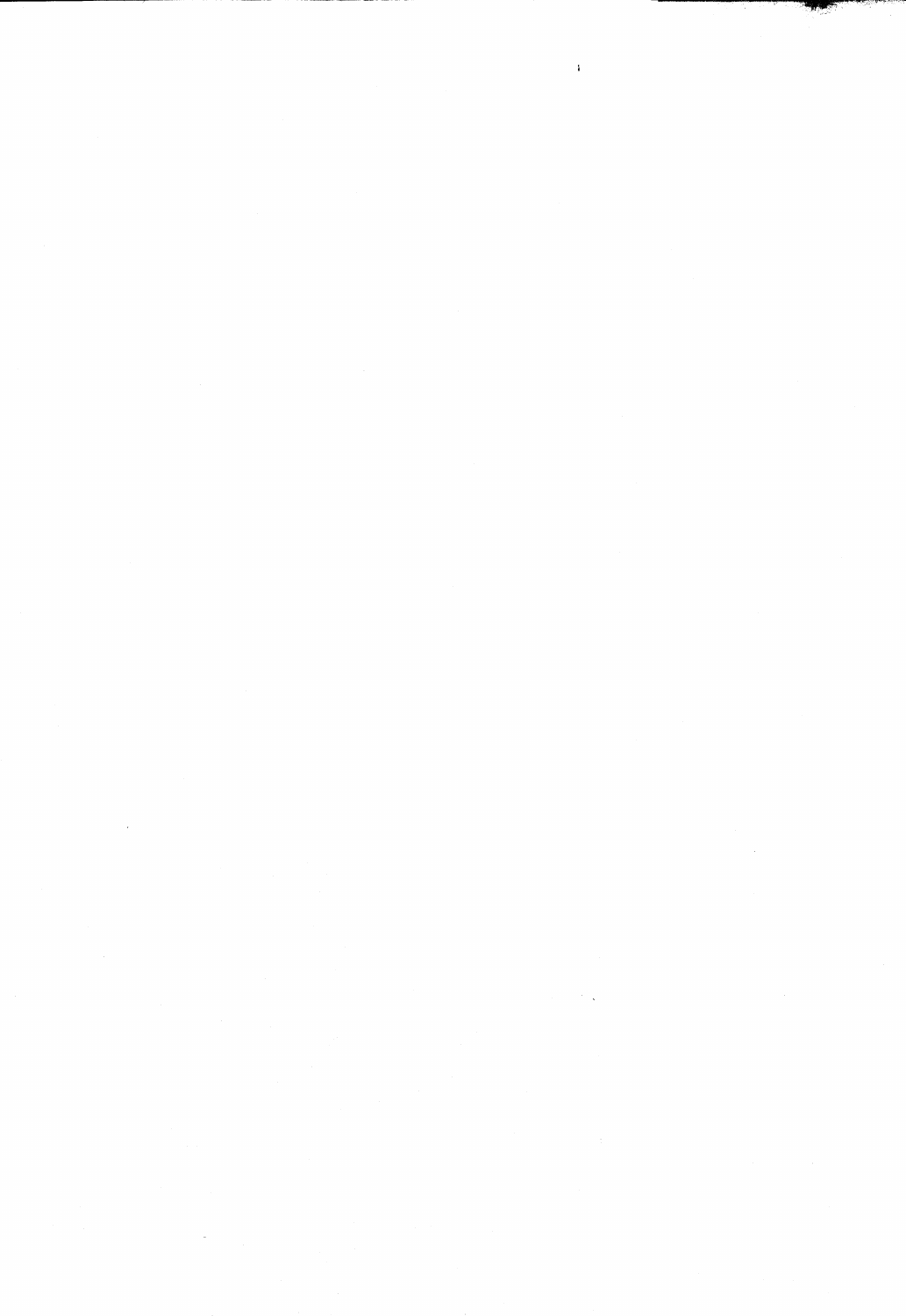$\mathcal{L}(\mathcal{A})$  .  $\label{eq:2.1} \frac{1}{\sqrt{2}}\int_{\mathbb{R}^3}\frac{1}{\sqrt{2}}\left(\frac{1}{\sqrt{2}}\right)^2\frac{1}{\sqrt{2}}\left(\frac{1}{\sqrt{2}}\right)^2\frac{1}{\sqrt{2}}\left(\frac{1}{\sqrt{2}}\right)^2\frac{1}{\sqrt{2}}\left(\frac{1}{\sqrt{2}}\right)^2\frac{1}{\sqrt{2}}\left(\frac{1}{\sqrt{2}}\right)^2\frac{1}{\sqrt{2}}\frac{1}{\sqrt{2}}\frac{1}{\sqrt{2}}\frac{1}{\sqrt{2}}\frac{1}{\sqrt{2}}\frac{1}{\sqrt{2}}$ 

 $\label{eq:1} \frac{1}{\sqrt{2}}\int_{0}^{\infty}\frac{1}{\sqrt{2\pi}}\left(\frac{1}{\sqrt{2\pi}}\right)^{2}d\mu$ 

 $\label{eq:2.1} \frac{1}{\sqrt{2\pi}}\int_{\mathbb{R}^3}\frac{d\mathbf{r}}{|\mathbf{r}|^2}\,d\mathbf{r}=\int_{\mathbb{R}^3}\frac{d\mathbf{r}}{|\mathbf{r}|^2}\,d\mathbf{r}=\int_{\mathbb{R}^3}\frac{d\mathbf{r}}{|\mathbf{r}|^2}\,d\mathbf{r}.$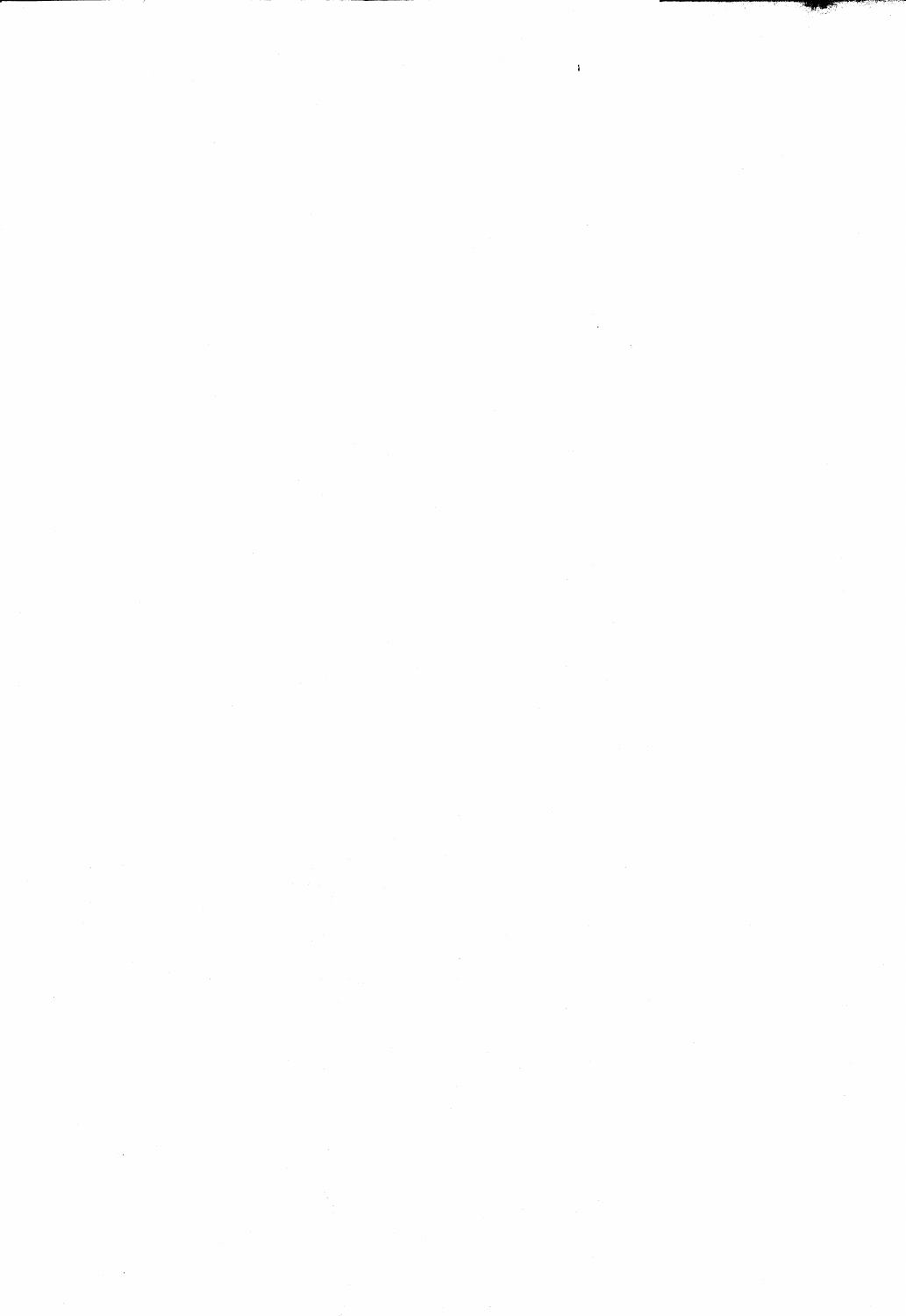Trucky - pls send Bert Lance a rate from me informing him that The Pres approved Califaire 5 apptement to Feel Popernard Commission ce Califonnie Tordan R.I

 $\frac{1}{2} \left( \frac{1}{2} \right)^{2}$ 

 $\label{eq:2.1} \frac{1}{\sqrt{2\pi}}\int_{0}^{\infty}\frac{1}{\sqrt{2\pi}}\left(\frac{1}{\sqrt{2\pi}}\right)^{2\pi} \frac{1}{\sqrt{2\pi}}\int_{0}^{\infty}\frac{1}{\sqrt{2\pi}}\left(\frac{1}{\sqrt{2\pi}}\right)^{2\pi}\frac{1}{\sqrt{2\pi}}\frac{1}{\sqrt{2\pi}}\int_{0}^{\infty}\frac{1}{\sqrt{2\pi}}\frac{1}{\sqrt{2\pi}}\frac{1}{\sqrt{2\pi}}\frac{1}{\sqrt{2\pi}}\frac{1}{\sqrt{2\pi}}\frac{1}{\sqrt{2$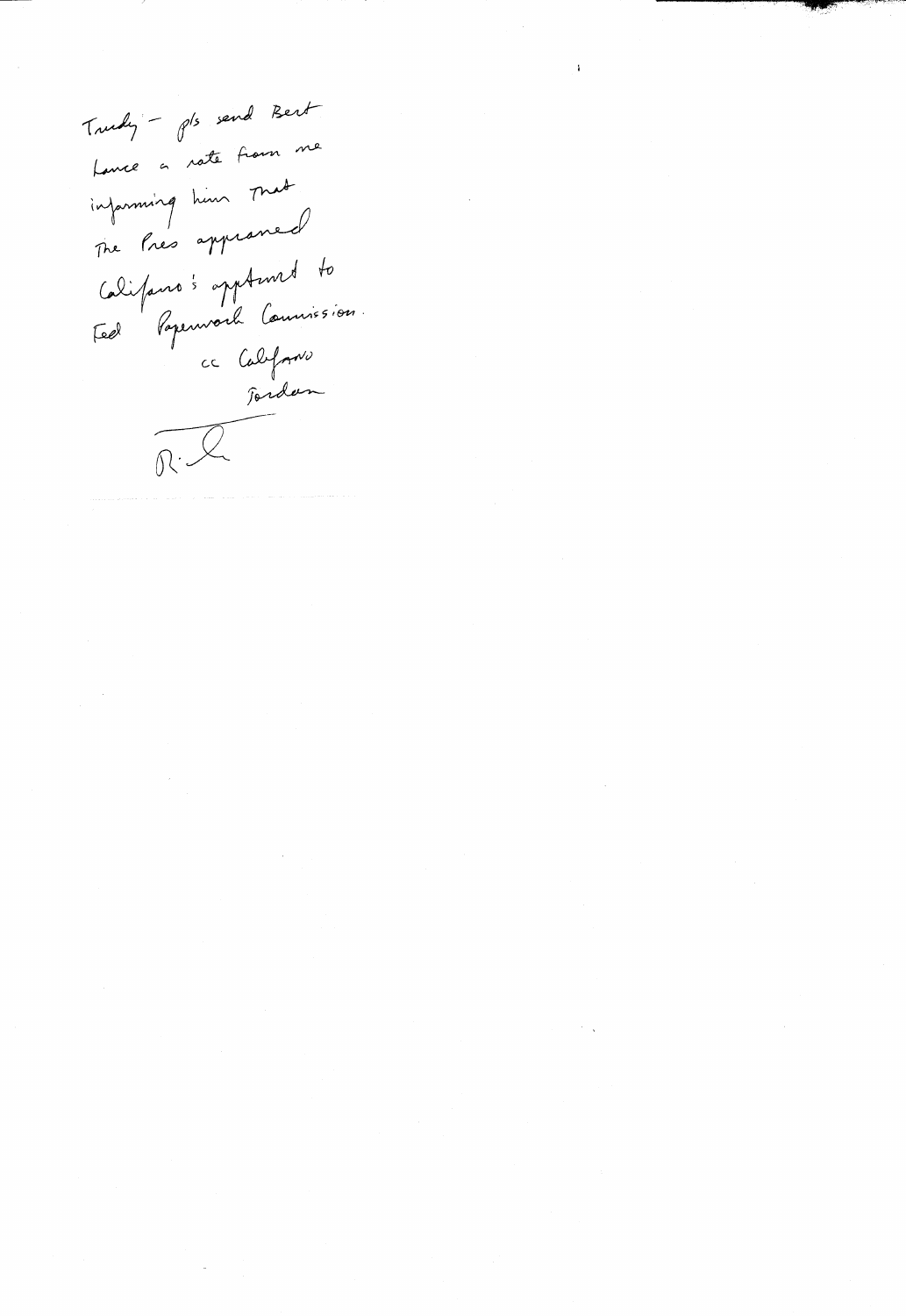

 $\sqrt{2}$ 

Bert Lance:

### THE WHITE HOUSE WASHINGTON

May 11, 1977

Re: Commission on Federal Paperwork

The President approved the suggestion contained in your memorandum of May 5 to appoint Secretary Califano as a member of the Paperwork Commission in place of Mr. Alexander.

Rick Hutcheson

cc: Secretary Califano; Hamilton Jordan



 $\frac{1}{2}$ 

 $\label{eq:2.1} \mathcal{L}(\mathcal{L}^{\text{max}}_{\mathcal{L}}(\mathcal{L}^{\text{max}}_{\mathcal{L}}))\leq \mathcal{L}(\mathcal{L}^{\text{max}}_{\mathcal{L}}(\mathcal{L}^{\text{max}}_{\mathcal{L}}))$ 

 $\label{eq:2.1} \frac{1}{\sqrt{2}}\int_{\mathbb{R}^3}\frac{1}{\sqrt{2}}\left(\frac{1}{\sqrt{2}}\right)^2\frac{1}{\sqrt{2}}\left(\frac{1}{\sqrt{2}}\right)^2\frac{1}{\sqrt{2}}\left(\frac{1}{\sqrt{2}}\right)^2.$ 

 $\omega_{\rm{eff}}=2$ 

. *)'* 

 $\frac{1}{2} \frac{1}{2} \frac{1}{2}$ 

*/*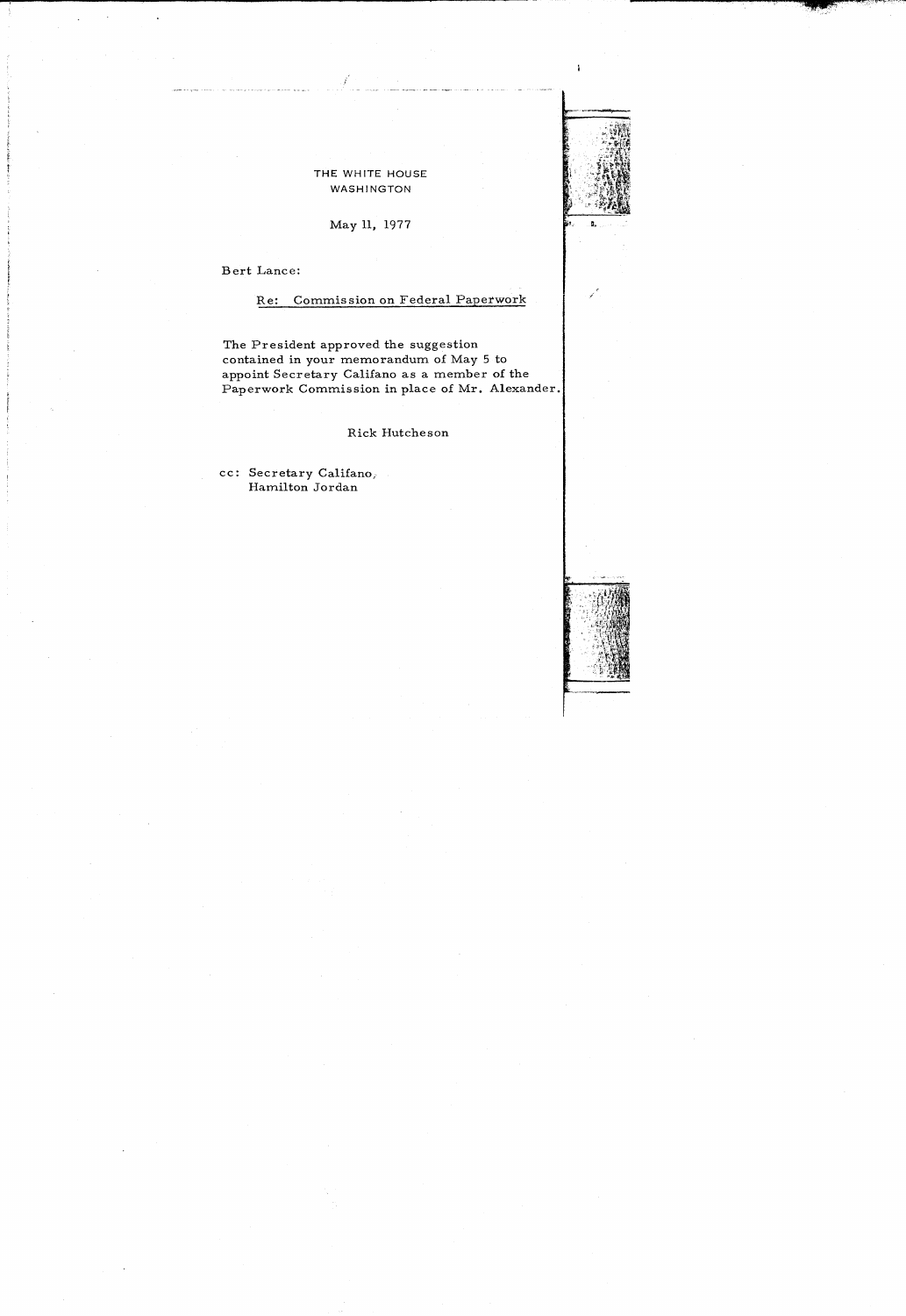MJ concevs

------------,--~-......,..,~~--r-· ~,.,., .. ,,-..,. ........ ,. ,., ..... ,

 $\mathcal{L}(\mathcal{L})$  and  $\mathcal{L}(\mathcal{L})$  . In the  $\mathcal{L}(\mathcal{L})$ 

### EXECUTIVE OFFICE OF THE PRESIDENT OFFICE OF MANAGEMENT AND BUDGET

WASHINGTON, D.C. 20503

 $\ddot{\phantom{0}}$ 

MAY 5- 1977

 $\mathbf{I}$ 

MEMORANDUM FOR: THE PRESIDENT<br>FROM: Bert Lance, Director  $\beta$ 

SUBJECT:

/

/

The Commission on Federal Paperwork consists of 14 members. Of these, six members are named in the legislation creating the Commission: two Senators, two Congressmen, the Comptroller General, the Director of the Office of Management and Budget.

Appointment to Commission on Federal Paperwork

Eight members are appointed by the President. One of these is to be from the executive branch, two are to be from State and local governments, and five are to be chosen from the public.

There is a vacancy on the Commission. Mr. Alexander, the former Commissioner of Internal Revenue, was a member. His place is now vacant.

I recommend that you appoint Secretary Califano to be a member of the Paperwork Commission in place of Mr. Alexander, resigned.

Mr. Califano, as head of the Department of Health, Education, and Welfare, is in charge of the department whose reporting requirements are not exceeded by any other part of the executive branch except the Internal Revenue Service. He can bring to the Commission insights arising out of his own department's information needs and uses which no other member of the executive branch would be likely to have.

The Commission will go out of existence in October 1977.

 $\label{eq:2.1} \frac{1}{2}\sum_{i=1}^n\frac{1}{2}\sum_{j=1}^n\frac{1}{2}\sum_{j=1}^n\frac{1}{2}\sum_{j=1}^n\frac{1}{2}\sum_{j=1}^n\frac{1}{2}\sum_{j=1}^n\frac{1}{2}\sum_{j=1}^n\frac{1}{2}\sum_{j=1}^n\frac{1}{2}\sum_{j=1}^n\frac{1}{2}\sum_{j=1}^n\frac{1}{2}\sum_{j=1}^n\frac{1}{2}\sum_{j=1}^n\frac{1}{2}\sum_{j=1}^n\frac{1}{2}\sum_{j=1}^n\$ 

 $\label{eq:2.1} \mathcal{L}_{\mathcal{A}}(\mathcal{A}) = \mathcal{L}_{\mathcal{A}}(\mathcal{A}) = \mathcal{L}_{\mathcal{A}}(\mathcal{A}) = \mathcal{L}_{\mathcal{A}}(\mathcal{A})$ 

 $\label{eq:2.1} \frac{1}{\sqrt{2}}\int_{\mathbb{R}^3}\frac{d\mu}{\sqrt{2}}\left(\frac{d\mu}{\mu}\right)^2\frac{d\mu}{\sqrt{2}}\left(\frac{d\mu}{\mu}\right)^2\frac{d\mu}{\sqrt{2}}\left(\frac{d\mu}{\mu}\right)^2\frac{d\mu}{\sqrt{2}}\left(\frac{d\mu}{\mu}\right)^2\frac{d\mu}{\sqrt{2}}\left(\frac{d\mu}{\mu}\right)^2\frac{d\mu}{\sqrt{2}}\frac{d\mu}{\sqrt{2}}\frac{d\mu}{\sqrt{2}}\frac{d\mu}{\sqrt{2}}\frac{d\mu}{$ 

' *..* /'

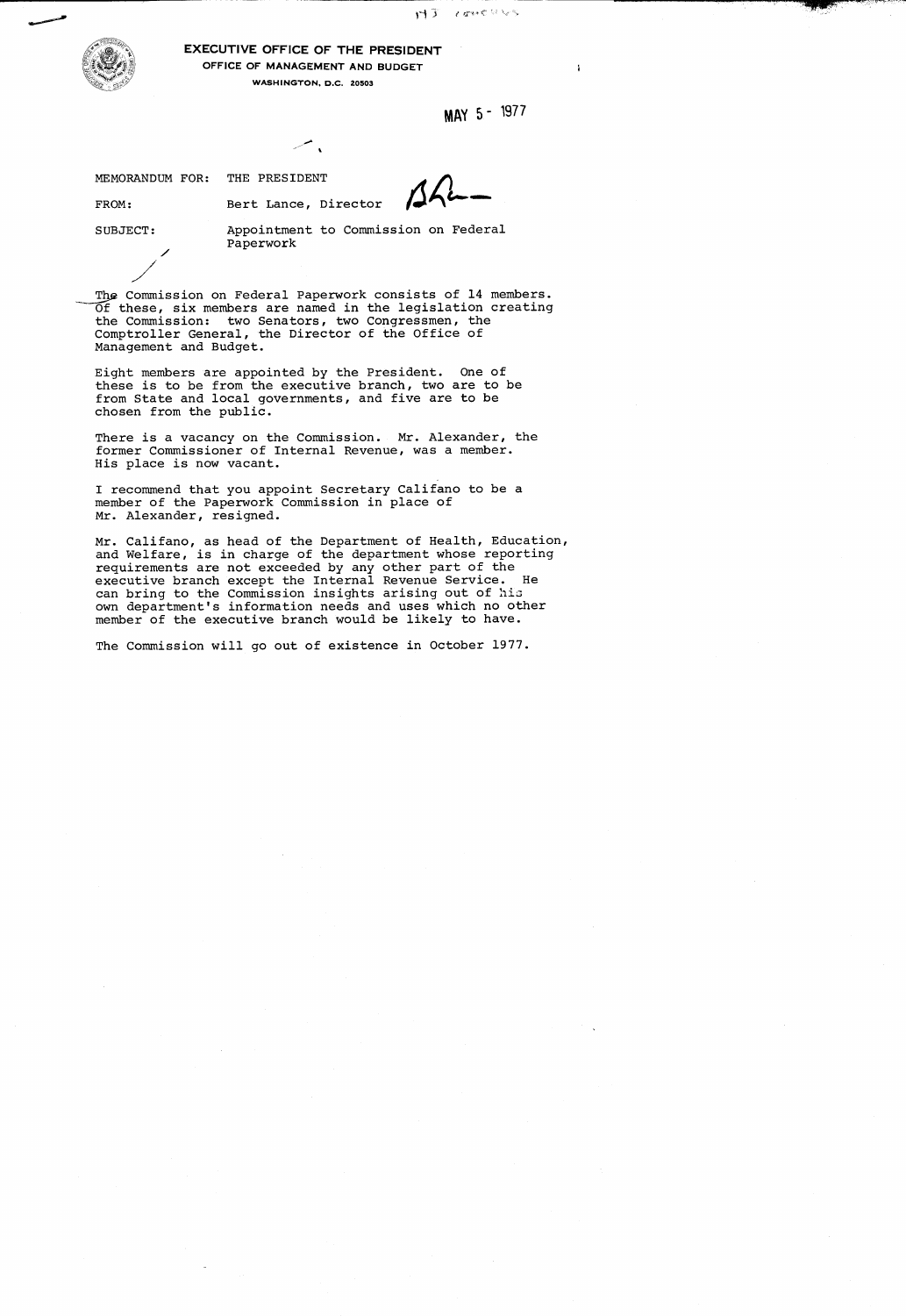#### THE WHITE HOUSE

WASHINGTON

Date: May 6, 1977 MEMORANDUM

Hamilton Jordan *Immun* 

FOR ACTION:  $\overline{P}$  FOR INFORMATION:  $\overline{J}$  im King  $\rho \subset$ 

SUBJECT: Bert Lance memo 5/5 re Appointment to Commission on Federal Paperwork.

> YOUR RESPONSE MUST BE DELIVERED TO THE STAFF SECRETARY BY: TIME: 11:00 A.M.

> > DAY: Monday

FROM: Rick Hutcheson, Staff Secretary

ACTION REQUESTED:

 $X$  Your comments

DATE: May 9, 1977

Other:

STAFF RESPONSE:

 $\sim$   $\sim$ 

\_\_ I concur. \_\_ No comment. *Please note other comments below:* 

### PLEASE ATTACH THIS COPY TO MATERIAL SUBMITTED.

If you have any questions or if you anticipate a delay in submitting the required material, please telephone the Staff Secretary immediately. (Telephone, 7052)

 $\sim$ 

 $\sim$ 

 $\sim 30$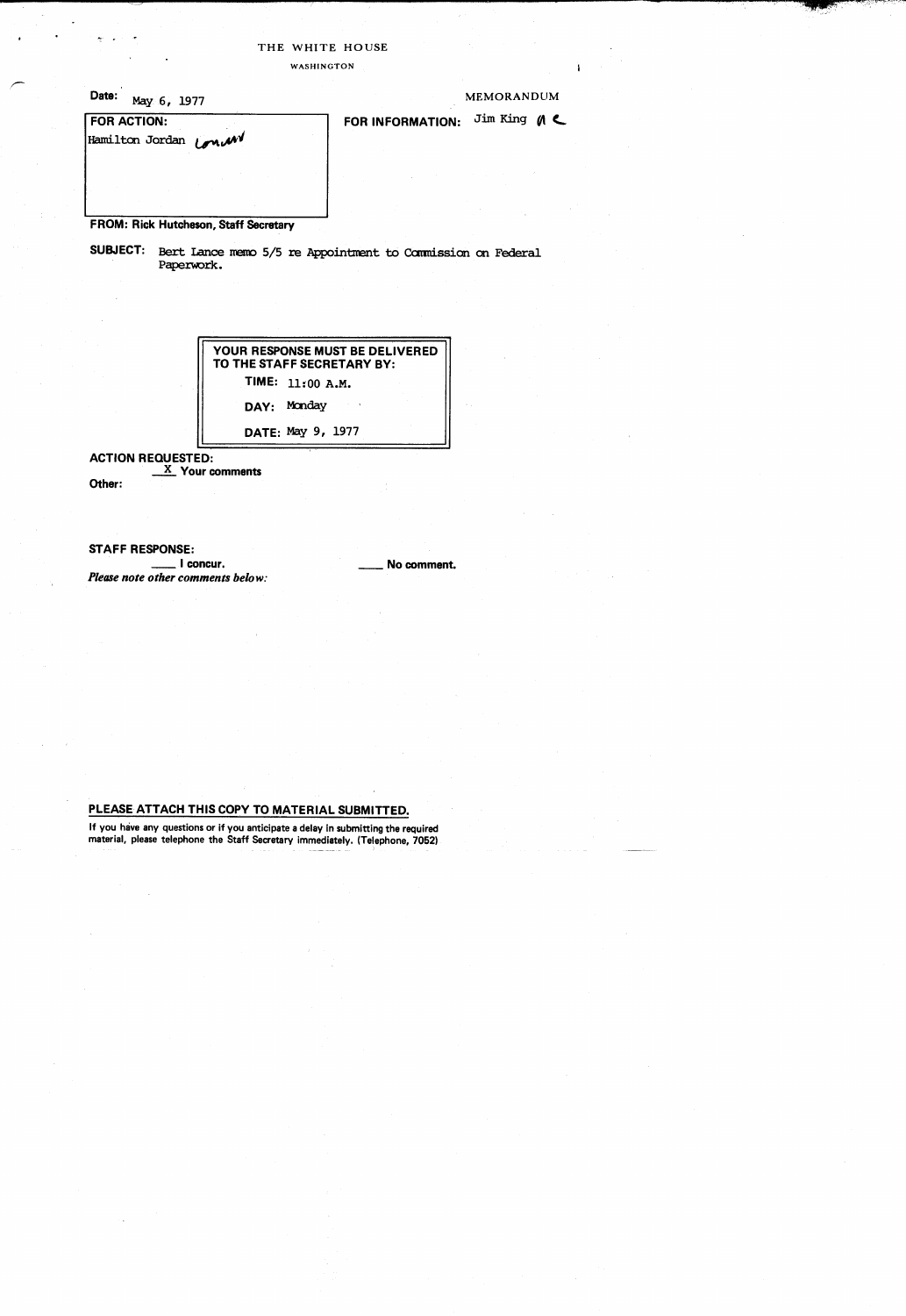

 $\label{eq:2.1} \mathcal{L}_{\mathcal{A}}(\mathcal{A}) = \mathcal{L}_{\mathcal{A}}(\mathcal{A}) \otimes \mathcal{L}_{\mathcal{A}}(\mathcal{A})$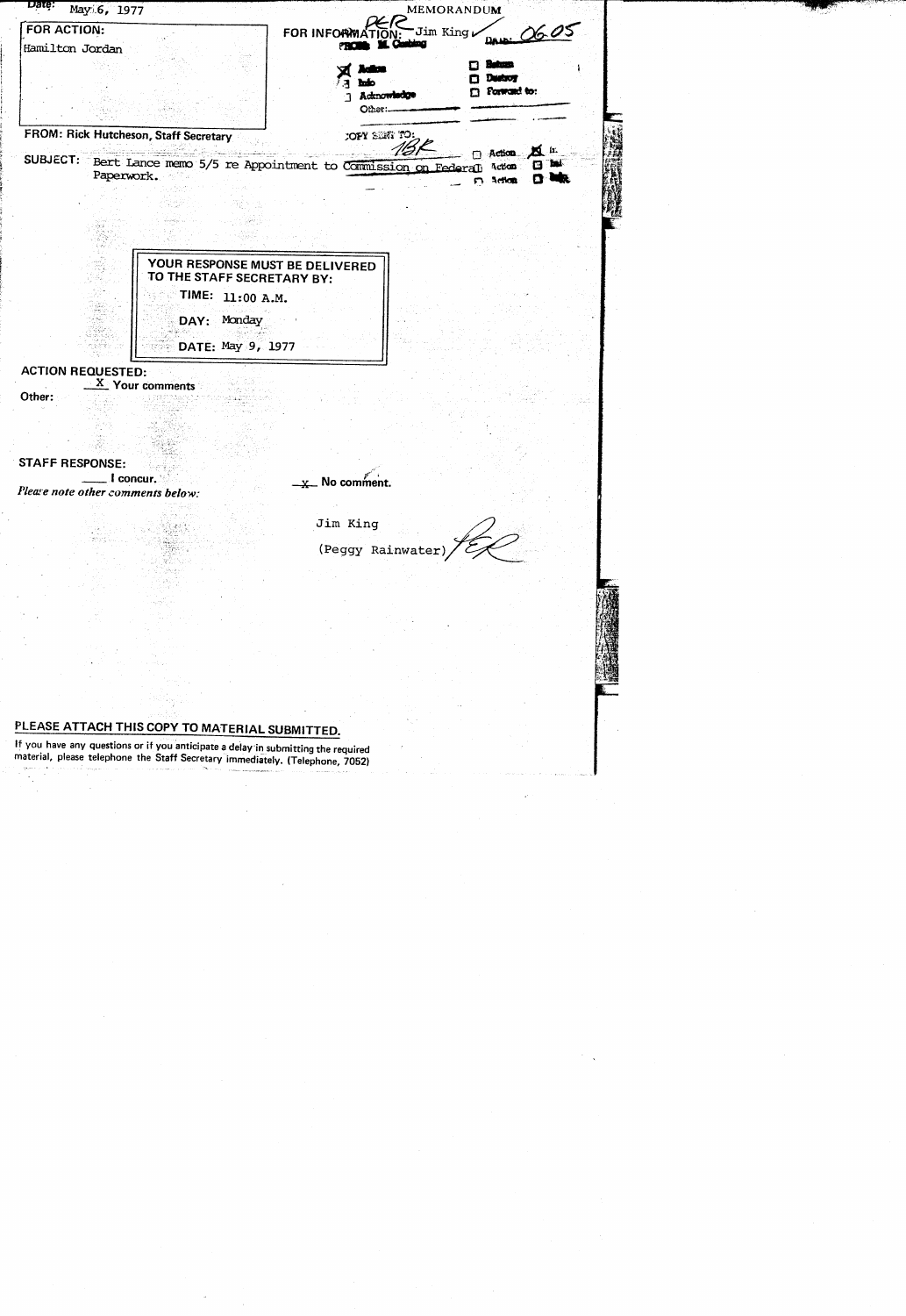THE WHITE HOUSE WASHINGTON

May 5, 1977 TO Rick Hatcheson

**ALLES CO.** 

For Your Information:

 $\mathbf{1}$ 

For Appropriate Handling. ----- ---------------------------------------

---------------------------------------- **Robert** /~ **D. Linder** 

 $\label{eq:2.1} \frac{1}{\sqrt{2}}\sum_{i=1}^n\frac{1}{\sqrt{2}}\sum_{i=1}^n\frac{1}{\sqrt{2}}\sum_{i=1}^n\frac{1}{\sqrt{2}}\sum_{i=1}^n\frac{1}{\sqrt{2}}\sum_{i=1}^n\frac{1}{\sqrt{2}}\sum_{i=1}^n\frac{1}{\sqrt{2}}\sum_{i=1}^n\frac{1}{\sqrt{2}}\sum_{i=1}^n\frac{1}{\sqrt{2}}\sum_{i=1}^n\frac{1}{\sqrt{2}}\sum_{i=1}^n\frac{1}{\sqrt{2}}\sum_{i=1}^n\frac$ 

 $\label{eq:2.1} \mathcal{L}(\mathcal{L}) = \mathcal{L}(\mathcal{L}) \mathcal{L}(\mathcal{L}) = \mathcal{L}(\mathcal{L}) \mathcal{L}(\mathcal{L}) = \mathcal{L}(\mathcal{L}) \mathcal{L}(\mathcal{L})$  $\label{eq:2.1} \sum_{\substack{ \mathcal{M}(\mathcal{M}) \leq \mathcal{M}(\mathcal{M}) \\ \mathcal{M}(\mathcal{M}) \leq \mathcal{M}(\mathcal{M})}} \sum_{\substack{ \mathcal{M}(\mathcal{M}) \leq \mathcal{M}(\mathcal{M}) \\ \mathcal{M}(\mathcal{M}) \leq \mathcal{M}(\mathcal{M})}} \sum_{\substack{ \mathcal{M}(\mathcal{M}) \leq \mathcal{M}(\mathcal{M}) \\ \mathcal{M}(\mathcal{M}) \leq \mathcal{M}(\mathcal{M})}} \sum_{\substack{ \mathcal{M}(\mathcal{M}) \leq$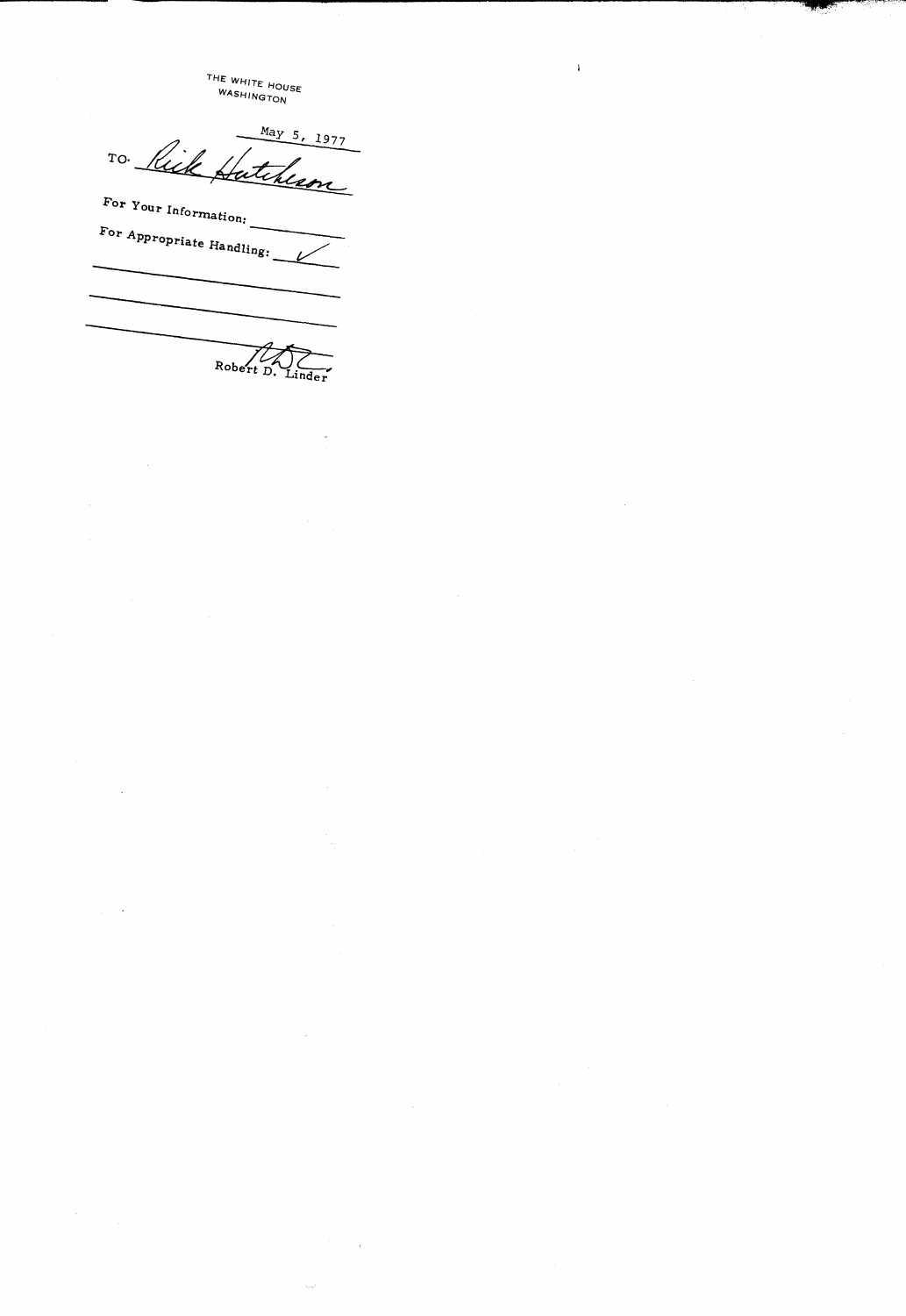EXECUTIVE OFFICE OF THE PRESIDENT OFFICE OF MANAGEMENT AND BUDGET

WASHINGTON, D.C. 20503

MAY 5- 1977

SUBJECT: Appointment to Commission on Federal Paperwork

The Commission on Federal Paperwork consists of 14 members.<br>Of these, six members are named in the legislation creating the Commission: two Senators, two Congressmen, the Comptroller General, the Director of the Office of Management and Budget.

I recommend that you appoint Secretary Califano to be a member of the Paperwork Commission in place of Mr. Alexander, resigned.

Eight members are appointed by the President. One of these is to be from the executive branch, two are to be from State and local governments, and five are to be chosen from the public.

There is a vacancy on the Commission. Mr. Alexander, the former Commissioner of Internal Revenue, was a member. His place is now vacant.

Mr. Califano, as head of the Department of Health, Education, and Welfare, is in charge of the department whose reporting requirements are not exceeded by any other part of the executive branch except the Internal Revenue Service. He can bring to the Commission insights arising out of his own department's information needs and uses which no other member of the executive branch would be likely to have.

The Commission will go out of existence in October 1977.

 $\mathcal{L}(\mathcal{A})$  and  $\mathcal{L}(\mathcal{A})$  . In the  $\mathcal{L}(\mathcal{A})$ 

 $\label{eq:2.1} \mathcal{L}(\mathcal{L}^{\mathcal{L}}_{\mathcal{L}}(\mathcal{L}^{\mathcal{L}}_{\mathcal{L}})) = \mathcal{L}(\mathcal{L}^{\mathcal{L}}_{\mathcal{L}}(\mathcal{L}^{\mathcal{L}}_{\mathcal{L}})) = \mathcal{L}(\mathcal{L}^{\mathcal{L}}_{\mathcal{L}}(\mathcal{L}^{\mathcal{L}}_{\mathcal{L}}))$  $\label{eq:2.1} \begin{split} \mathcal{L}_{\text{max}}(\mathbf{r}) & = \mathcal{L}_{\text{max}}(\mathbf{r}) \mathcal{L}_{\text{max}}(\mathbf{r}) \\ & = \mathcal{L}_{\text{max}}(\mathbf{r}) \mathcal{L}_{\text{max}}(\mathbf{r}) \mathcal{L}_{\text{max}}(\mathbf{r}) \mathcal{L}_{\text{max}}(\mathbf{r}) \mathcal{L}_{\text{max}}(\mathbf{r}) \mathcal{L}_{\text{max}}(\mathbf{r}) \mathcal{L}_{\text{max}}(\mathbf{r}) \mathcal{L}_{\text{max}}(\mathbf{r}) \mathcal{L}_{\text{max}}(\mathbf$ 

 $\label{eq:2.1} \mathcal{L}(\mathcal{L}^{\mathcal{L}}_{\mathcal{L}}(\mathcal{L}^{\mathcal{L}}_{\mathcal{L}})) = \mathcal{L}(\mathcal{L}^{\mathcal{L}}_{\mathcal{L}}(\mathcal{L}^{\mathcal{L}}_{\mathcal{L}})) = \mathcal{L}(\mathcal{L}^{\mathcal{L}}_{\mathcal{L}}(\mathcal{L}^{\mathcal{L}}_{\mathcal{L}})) = \mathcal{L}(\mathcal{L}^{\mathcal{L}}_{\mathcal{L}}(\mathcal{L}^{\mathcal{L}}_{\mathcal{L}}))$ 

-----......,.....,.....,...~-..,....,~. -'-~"lll .• \_.;•:¢•.•f'::""',<.~, ~:·;.:'·~~~··-;,~-·~-~

. *..* /"

MEMORANDUM FOR: THE PRESIDENT

FROM: Bert Lance, Director

 $\sim$   $\sim$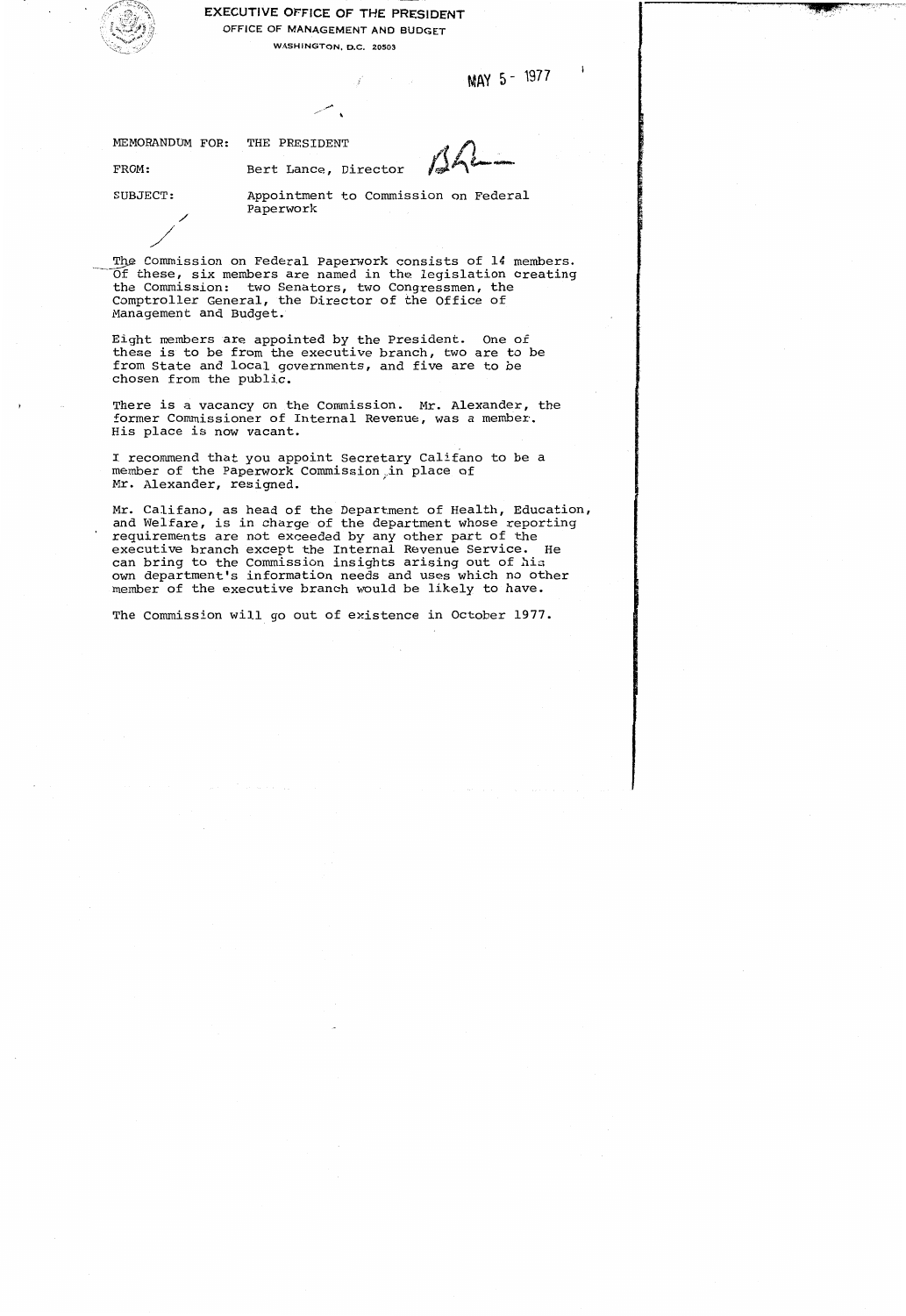分泌分泌的饮食的 的复数限定

#### THE WHITE HOUSE

WASHINGTON

May 10, 1977

MEMORANDUM FOR: THE PRESIDENT

FROM:

FRANK MOORE

SUBJECT:

Energy Report

#### Energy Department

The Full House Committee on Government Operations completed mark-up on the Department of Energy bill Friday, May 6. The vote to report the bill out was 35 to 2.

Prior to its action to report the bill, the Committee voted to reconsider Conyers' amendment to establish a national oil company for the purpose of purchasing foreign oil. Conyers' amendment, which was opposed by the Administration, was defeated upon reconsideration.

In the Senate, Dr. Schlesinger's office reported that Ribicoff and Jackson resolved their differences over the regulatory provisions and the bill was approved by the Government Operations Committee on Monday, May 9, by a vote of 17-0.

Action on the creation of a Department of Energy is expected to occur on the floor of the House and of the Senate next week.

#### National Energy Plan

Ŧ

In the House, the Ad Hoc Committee on Energy began its hearings on Thursday, May 4, with Dr. Schlesinger testifying. Hearings will continue this week.

Standing Committees that have jurisdiction over sections of the National Energy Plan are also beginning to schedule hearings. The Ways and Means Committee will hold its first hearing on the tax aspects of the Plan on May 16. Also, Representative Dingell has announced that the Commerce Subcommittee on Energy and Power will begin hearings this week. The schedule for the week is as follows: May 9, 10 - Utility Programs; May 11 - Efficiency Standards for Products, other than automobiles; and May 12, 13 - Natural Gas Policy. Dr. Schlesinger has been asked to testify for this Subcommittee on May 12.

### **Electrostatic Copy Made** for Preservation Purposes

 $\rightarrow$  1.4  $\sigma$ 

 $\sim 10$ 

 $\mathcal{L}^{\text{max}}_{\text{max}}$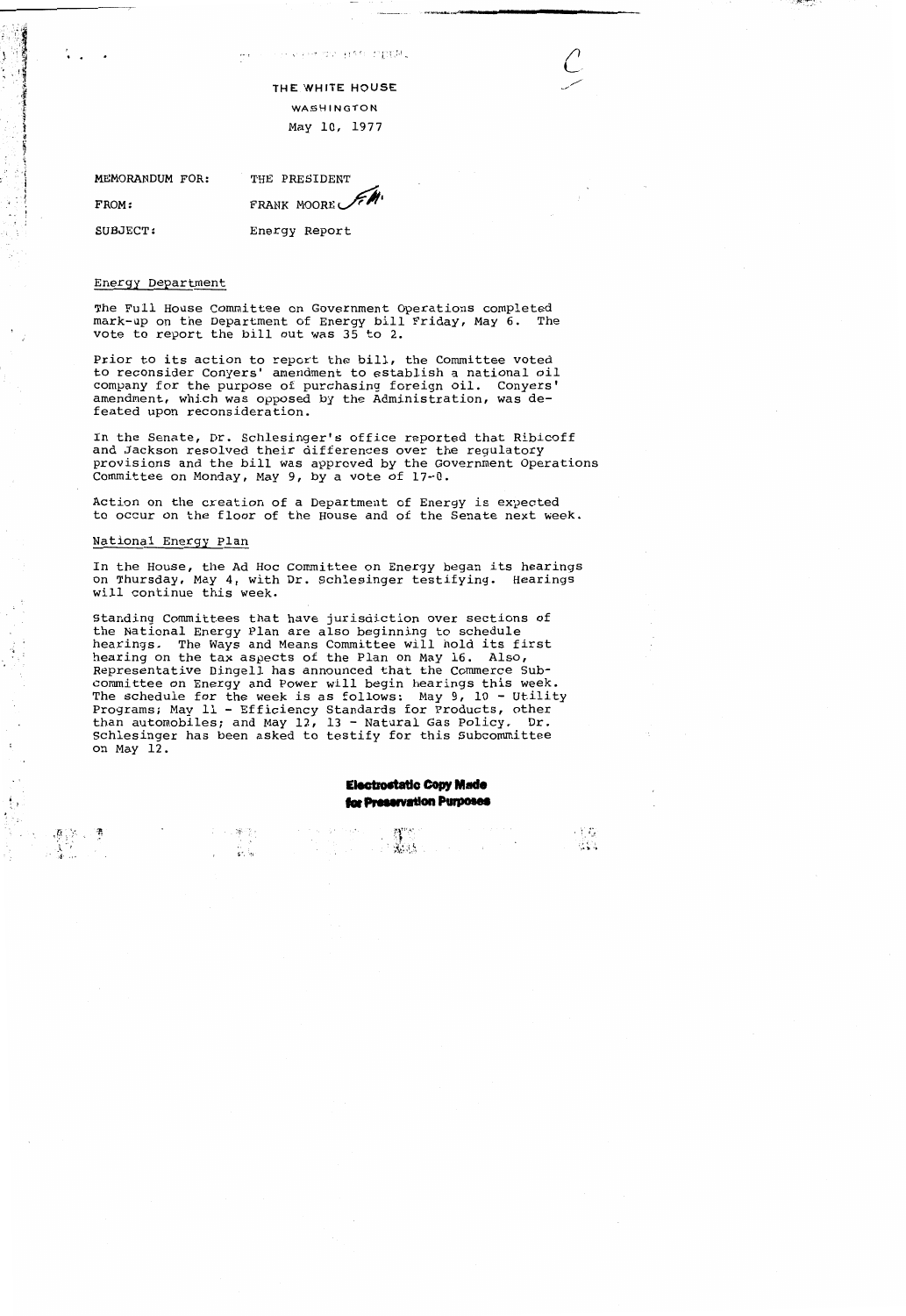$\mathcal{A}$ 

'·

The Energy bill has been referred, by sections, to the following committees in the House:

| Section                                            | Committee                                                           | Subject                                                                                                                                                                                                                                            |
|----------------------------------------------------|---------------------------------------------------------------------|----------------------------------------------------------------------------------------------------------------------------------------------------------------------------------------------------------------------------------------------------|
| $101 - 121, 201 - 603$                             | Interstate &<br>Foreign Commerce                                    | Utility Program,<br>Federal Standby<br>Authority, Auth-<br>orization of Ap-<br>propriations;<br>Financing Program,<br>Amendments to Natl.<br>Housing Act, Federal<br>Home Loan Mortgage<br>Corp. Act, Energy<br>Conservation and<br>Production Act |
| Sub-part 1 of Part<br>A of Title I,<br>Section 101 | Banking, Finance<br>& Urban Affairs                                 | Utility Program:<br>Definitions                                                                                                                                                                                                                    |
| 701                                                | Government<br>Operations                                            | Amendment to Energy<br>Policy & Conservation<br>Act                                                                                                                                                                                                |
| $721 - 746$                                        | Public Works &<br>Transportation                                    | Solar Heating and<br>Cooling in Federal<br>Buildings                                                                                                                                                                                               |
| Title II, Subparts<br>$2 - 4$                      | Concurrently:<br>Ways & Means and<br>all Committees<br>listed above | Gasoline Conservation<br>Program, Motorboat<br>Gasoline & Fuels for<br>General Aviation, Re-<br>moval of Excise Tax on<br><b>Buses</b>                                                                                                             |

A meeting to discuss coordination of various aspects of the legislative strategy to gain passage of your energy plan is set for 3:00 p.m. Tuesday, May 10. Those attending the

 $\mathcal{L}^{\text{max}}_{\text{max}}$ 

 $\mathcal{L}(\mathcal{A})$ 

 $\label{eq:2.1} \mathcal{L}_{\mathcal{A}}(\mathcal{A}) = \mathcal{L}_{\mathcal{A}}(\mathcal{A}) = \mathcal{L}_{\mathcal{A}}(\mathcal{A})$ 

In the Senate on Tuesday, May 3, Dr. Schlesinger testified before the Energy and Natural Resources Committee for approximately three hours to officially begin hearings on the National Energy Plan. Members present included: Senators Jackson, Metcalf, Johnston, Bumpers, Ford, Metzenbaum, plus all Republican Members of the Committee (Senators Hansen, Hatfield, McClure, Bartlett, Weicker, Domenici, and Laxalt).

## White House Strategy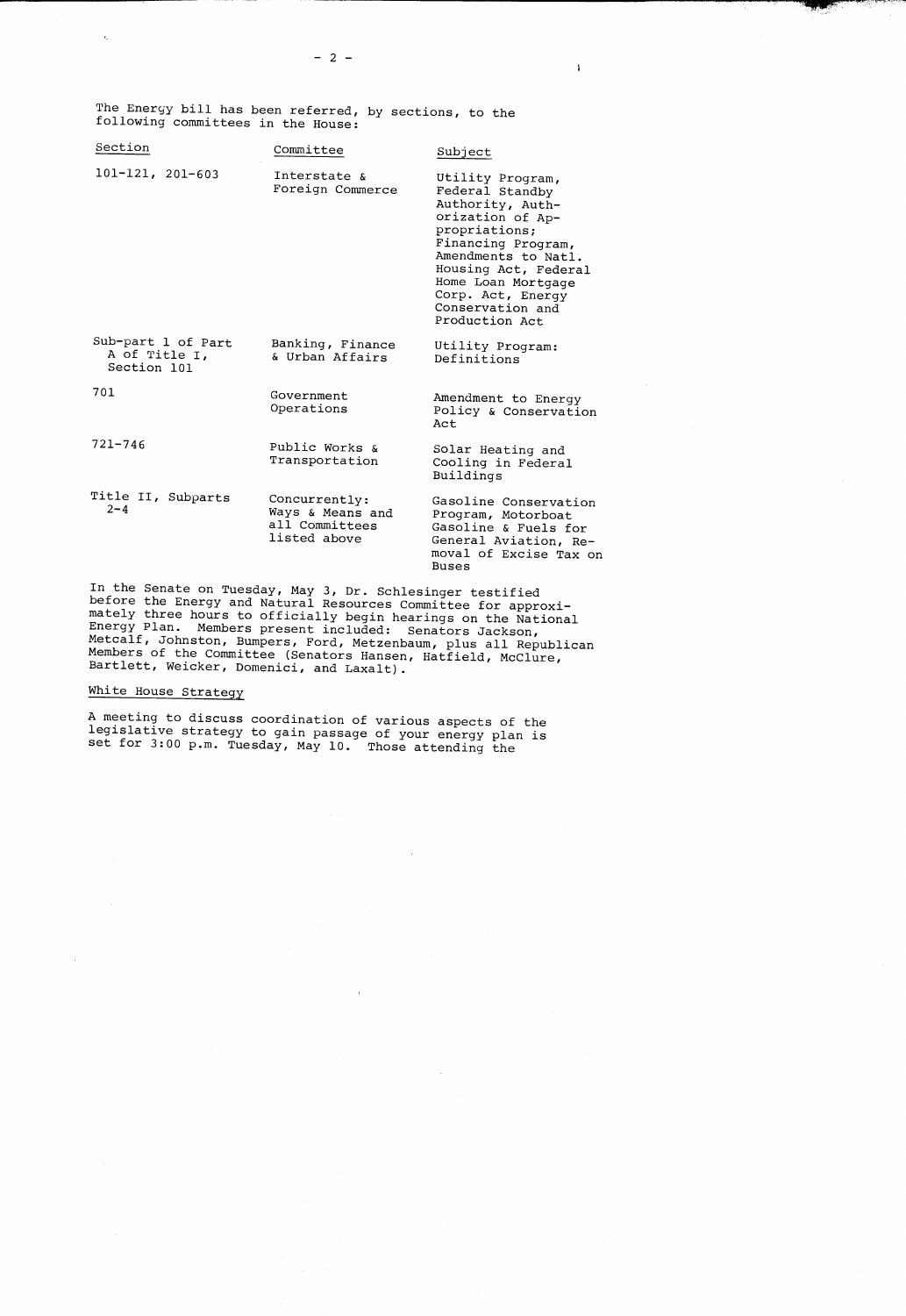meeting include Dr. Schlesinger and members of his staff, members of the White House Congressional Liaison staff, key officials from Treasury, Commerce, HUD, DOT, and Interior. The Vice President was not able to attend but members of his staff were present.

I will report the results of the meeting to you on Wednesday.

### Hearings Scheduled as of May 7

| Date | Committee                                                                 | Subject                                                                                                                                                               | Witness                                                |
|------|---------------------------------------------------------------------------|-----------------------------------------------------------------------------------------------------------------------------------------------------------------------|--------------------------------------------------------|
| 5/9  | House Interstate &<br>Foreign Comm. Subc<br>on Energy & Power             | Utility Program<br>(Title I, Part A<br>Energy Conservation<br>Program for Existing<br>Resid. Bldgs-Subpt<br>I) & general over-<br>view of Carter plan<br>(a.m.)       | John O'Leary<br>(Hemphill)                             |
| 5/9  | Ħ                                                                         | Utility Program<br>(See above) $(p.m.)$                                                                                                                               | Panel w/FEA, ERDA,<br>Commerce, NBS, GSA<br>(Hemphill) |
| 5/9  | Senate Energy Subc<br>on Energy Conserv.<br>& Regulation                  | Alaskan Crude Oil<br>Pricing $(a.m.)$                                                                                                                                 | John O'Leary                                           |
| 5/10 | House Ad Hoc<br>Energy Committee                                          | Conservation<br>Briefing                                                                                                                                              | Ahearne, Freeman,<br>Hemphill, Richardson,<br>Yohalem  |
| 5/11 | 11                                                                        | $\mathbf{u}$                                                                                                                                                          | Ahearne, Hemphill,<br>Richardson, Yohalem              |
| 5/11 | House Interstate<br>& Foreign Comm.<br>Subc. on Energy<br>& Power         | Energy Efficiency<br>Standards for Con-<br>sumer Products other<br>than Autos (Title I,<br>Part B-Energy Ef-<br>ficiency of Consumer<br>Products-Subpart 1)<br>(a.m.) | Gorman Smith<br>(Martin Seneca)                        |
| 5/11 | House Pub. Works<br>& Transportation<br>Subc on Surface<br>Transportation | Vanpooling, car-<br>pooling & bus-<br>pooling (a.m.)                                                                                                                  | John O'Leary<br>(Hemphill)                             |

 $\sim 10^{-10}$ 

 $\mathbf{I}$ 

 $\mathcal{O}(\mathcal{O}(\log n))$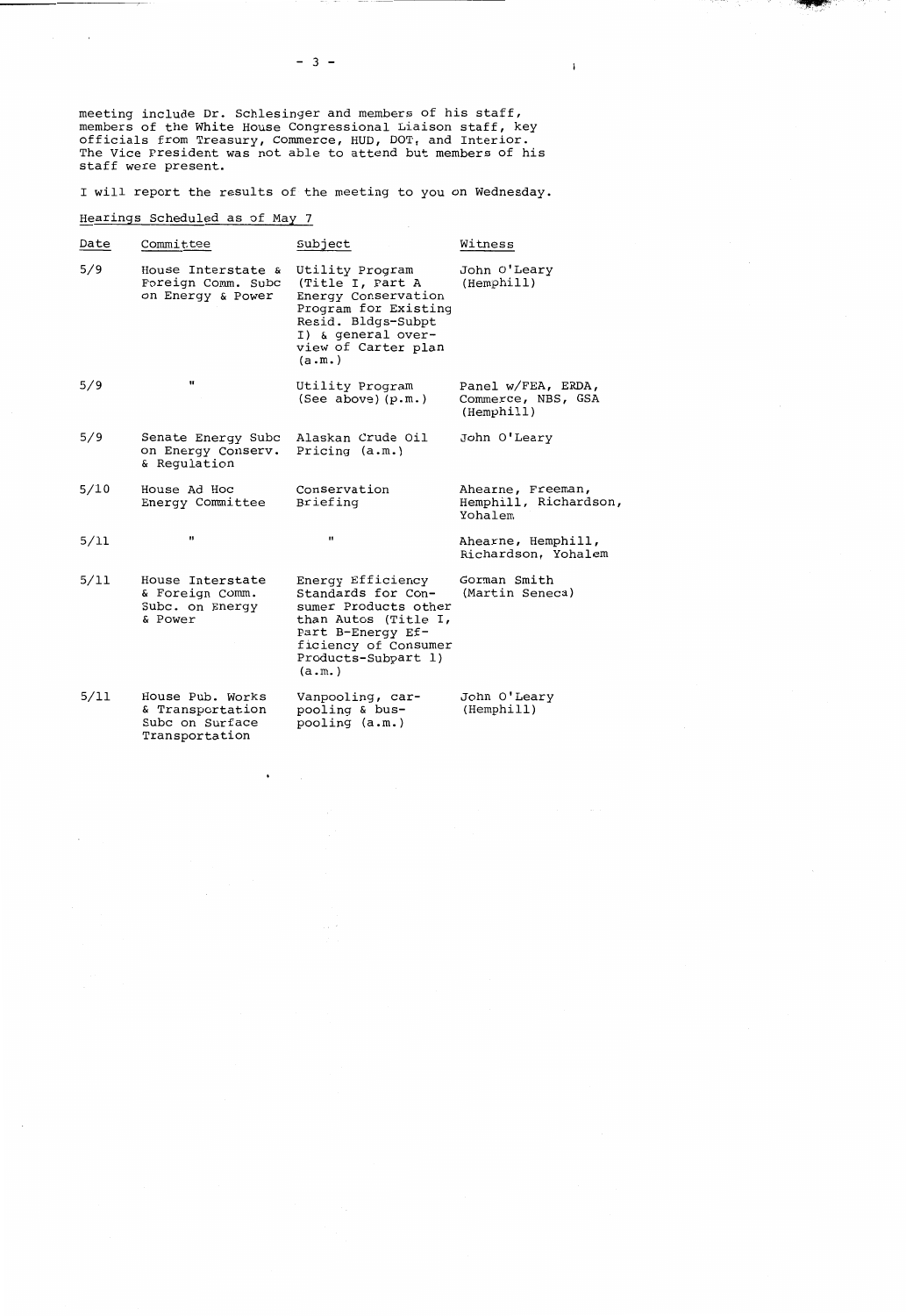| Date | Committee                                                       | Subject                                                                                                                                           | Witness                                                                |
|------|-----------------------------------------------------------------|---------------------------------------------------------------------------------------------------------------------------------------------------|------------------------------------------------------------------------|
| 5/12 | House Interstate<br>& Foreign Comm<br>Subc on Energy &<br>Power | Natural Gas (Title<br>I, Part D) $(a.m.)$                                                                                                         | Schlesinger or<br>John O'Leary<br>(Goldman)                            |
| 5/12 | House Ad Hoc<br>Energy Comm                                     | Coal Conversion<br>Briefing                                                                                                                       | Goldman, Wright,<br>Speyer                                             |
| 5/13 | Ħ                                                               | Oil & Gas Pricing<br>Briefing                                                                                                                     | Goldman, Nordhaus,<br>Yohalem, Wright,<br>Luedake                      |
| 5/13 | Joint Economic<br>Comm, Field<br>Hearing in Boston<br>(Kennedy) | Macroeconomic<br>impact of Carter<br>Energy Plan $(a.m.)$                                                                                         | John O'Leary                                                           |
| 5/16 | House Interstate<br>Foreign Comm Subc<br>on Energy & Power      | Energy Conservation<br>Program for Schools<br>& Hospitals (Title<br>I, Part C) $(a.m.)$                                                           | David Bardin<br>(Hemphill)                                             |
| 5/16 | House Ways & Means                                              | Tax Provisions<br>(Title II, Subpts<br>$2 - 4$ )                                                                                                  | Schlesinger, O'Leary,<br>Lance, Blumenthal<br>(requested)              |
| 5/17 | 11                                                              | 11                                                                                                                                                | Schultze, Costle,<br>Vance, Adams, Brown,<br>Andrus (requested)        |
| 5/19 | House Interstate<br>& Foreign Comm<br>Subc on Energy &<br>Power | Public Utility<br>Regulatory Poli-<br>cies (Title I, Pt.<br>$E$ , Subpts $1-4$ )<br>(a.m.) Overview                                               | Schlesinger w/<br>Nordhaus & Freeman<br>(requested)                    |
| 5/19 | House Interstate<br>& Foreign Comm<br>Subc on Energy &<br>Power | Public Utility<br>Regulatory Policy/<br>Overview of supply<br>& demand, FEA<br>studies, HR 6660,<br>cogeneration, inter-<br>connection & wheeling | Bardin on panel w/<br>FPC, ERDA, EPA,<br>(Nordhaus, Freeman,<br>Perry) |

 $\Lambda$ 

 $\sim$ 

 $\sim 10^{-1}$ 

 $\label{eq:2} \frac{1}{2} \sum_{i=1}^n \frac{1}{2} \sum_{j=1}^n \frac{1}{2} \sum_{j=1}^n \frac{1}{2} \sum_{j=1}^n \frac{1}{2} \sum_{j=1}^n \frac{1}{2} \sum_{j=1}^n \frac{1}{2} \sum_{j=1}^n \frac{1}{2} \sum_{j=1}^n \frac{1}{2} \sum_{j=1}^n \frac{1}{2} \sum_{j=1}^n \frac{1}{2} \sum_{j=1}^n \frac{1}{2} \sum_{j=1}^n \frac{1}{2} \sum_{j=1}^n \frac{1}{$